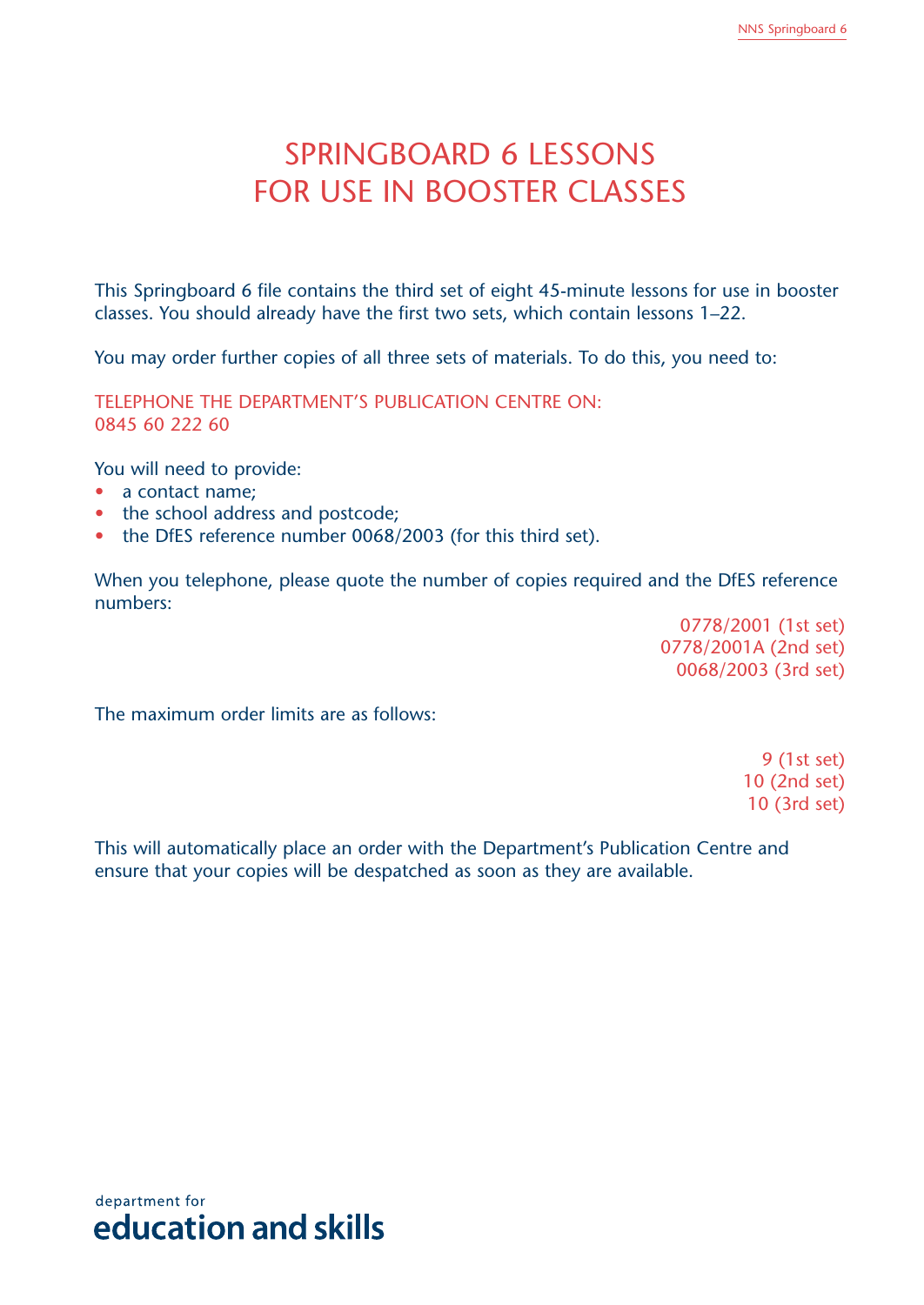NNS Springboard 6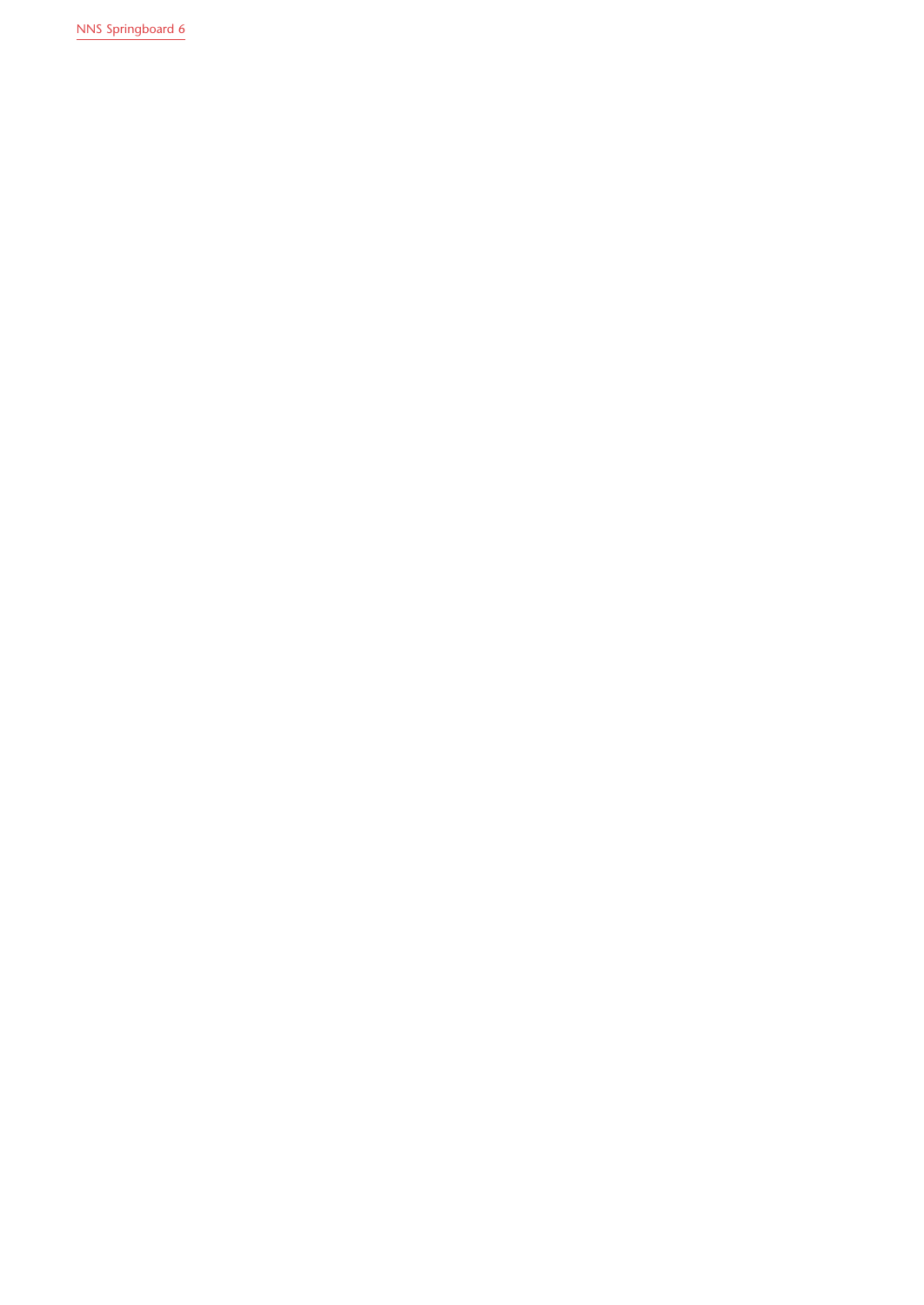# SPRINGBOARD 6 Problem solving

# **Contents**

| $\bullet$ | Introduction                                      | 145 |
|-----------|---------------------------------------------------|-----|
| $\bullet$ | Problem solving                                   | 145 |
| $\bullet$ | Helping children to revise                        | 146 |
| $\bullet$ | Springboard 6                                     | 152 |
|           | Lessons 23 Using a calculator to solve problems 1 | 153 |
|           | Lessons 24 Using a calculator to solve problems 2 | 157 |
|           | Lessons 25 Using a calculator to solve problems 3 | 162 |
|           | Lessons 26 Problem solving 5                      | 169 |
|           | Lessons 27 Problem solving 6                      | 174 |
|           | Lessons 28 Problem solving 7                      | 179 |
|           | Lessons 29 Problem solving 8                      | 185 |
|           | Lessons 30 Problem solving 9                      | 192 |
| $\bullet$ | <b>Activity Sheets, Resource Sheets and OHTs</b>  | 199 |



PAGE 143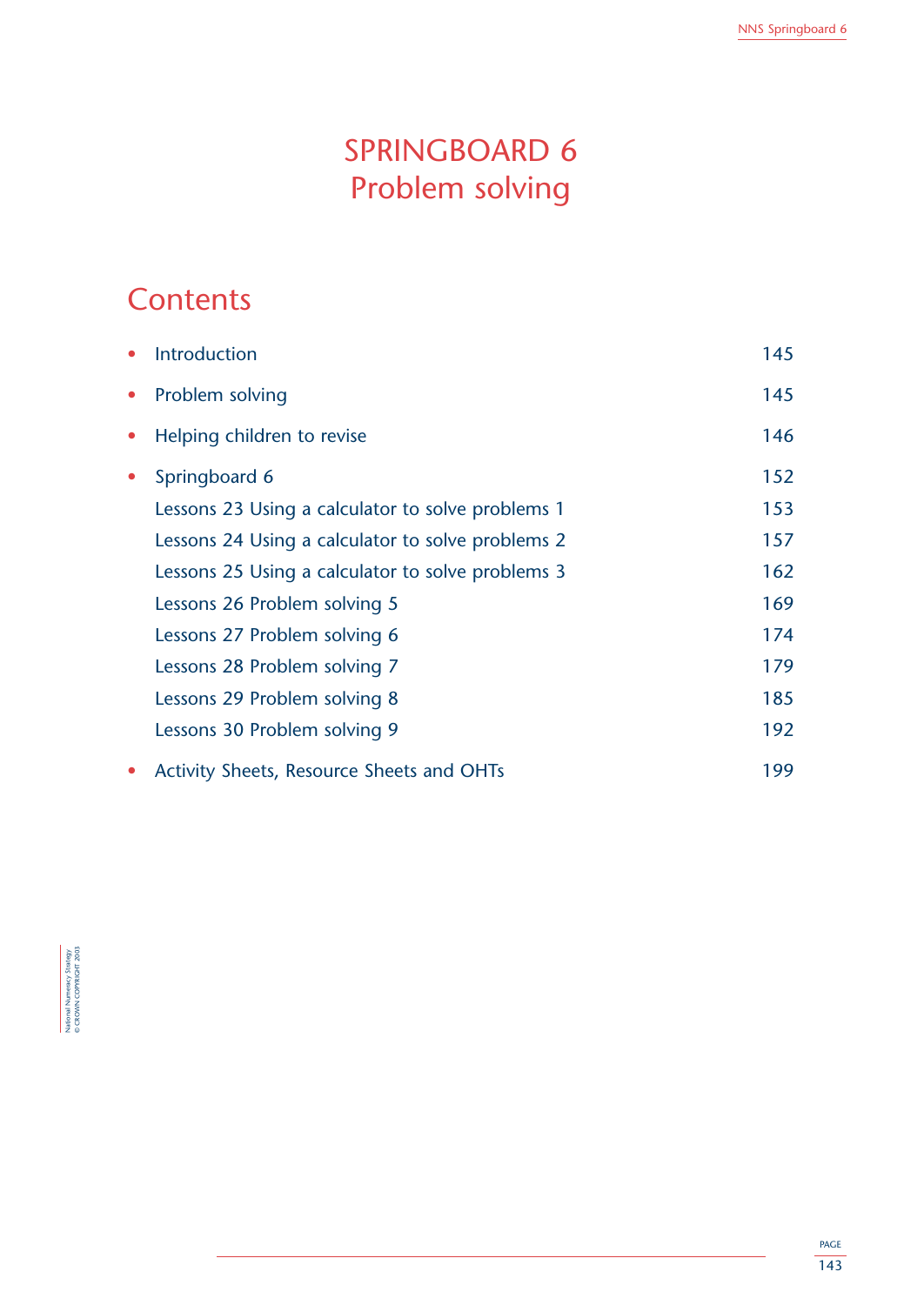NNS Springboard 6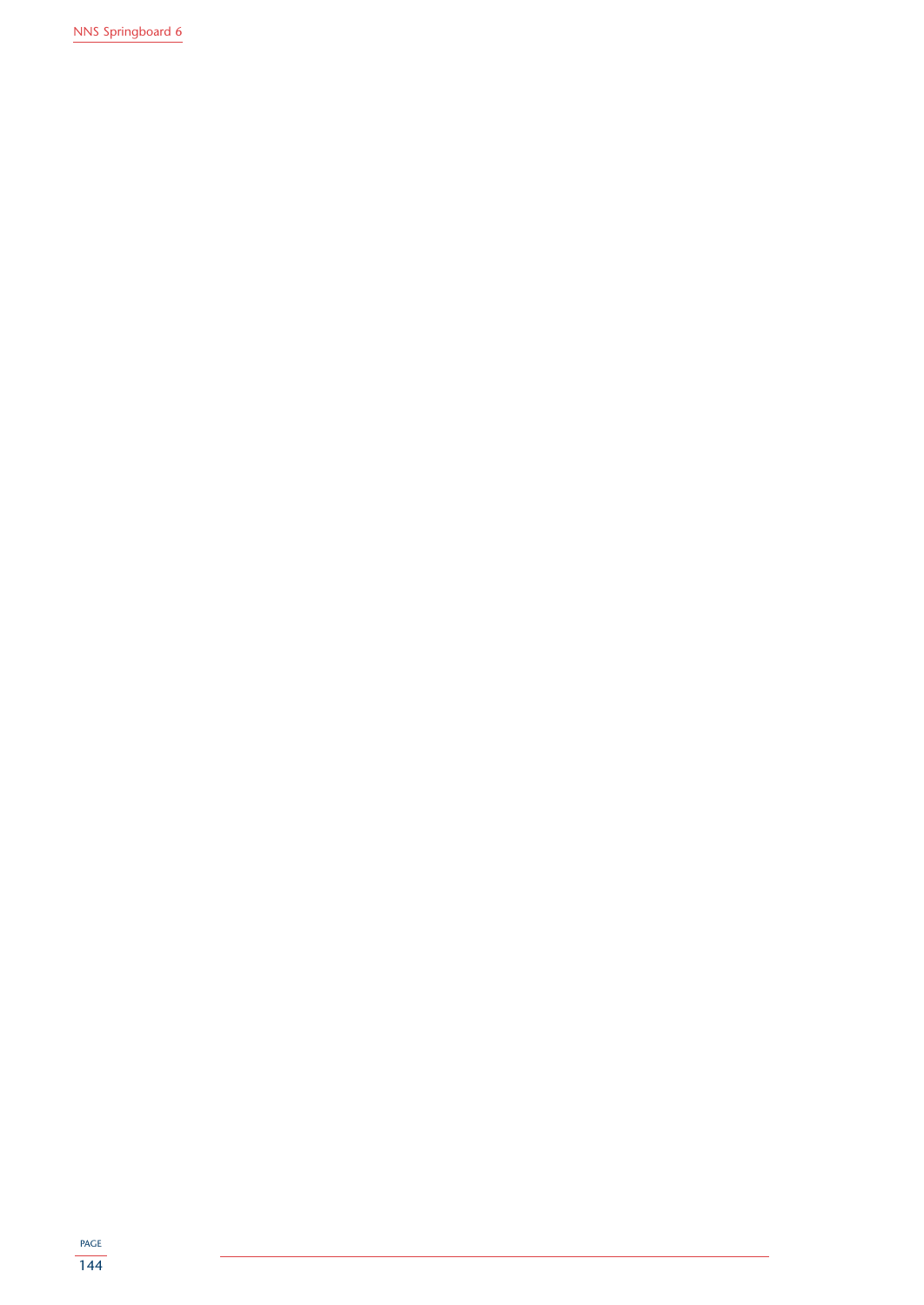## **INTRODUCTION**

These eight Springboard 6 lessons, like the previous 22 lessons, are designed to provide additional support for booster classes. The focus of these eight lessons is on problem solving: three of the lessons incorporate the use of calculators in problem solving.

Unlike the other 22 lessons, these lessons are 45-minute lessons. Supported with additional materials, and additional problems for the children to solve, each lesson could form the basis of a daily mathematics lesson. Alternatively, without the oral and mental starter, and with adjustments to the plenary, the lessons could fit in with the half-hour model of the other 22 lessons.

All the general principles of effective mathematics teaching apply to these eight lessons. Some elements are especially important for booster classes:

- a step-by-step approach;
- built-in consolidation and summaries;
- the use of direct questions and discussion about ideas and methods;
- the expression of the same mathematical ideas in a variety of ways;
- the use of demonstration by the teacher and the modelling of ideas and methods to help children to visualise the processes involved;
- the reinforcement of key mathematical vocabulary;
- the exemplification of ways to record methods and calculations, and to annotate and interpret diagrams, graphs and charts;
- the encouragement of children to articulate their mathematical thinking, orally and in writing.

You will need to adjust the lessons to take account of your children's current attainment levels, their progress and the responses they make.

National Numeracy Strategy

## **PROBLEM SOLVING**

Problem solving is a key skill in the 'using and applying mathematics' strand of the National Curriculum. These eight lessons are designed to help children to:

- select and apply strategies to solve problems set in different contexts;
- describe their methods of solutions and justify their decisions and conclusions;
- reason and make deductions that they can explain, present and record.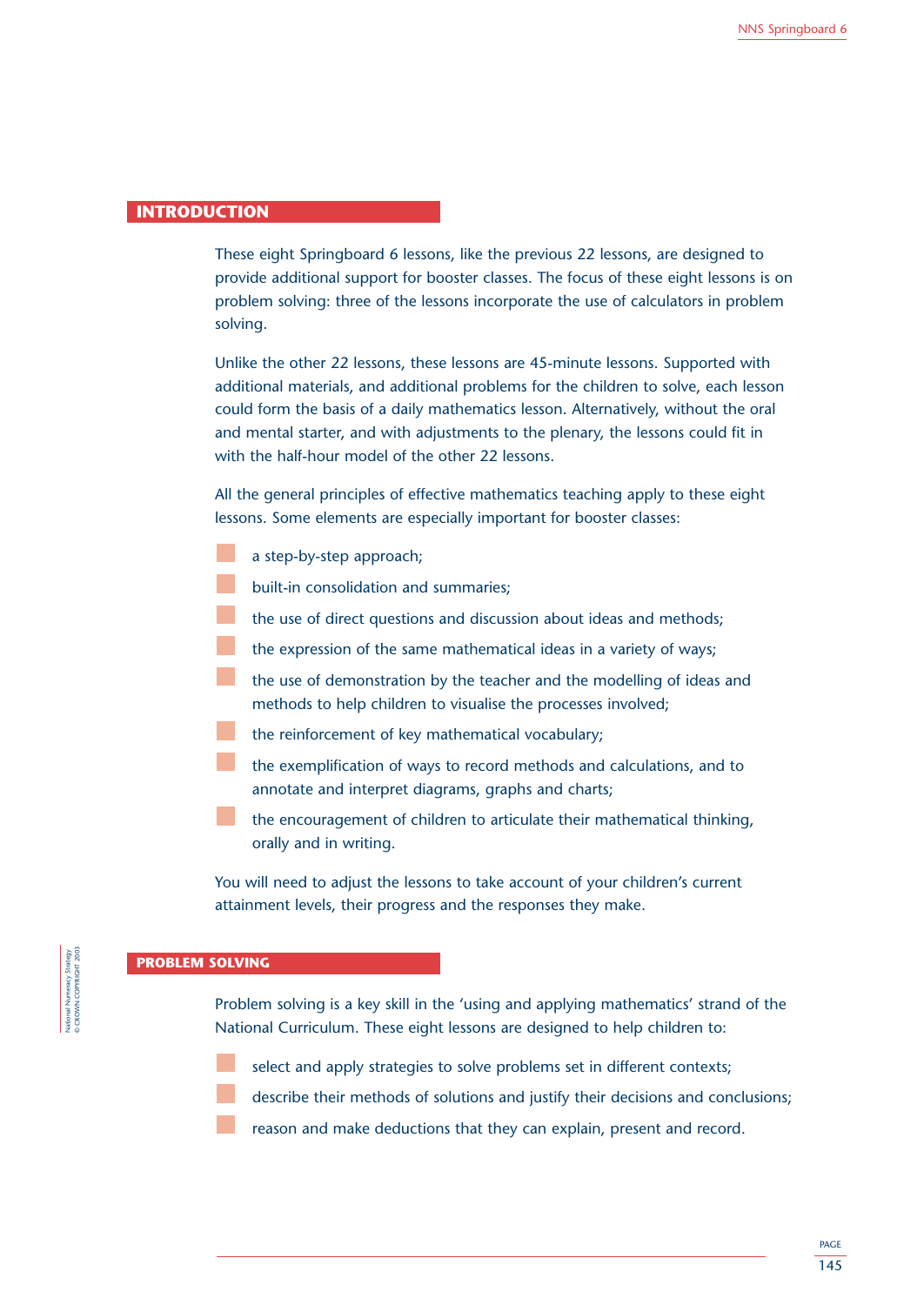To help you plan how to make best use of these lessons, the lessons are designed to support the teaching of those problem-solving skills associated with three types of problems:

**Word problems** – problems that provide information in a 'story' or context from which children are to identify the required operation and do the calculations. This may involve children in one or more calculations and steps to get the required solution.

**Diagram problems** – problems that set out information in the form of a table, diagram or graph and require children to interpret, select and use information. Children may need to perform some calculations, sort shapes, read a scale, make decisions, show their methods and justify answers with a short explanation.

**Deduction problems** – problems that present a set of information, complete or partial, which children are to use to undertake calculations, draw conclusions or identify relationships. Children may be asked to explain patterns and their reasoning and support this with any necessary calculations.

| Springboard 6 - Lessons 23 to 30 | <b>Related lessons</b>                                                                                                  |
|----------------------------------|-------------------------------------------------------------------------------------------------------------------------|
| Word problems                    | Lesson 23 (Using a calculator to solve<br>problems 1)<br>Lesson 25 (Using a calculator to solve<br>problems 3)          |
| Diagram problems                 | Lesson 24 (Using a calculator to solve<br>problems 2)<br>Lesson 28 (Problem solving 7)<br>Lesson 30 (Problem solving 9) |
| Deduction problems               | Lesson 26 (Problem solving 5)<br>Lesson 27 (Problem solving 6)<br>Lesson 29 (Problem solving 8)                         |

The lessons addressing these problem types are shown below.

## **HELPING CHILDREN TO REVISE**

Seven effective strategies to help children revise are described below. The strategies described include ways of building revision into ongoing teaching, helping children to help themselves and to demonstrate successfully the mathematics they know, understand and can do.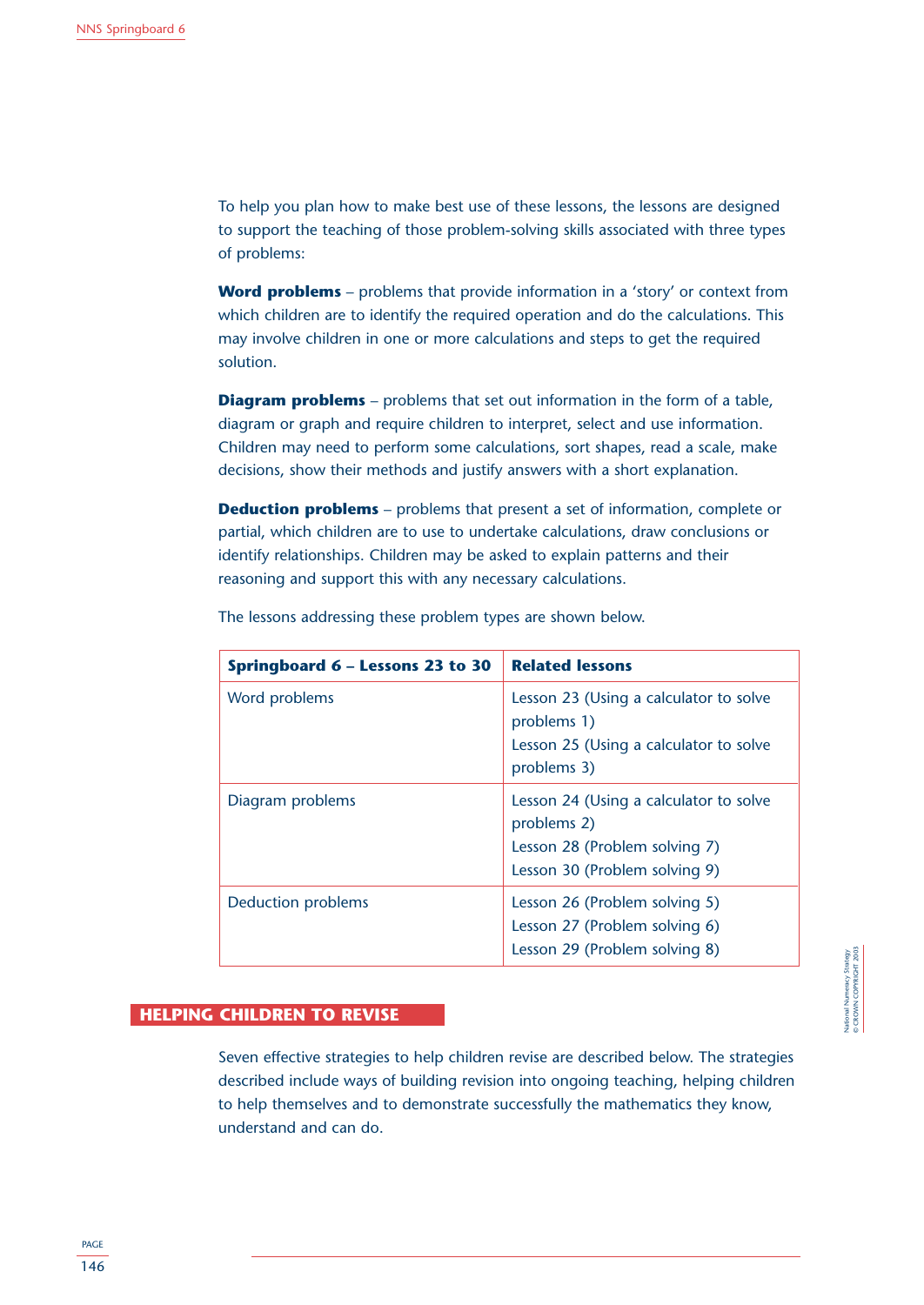## **1 USING PREVIOUS TEST QUESTIONS WHEN TEACHING**

An effective revision strategy is to incorporate relevant test questions into the teaching of **each** unit of work. A number of schools use the QCA Testbase CD-ROM. Teachers select test items and the corresponding mark schemes from the mental and written (both calculator and non-calculator) tests to use in their lessons. Attached to each lesson are related test questions from 2002 to help you to select and use test items. The advantages for the children include:

the opportunity to discuss and compare different approaches to the questions in order to **consolidate a strategy** that they feel confident with and can use successfully;

a familiarisation with the different **question types**, including an understanding of what is meant by 'show your working' and 'show your method';

an understanding of how the mark scheme works for different types of questions, including those with a 'show your working' or 'show your method' box and those worth more than one mark. Children learn how they can get 'partial credit' on these questions;

a more systematic development of their confidence in their ability to answer test questions.

## **2 REFINING AND HONING THE SKILLS FOR EACH OF THE FOUR RULES OF NUMBER**

Analysis of recent test papers suggests that a significant proportion of children, when answering test questions involving the four rules of number, use calculation strategies that they are not comfortable with and do not understand fully. Consequently they are unsuccessful. There is evidence that many of these children **could** have been successful if they had chosen a different method. An effective revision strategy is to review each of the four operations in turn, using a set of different question types for each operation, drawn from the QCA Testbase CD-ROM or elsewhere. For example, the attached revision worksheet concentrates on a variety of subtraction questions.

PAGE 147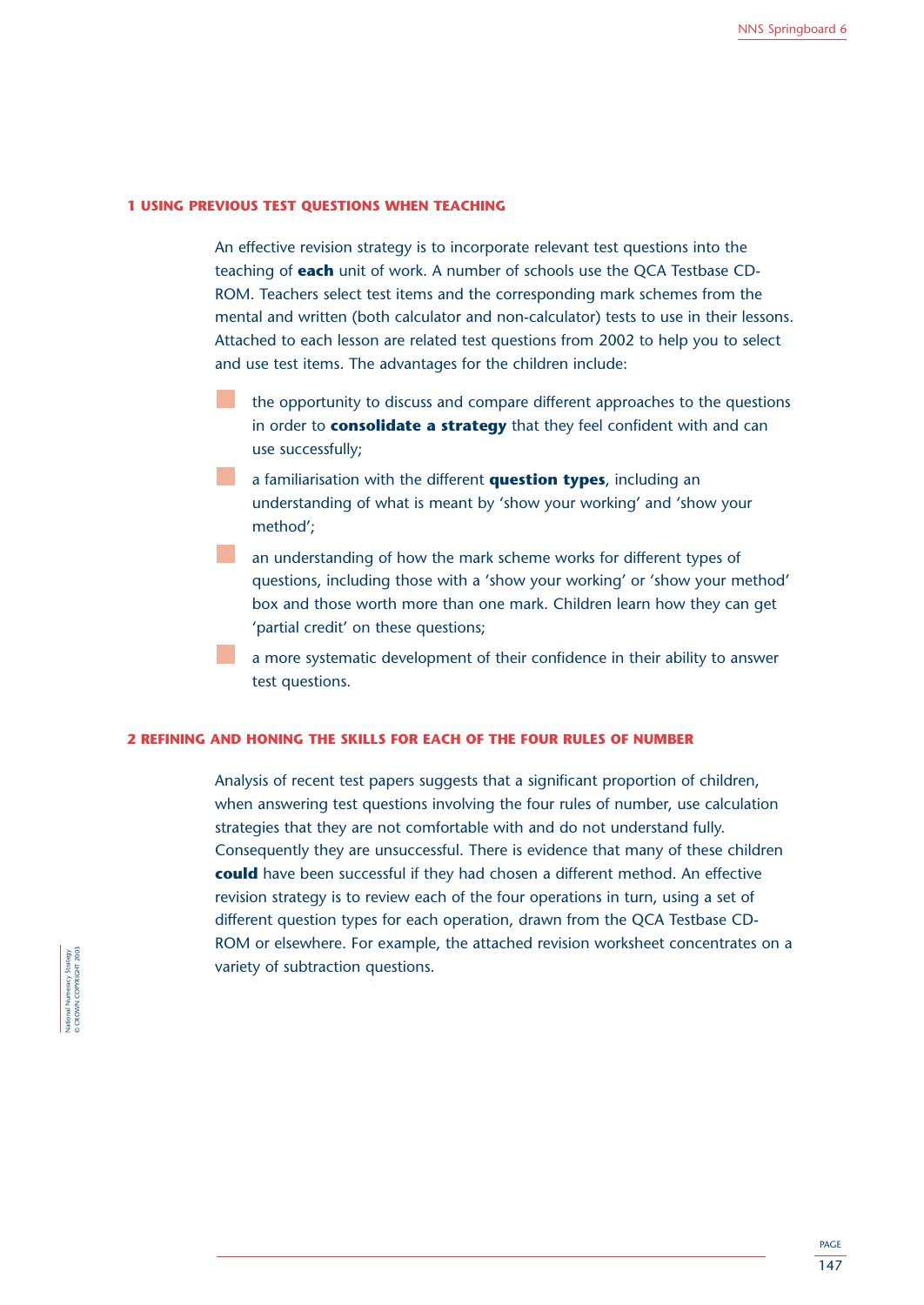## **SUBTRACTION REVISION**

*Use an appropriate method to answer each of the following questions. You can use different methods but you need to be able to explain your method and your reasoning for each question. Remember to check your answers to be confident that they are correct.*

**1. 74–48**

**2. 175–81**

**3. 3000–1997**

**4. 1025–336**

**5. 28.34–17.29**

**6. 150–? = 27**

**7. Jo bought a box of cards for £6.48 and paid with a £10 note. How much change should she get?**

**8. Sam has a 3.5 m length of string. He cuts off 1.75 m. How much is left?**

When sharing and discussing children's responses to the questions, the aim would be for the children to develop the skills and confidence to:

- use mental methods whenever appropriate, including questions on the written papers;
- examine questions and decide on the most appropriate strategy for each question, recognising that the numbers in the question often help to determine the method they feel most confident in using;
- make estimates and check their answers for reasonableness.

The role of the teacher during such revision sessions is to:

- encourage children to use mental methods as a first resort;
- show children how to record their mental and calculator methods to help with questions that require some explanation or description of the method;
- ensure that children have a secure understanding of place value, which helps them apply their methods successfully;
- enable the children to adopt the strategies they are most secure with by the time of the test;
- monitor children's methods and answers, and help children with very inefficient strategies to refine their methods as far as possible, ensuring that they understand why these are more efficient methods.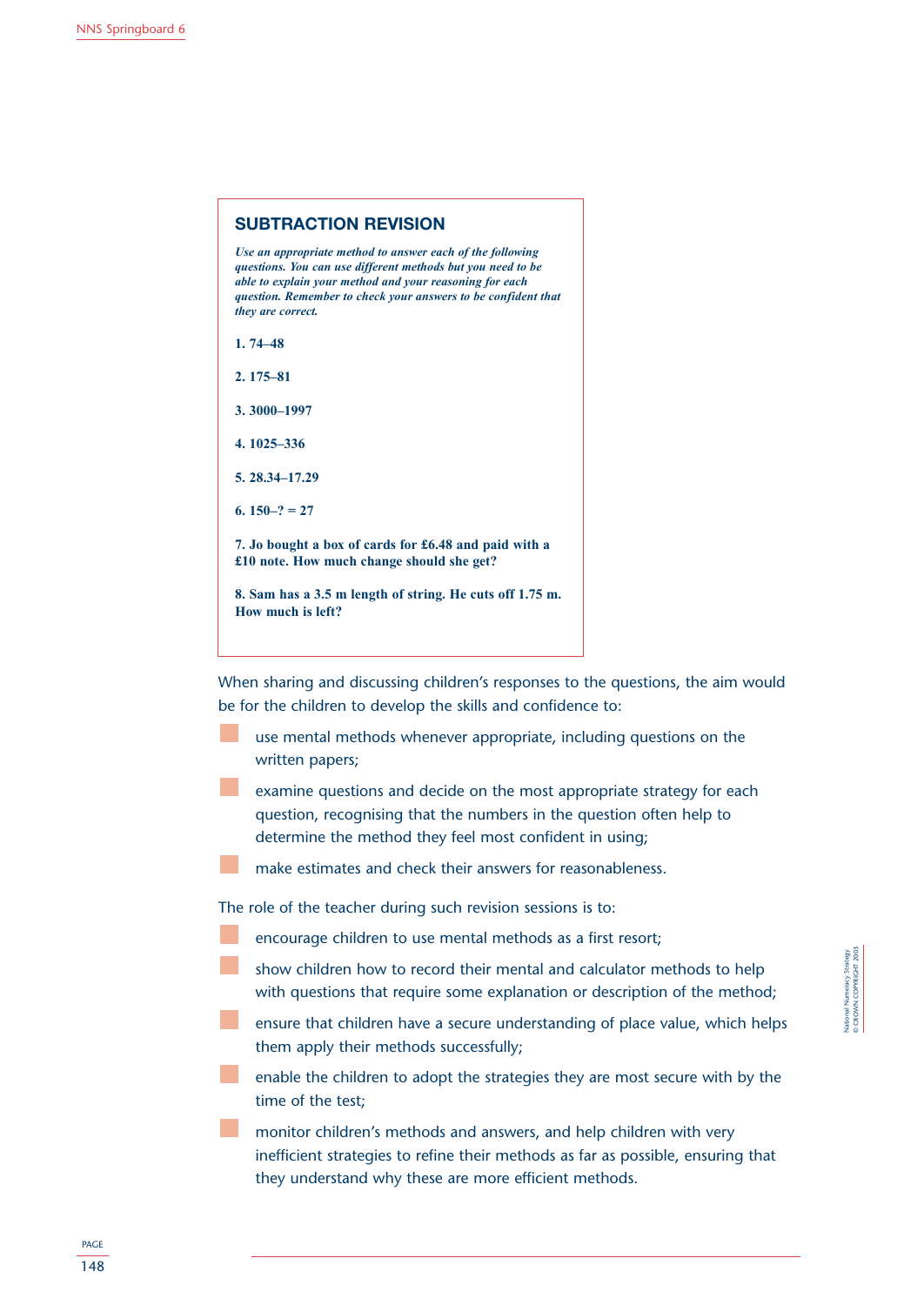## **3 CHECKING ANSWERS, INCLUDING APPROPRIATE USE OF THE CALCULATOR**

Children need to check their methods. It is a useful strategy to appoint a 'checker' when children are working in groups. Checking calculations also needs to be embedded in the teaching so that it becomes 'second nature' for the children. An OHP calculator can be used by the teacher to demonstrate ways of checking calculations undertaken using a calculator. In particular, the teacher can model checking strategies using inverse operations. Discussing different strategies that can be used to solve a problem should provide children with alternatives that they can use to check their own solution. This applies to both mental and written methods. For example, the answer to 'find three-quarters of 360' can be checked by finding one quarter of 360 and subtracting it from 360.

#### **4 RELATING KEY VOCABULARY AND CONTEXT TO MATHEMATICAL OPERATIONS**

In order for children to be successful in test questions such as Question 10, Test B, 2001, it is important that they can identify the **key** vocabulary and match it to the correct mathematical operation. It is important to note that the key words alone do not lead to the operation; it is also the context of the question that determines the required operation. A useful strategy is to create a display of key vocabulary and the associated operations around the classroom and then refer to this vocabulary and the context as they appear in test questions. 'How many' is often associated with addition and multiplication. In this question, because of the context, it should be linked to division.

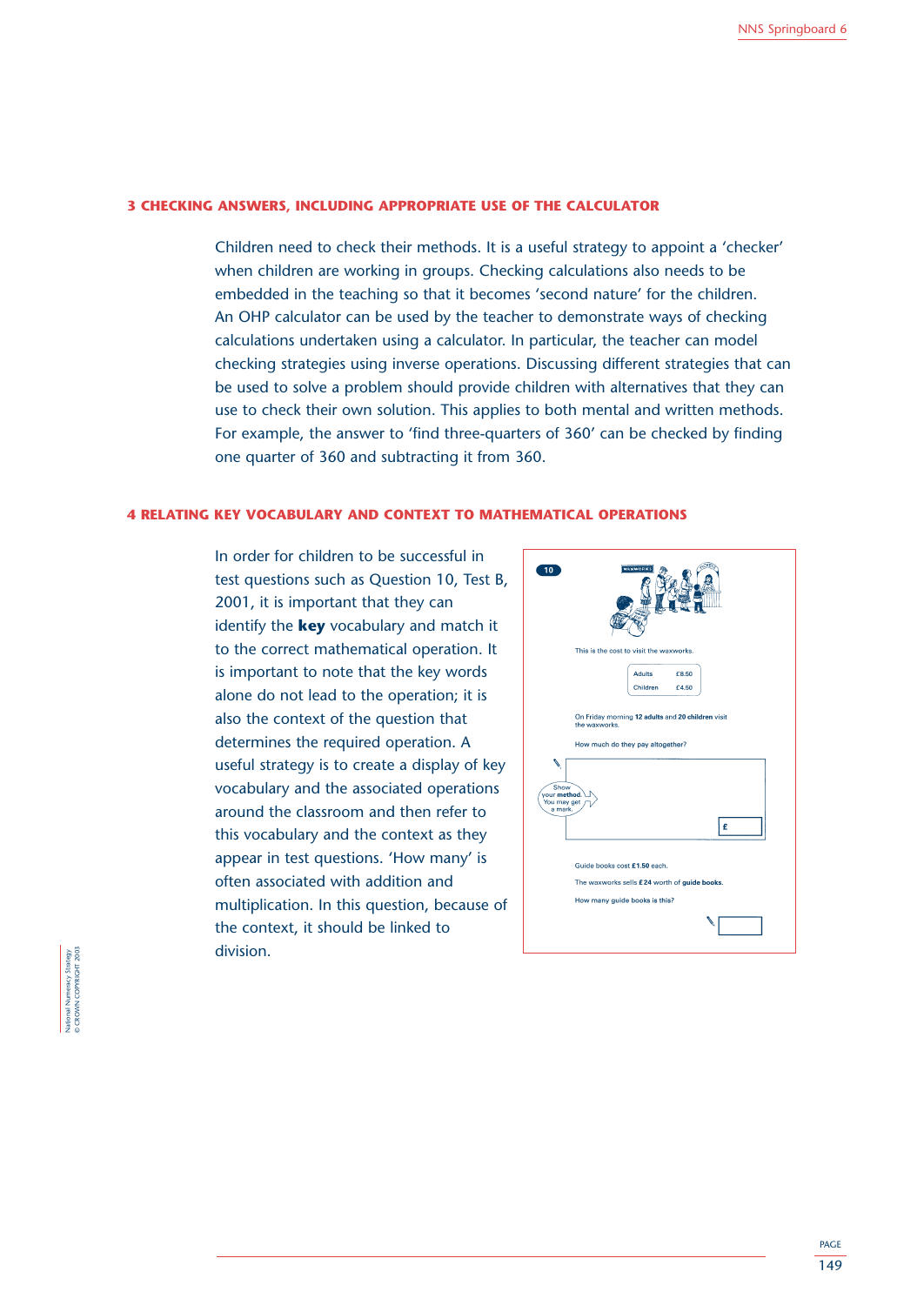#### **5 INTERPRETING INFORMATION AND USING ANNOTATIONS**

It can be very effective to ask children to read sections of a problem and to use focused questions to establish the information that can be obtained from each section. The children should be encouraged to record this information in a way that is meaningful to them, using shorthand notes, a diagram or a flow chart. Evidence from tests suggests that children are reluctant to draw or write on published material such as test questions, apart from in the designated boxes. It is, therefore, important to encourage children to annotate and draw on test diagrams, graphs and tables, if it helps them to understand and answer the questions. For example, in attempting the question opposite, converting the diagram into seven small triangles would help many children to reach a solution.

Encourage children to add information to diagrams or tables from the written information provided in the question. For example, questions such as Question 20, Test A, 2001, sometimes include graphs with no scale marked on the axes. Adding information from the question to clarify the scale or to give an indication of the magnitude of the scale often helps children to see how to answer the question.





tional Numeracy Strategy<br>CROWN COPYRIGHT 2003 © CROWN COPYRIGHT 2003 National Numeracy Strategy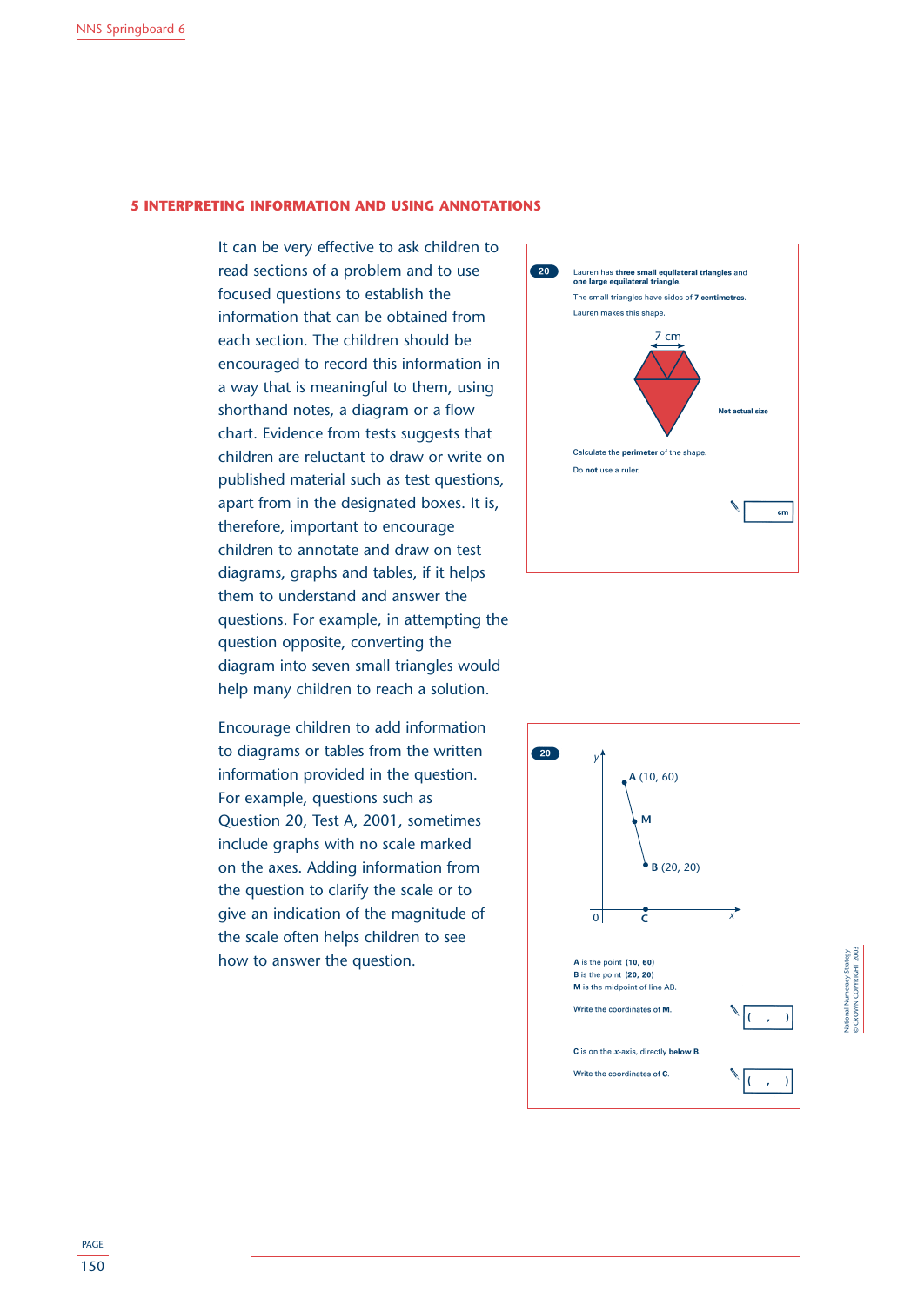#### **6 ORDERING NUMBERS**

There is evidence that many children need a more secure understanding of the relative size of numbers. Children often have difficulty answering questions that involve the ordering of negative numbers, fractions and decimals, and questions that involve the forming of equivalent fractions. A useful revision strategy is to use visual images, such as a number line, to enable children to see where negative numbers, fractions and decimals fit, and to understand why two representations, fraction or decimal, are equivalent. Remind children that they can draw their own pictures to help them see their way through to a solution.

## **7 PREPARING FOR THE UNFAMILIAR**

Too many children stop working before they reach the end of the test, even though there is still time available for them to attempt the remaining questions. Children need to be encouraged to try questions with which they may not be familiar. If they need to draw any diagrams to help them, they should do so. Emphasise to children that it is better to do that and tackle a question than to sit and think without recording anything.

A useful revision strategy is to change the context of particular problems with the children, establish whether this has any effect on the calculation, and if so, why. Getting children to devise problems for others to answer also helps them to interpret the unfamiliar contexts.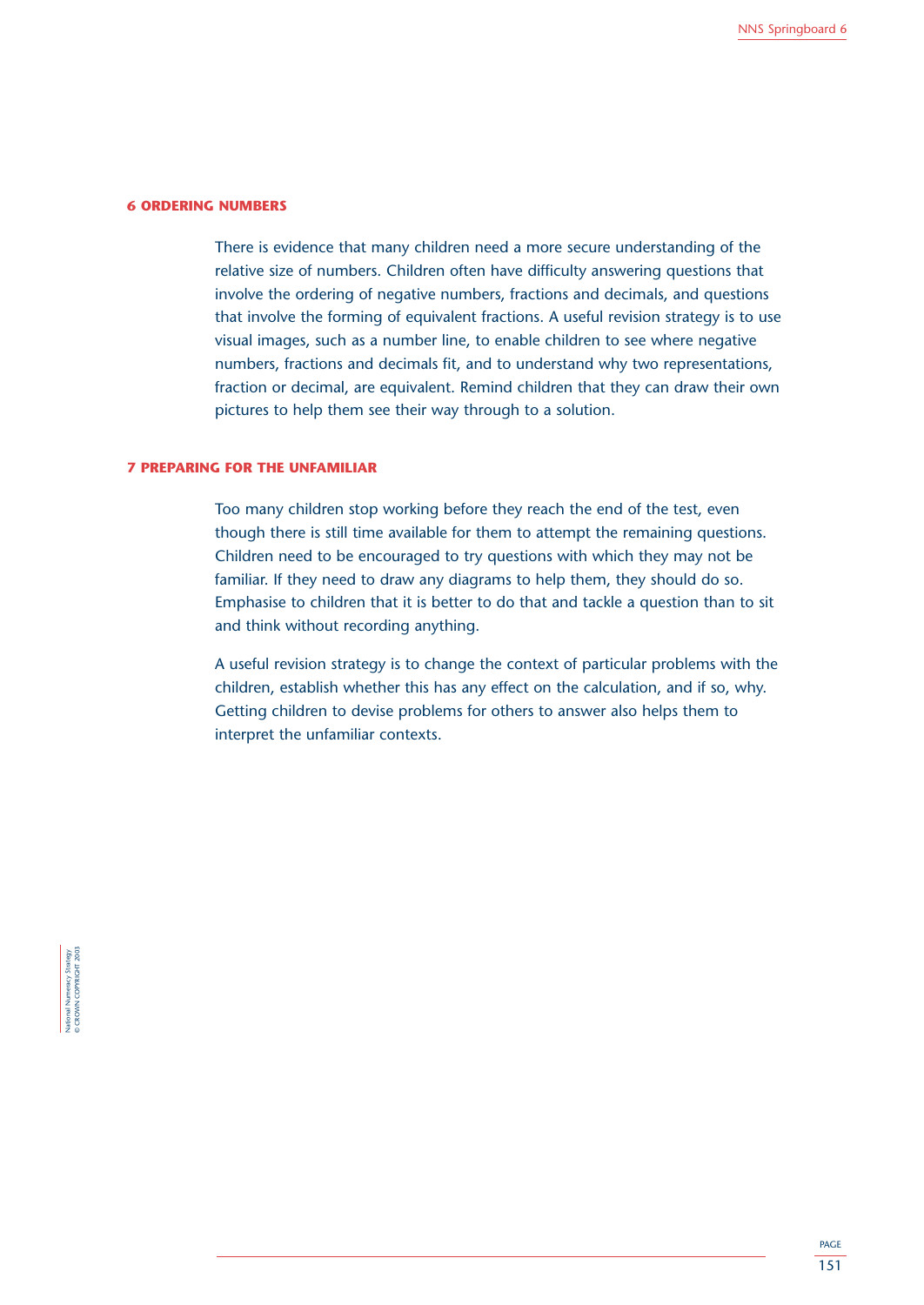## **SPRINGBOARD 6 LESSONS 23–30**

| Lesson<br><b>Topic</b> |                                              | <b>Objectives</b>                                                                                                                                                                                                | What children should be able to do<br>by the end of the lesson                                                                                                                                                         |  |  |  |
|------------------------|----------------------------------------------|------------------------------------------------------------------------------------------------------------------------------------------------------------------------------------------------------------------|------------------------------------------------------------------------------------------------------------------------------------------------------------------------------------------------------------------------|--|--|--|
| 23                     | Using a<br>calculator to<br>solve problems 1 | Use a calculator to solve problems,<br>choosing the appropriate operation<br>Explain and record the solution to a<br>problem                                                                                     | Explain the solution to a problem, identify<br>and record the sequence of operations,<br>and use a calculator to find and check<br>their solution                                                                      |  |  |  |
| 24                     | Using a<br>calculator to<br>solve problems 2 | Use a calculator to solve problems,<br>choosing the appropriate operation<br>Explain and record the solution to a<br>problem                                                                                     | Identify the information needed to solve<br>a multi-step problem and the calculations<br>required at each stage<br>Record calculations when using a calculator                                                         |  |  |  |
| 25                     | Using a<br>calculator to<br>solve problems 3 | Use a calculator to solve problems<br>choosing the appropriate operation<br>Interpret the meaning of a calculator<br>display in the context of a word problem                                                    | Select the required sequence of operations<br>when using a calculator to solve a problem<br>Interpret the calculator display correctly<br>in the context of the problem                                                |  |  |  |
| 26                     | Problem<br>solving 5                         | Solve mathematical problems or puzzles,<br>recognise and explain patterns<br>Explain methods and reasoning orally<br>and in writing                                                                              | Interpret and use symbols that represent<br>missing numbers<br>Begin to recognise why some methods are<br>more efficient and use them to solve<br>problems<br>Know what to write in the 'Show your<br>working' box     |  |  |  |
| 27                     | Problem<br>solving 6                         | Solve mathematical problems or puzzles,<br>recognise and explain patterns<br>Explain methods and reasoning orally<br>and in writing                                                                              | Generate and extend sequences, identify<br>and describe patterns<br>Begin to recognise why some methods are<br>more efficient and use them to solve<br>problems<br>Know what to write in the 'Show your<br>method' box |  |  |  |
| 28                     | Problem<br>solving 7                         | Identify and use the properties of shapes<br>to solve problems<br>Explain methods and reasoning orally<br>and in writing                                                                                         | Calculate the perimeters of compound<br>shapes and explain the strategies they<br>have used                                                                                                                            |  |  |  |
| 29                     | Problem<br>solving 8                         | Solve simple problems involving ratio and<br>proportion, and the identification of<br>missing values in equations or calculations<br>Explain methods and reasoning orally<br>and in writing                      | Divide a length in a given ratio<br>Use their knowledge and understanding<br>of equality and place value to solve<br>problems involving missing numbers and<br>missing digits                                          |  |  |  |
| 30                     | Problem<br>solving 9                         | Express part of a shape as a fraction<br>Solve a problem by interpreting the scales<br>on charts and graphs, and by extracting<br>relevant information<br>Explain methods and reasoning orally<br>and in writing | Interpret the axes on bar charts and line<br>graphs<br>Select appropriate scales and extract the<br>information needed to solve problems                                                                               |  |  |  |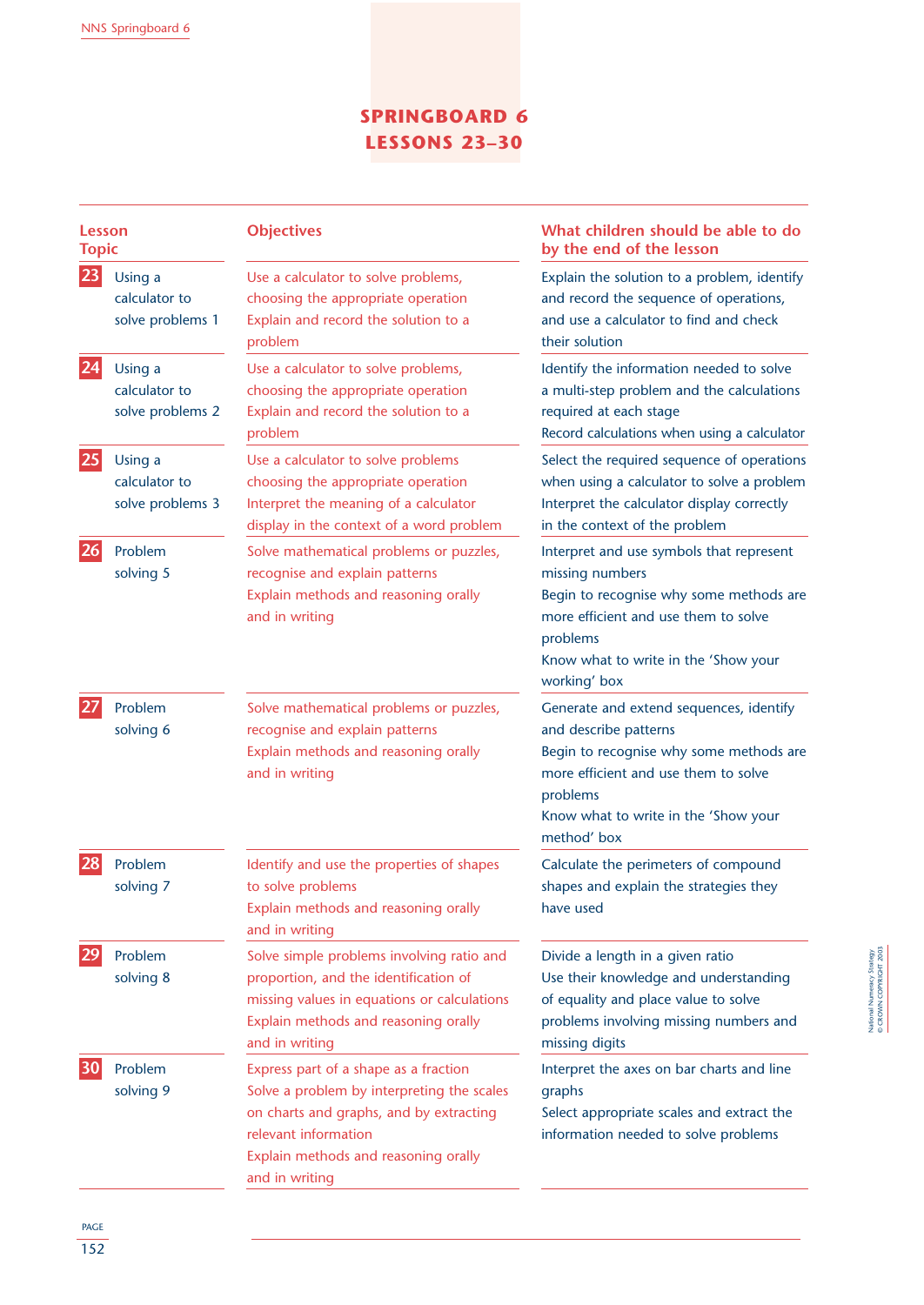## **SPRINGBOARD 6 LESSON 23 USING A CALCULATOR TO SOLVE PROBLEMS 1**

## **Objectives:**



**TOTAL TIME**

Use a calculator to solve problems, choosing the appropriate operation

Explain and record the solution to a problem

## **Vocabulary:**

operation

'Show your method'

## **By the end of the lesson the children should be able to:**

explain the solution to a problem, identify and record the sequence of operations, and use a calculator to find and check their solution.

#### **Resources:**



## **ORAL AND MENTAL STARTER**



Show OHT 23.1, and give out calculators.

Explain that the OHT shows a set of prices for a range of different items. Point to each item explaining that you want the children to find out the cost of one apple, one golf ball, one metre of ribbon, etc. They can use their calculators.

Point to 6 apples.

## **Q: What is the cost of one apple? Q: What operation did you use?**

Invite a child to use the OHP calculator to demonstrate the calculation. Get the children to repeat the sequence on their calculators. Explain that the children are to describe their calculation in a sentence and give the cost of each item. Give as an example: **'The operation I used was divide by 6 to get an answer of 16p per apple.'**

Vational Numeracy Strategy<br>0 CROWN COPYRIGHT 2003 © CROWN COPYRIGHT 2003 National Numeracy Strategy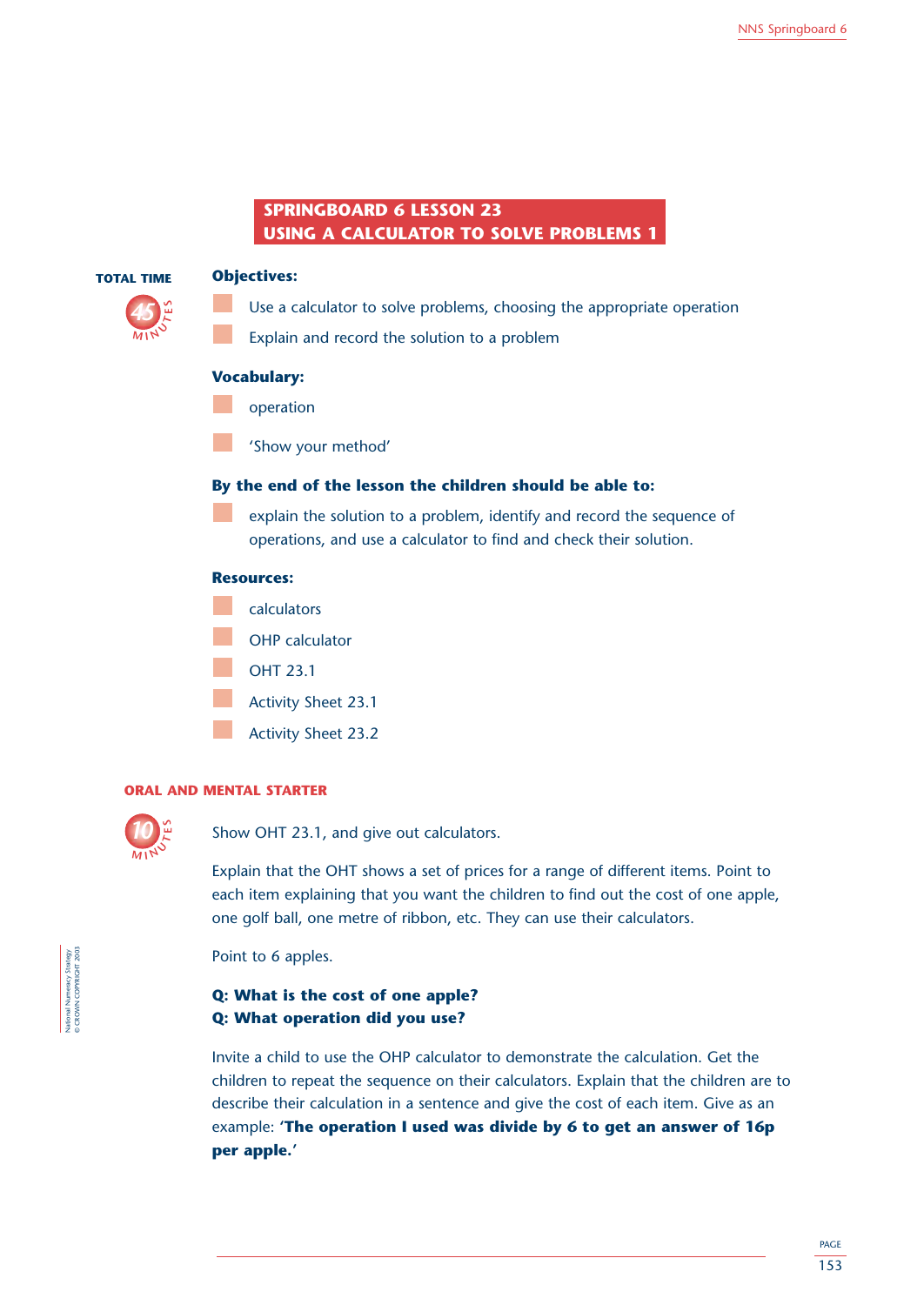Quickly repeat this process for one golf ball, one fence post, one spoon, and one fork.

## **Q: Which cost more, 4 spoons or 6 forks?**

Discuss the children's methods and explore the following two methods:

Multiplying the cost of one spoon by 4 and the cost of one fork by 6. Halving the cost of 12 forks and halving the cost of 8 spoons.

Agree that 4 spoons cost the same as 6 forks.

#### **Q: How can we work out the cost of one metre of ribbon?**

Discuss the children's answers and explore different methods.

Ask the children to decide for which of the items the cost of 'one' can be calculated without using a calculator.

## **Q: How can we work out the cost of one cucumber?**

## **Q: How can we work out the cost of one minute of talk time?**

Discuss the children's methods and establish how they can recognise when it is sensible not to use a calculator.

## **MAIN TEACHING ACTIVITY**



Give out Activity Sheet 23.1. Ask the children to read the question carefully.

## **Q: What information can we enter in to the table?**

Tell the children to work in pairs to enter the information from the question on to the table. Confirm that the whole first column, the first two cells of the second column, and the last cell in the end column can all be completed.

Use the following questions to help the children to complete the table. Invite the children to explain where they should record the answer to each question in the table. Say that for each question, even though the children can use their calculator, they should show their method of calculation in the box.

**Q: How many calories did Sajit burn by running?**

**Q: How many calories did Sajit burn by cycling?**

## **Q: How many calories did Sajit burn by rowing?**

Discuss the children's methods and the calculation they used for each question. Establish that Sajit burned 132 calories by rowing.

**Jational Numeracy Strategy**<br>0 CROWN COPYRIGHT 2003 © CROWN COPYRIGHT 2003 National Numeracy Strategy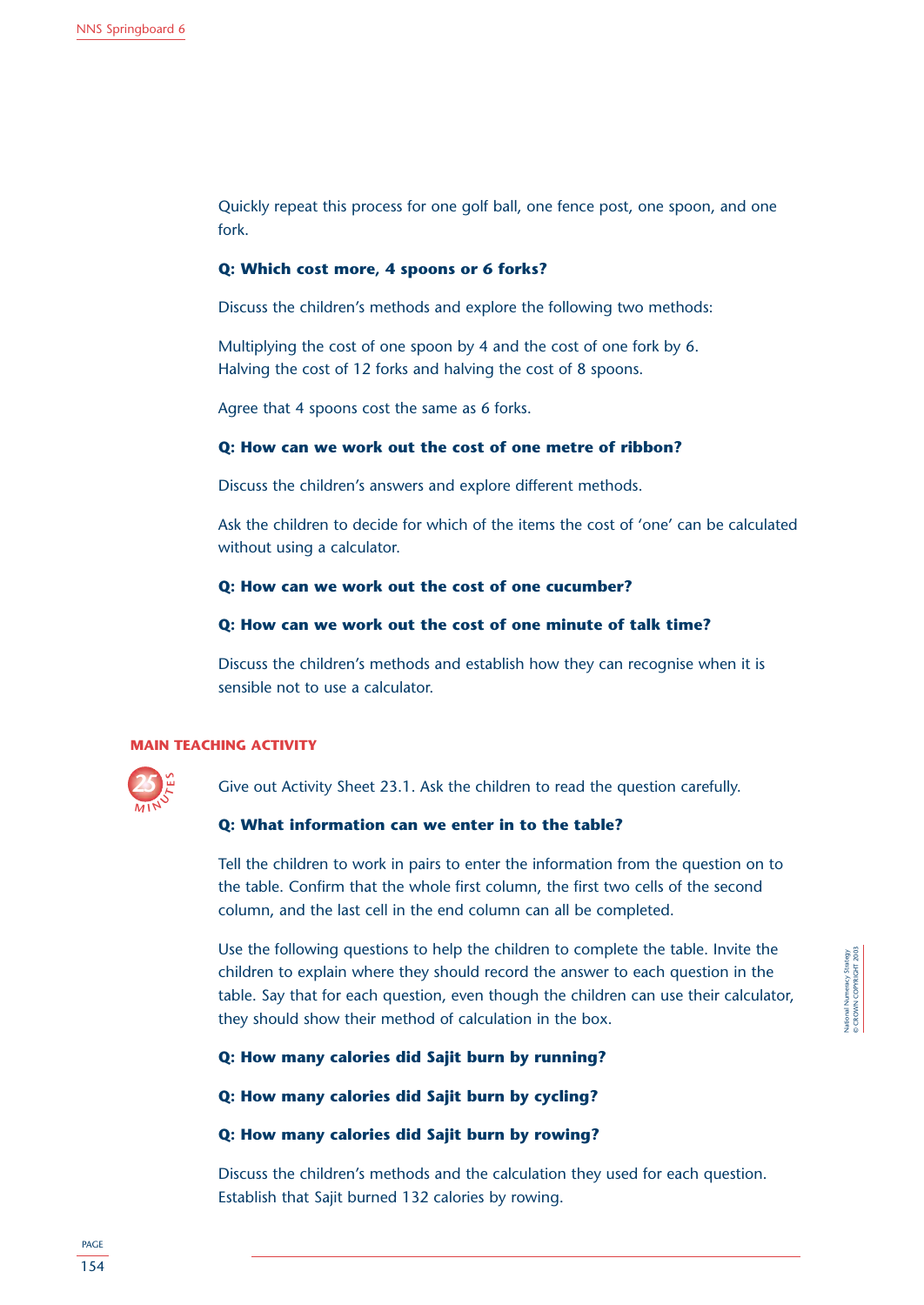## **Q: How many minutes did Sajit row for if she burned 132 calories?**

Establish that Sajit rowed for 12 minutes and that the calculation the children should record in the 'Show your method' box is  $132 \div 11$ .

## **Q: Where should we record the answer to this question?**

Identify the box with a picture of a pencil next to it. Explain that this is the answer box and only the answer should be put here. Tell the children that they should record all their calculations in the larger 'Show your method' box.

Agree that 12 should go in the answer box and that this answer tells us that Sajit rowed for 12 minutes.

Give out Activity Sheet 23.2.

Explain that the children are to plan an exercise routine lasting for 25 minutes. The calories they burn each minute is the same as for Sajit. Say that they can choose to exercise for as long as they wish on each activity but they must each do some rowing, running, and cycling.

Tell the children to use the table to record how long they will exercise on each activity.

Get the children to work out how many calories they will burn for their exercise programme, recording their calculations in the 'Show your method' box.

## **PLENARY**



Discuss the children's programmes and compare the number of calories burned.

**Q: Who burned the most calories?**

## **Q: Does the child who runs for the longest time burn the most calories?**

Identify the child who has the longest exercise time for running and compare this with the other programmes.

#### **Remember:**

- Some calculations can be done easily without a calculator.
	- Use the 'Show your method' boxes to record your calculations.
	- Questions with tables and charts need reading carefully.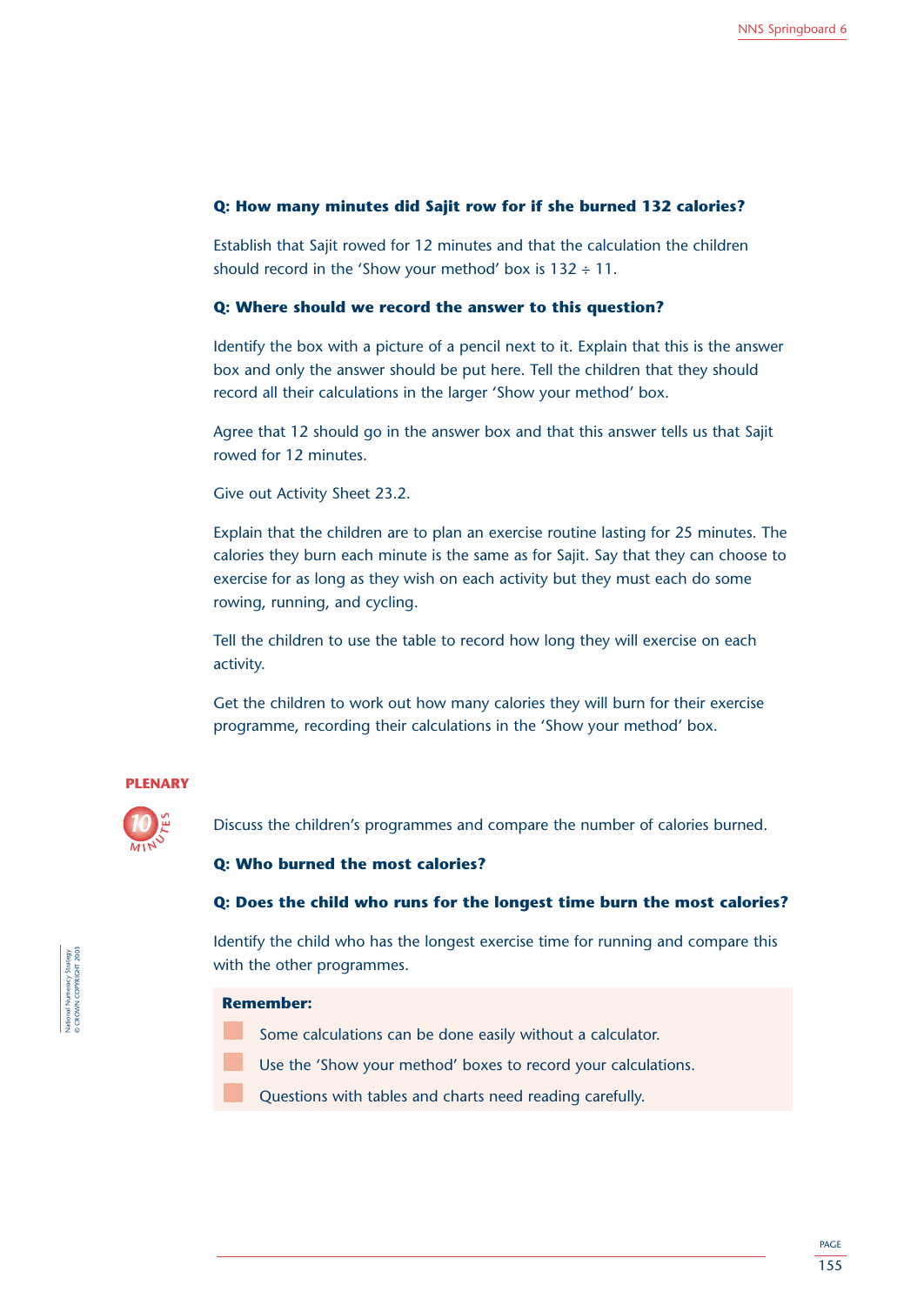

#### **ANALYSIS OF CHILDREN'S ANSWERS**

Although question 6 on Test A was generally answered well, many children, particularly those working at level 3 used £.p notation unconventionally. For part (b), the most common incorrect answer given by level 3 children was BB. Too many of these children did not read the table correctly or could not work out the difference between £2 and 45p.

Part (a) of question 6 on Test B was answered well. Only one quarter of children working at level 3 were awarded both part (b) marks. Children used a variety of methods, including written column methods for multiplication and subtraction. Many children did not use a calculator method for part (b); they were confused by the instruction 'show your method'.

## **IMPLICATIONS FOR PLANNING**

- Lessons should be planned to include the interpretation of information presented in tables. Children should be taught how to identify and highlight the information they need to answer the questions.
	- Children should be taught how to use the correct conventions for notation such as  $E$ .p.
- Children should be presented with word problems that include more information than is necessary for solving the problem.
- There should be planned teaching activities that involve the use of calculators, with children being taught how to record their calculations and methods of solution.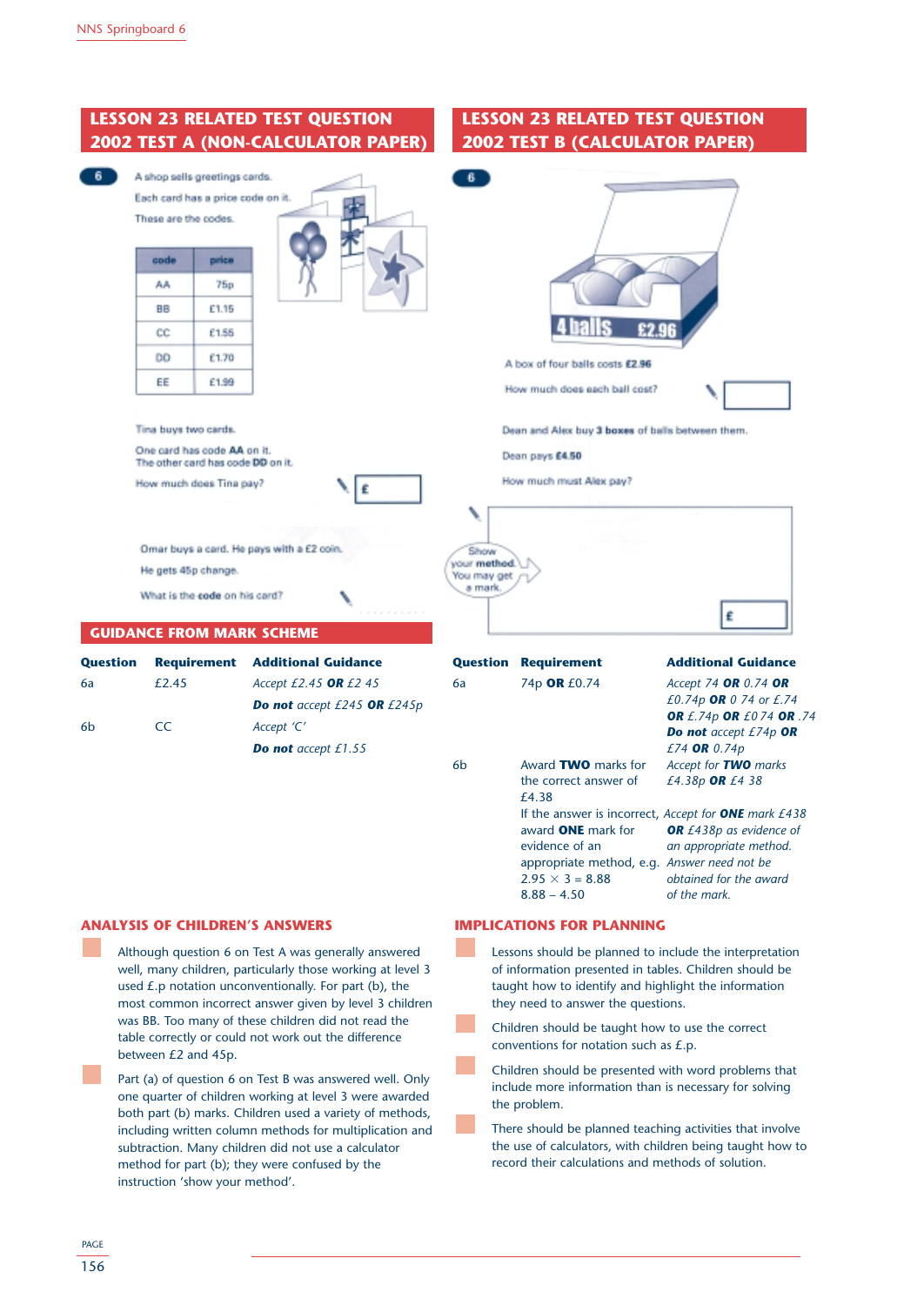## **SPRINGBOARD 6 LESSON 24 USING A CALCULATOR TO SOLVE PROBLEMS 2**

## **Objectives:**



**TOTAL TIME**

- Use a calculator to solve problems, choosing the appropriate operation
- Explain and record the solution to a problem

## **Vocabulary:**

- perimeter
- area
- scale

## **By the end of the lesson the children should be able to:**

- identify the information needed to solve a multi-step problem and the calculations required at each stage;
- record calculations when using a calculator.

## **Resources:**

- calculators
- OHP calculator
- OHT 24.1
- Resource Sheet 24.1
	- Activity Sheet 24.1

## **ORAL AND MENTAL STARTER**



Give out Resource Sheet 24.1. Explain that this is a floor plan of a flat. Discuss the diagram and the meaning of 'Not to scale'.

## **Q: How many doors and windows are there in the flat?**

Discuss the children's responses and explanations for the position of doors and windows.

Say that you are going to give the children some information about the flat and about some of the items in it. Tell the children that you want them to record this information on the Resource Sheet.

The dimensions of the flat are 16m by 9m. The kitchen cost £3 500 to equip. There are 3 plug sockets in each room, two in the hall and none in the bathroom. The size of the dining room is 4m by 3m. The carpet in the dining room cost £360.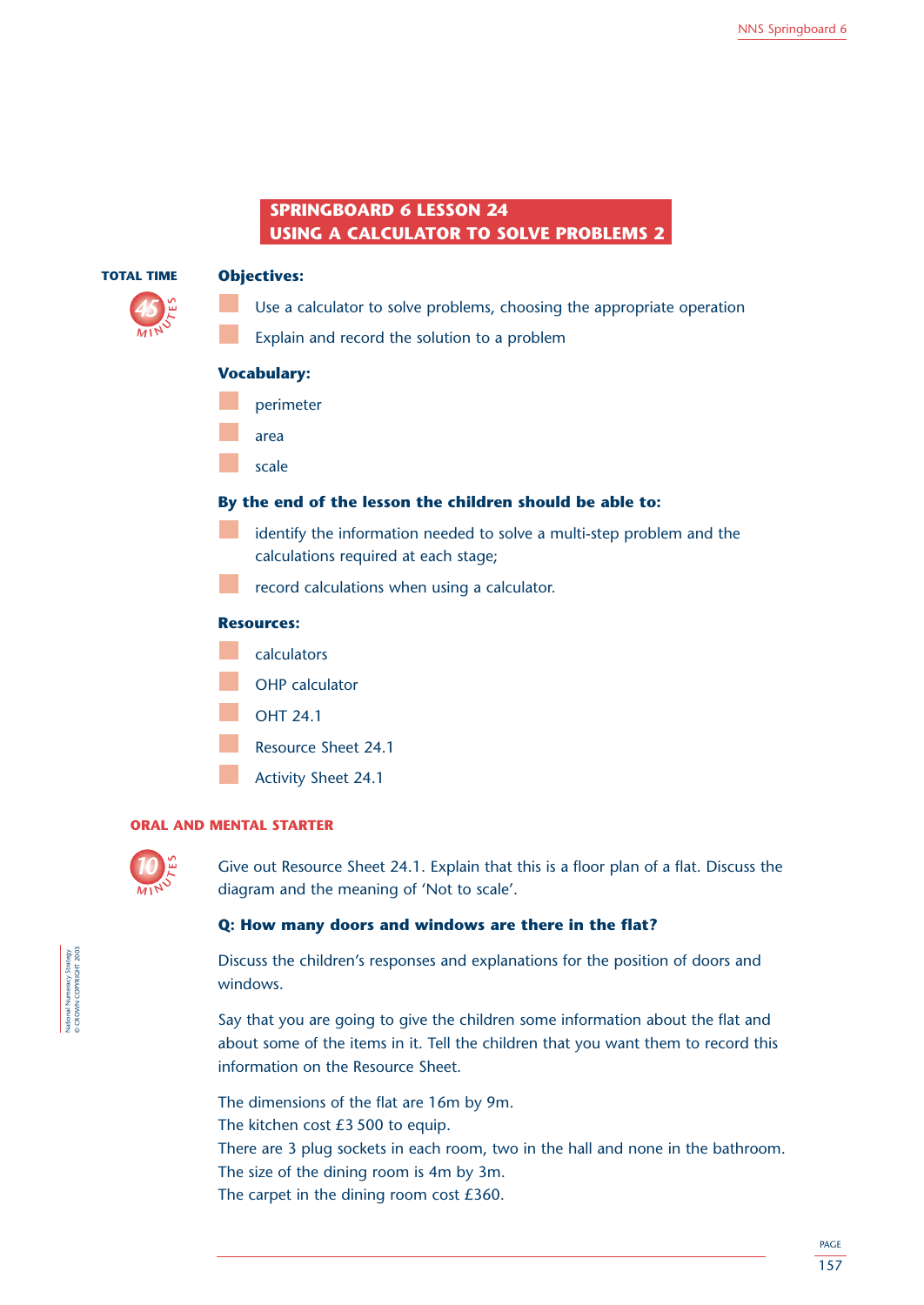The bathroom cost £2 100 to equip. The size of the bathroom is 3m by 2m. There is a radiator in each room, apart from the kitchen and hallway.

Explain that you want them to use their Resource Sheet to answer the following questions:

**Q: How much did the kitchen and bathroom cost altogether?**

- **Q: How many radiators are in the flat?**
- **Q: How many plug sockets are in the flat?**
- **Q: What is the perimeter of the flat?**
- **Q: What is the area of the dining room?**

Collect and discuss the answers.

## **MAIN TEACHING ACTIVITY**



Show OHT 24.1 and give out Activity Sheet 24.1. Explain that not all of the information is on the Activity Sheet.

Ask a child to read question A.

## **Q: What information do you think is missing?**

Establish that one piece of missing information is the amount of money Jason is paid for one hour's work.

Say that Jason is paid £5.60 each hour and ask the children to record this information on the Activity Sheet.

## **Q: Can we answer the question now?**

Establish that we still need to know how many hours Jason worked during the week.

Tell the children that the working out boxes may give us some clues to the number of hours worked by Jason.

## **Q: How many hours did Jason work on Monday?**

Agree that the number of hours worked by Jason on Monday was 8 hours.

## **Q: How many hours did Jason work on Tuesday?**

Agree that the number of hours worked by Jason on Tuesday was 4 hours.

## **Q: Over the week how many hours did Jason work?**

Agree that the number of hours worked by Jason was 31 hours.

## **Q: What calculation should we carry out in the first working out box?**

Establish that the calculation should be 5.60  $\times$  8. Get the children to record this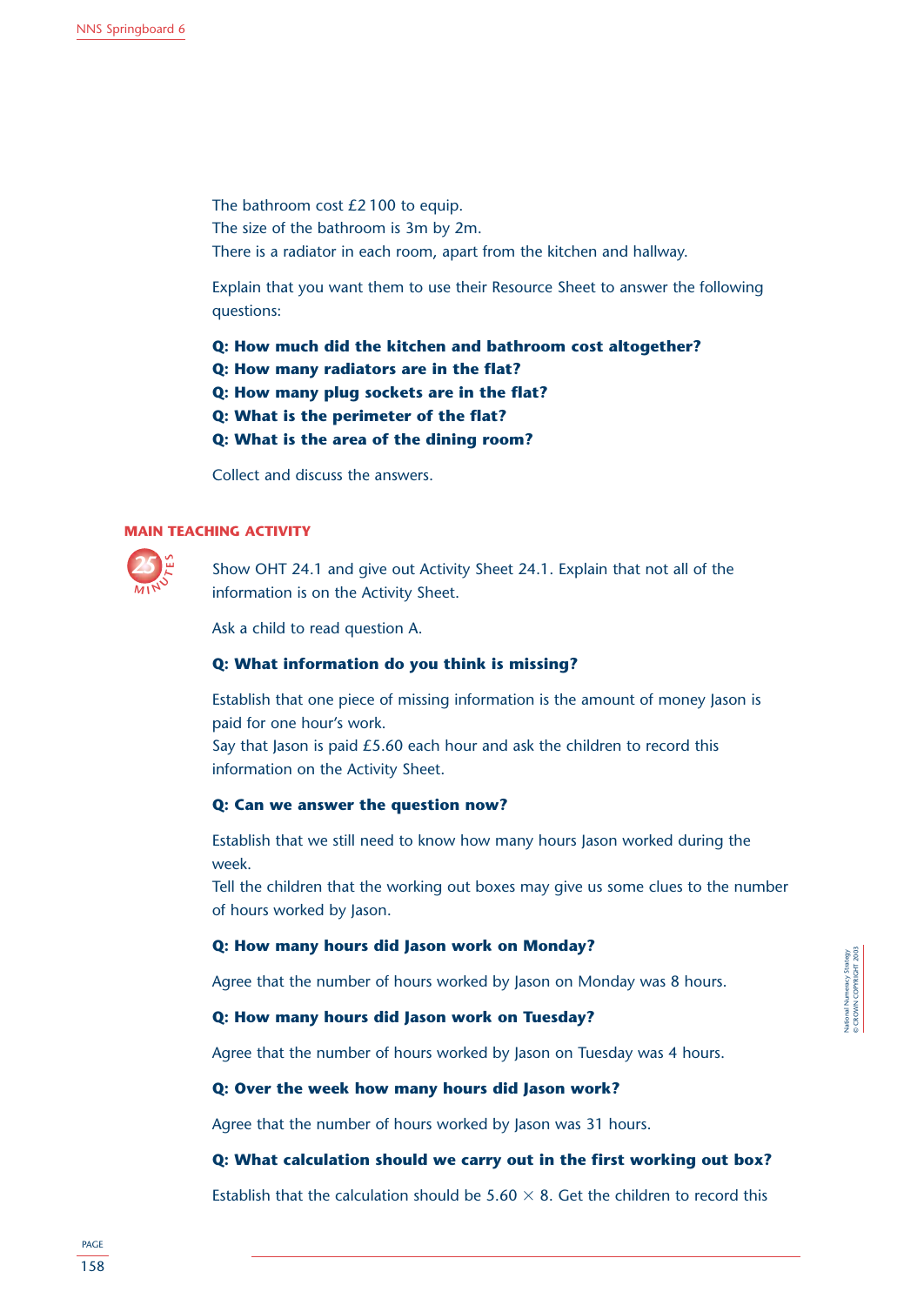calculation in the working out box and then carry out the calculation using their calculators. Confirm their answer using the OHP calculator. Ensure that children recognise that entering 5.60  $\times$  8 and 5.6  $\times$  8 on the calculator give the same answers. Establish that the answer 44.8 on the calculator display is interpreted as £44.80 in the context of this problem.

Get the children to work in pairs to work out how much Jason was paid each day. Say that they should record their calculation in the working out boxes.

#### **Q: How much was Jason paid for his week's work?**

Agree that Jason was paid £173.60.

## **Q: Where should we record this answer?**

Agree that it should go in the box at the bottom of the page.

## **Q: Is there a way that we can check this answer using a different calculation?**

Remind the children that Jason has worked for 31 hours at an hourly rate of  $£5.60$ and that the answer could be obtained by calculating £5.60  $\times$  31.

Explain to the children that this Activity Sheet is designed to help them set out the solution to a problem. Say that you now want them to work on a similar problem using the box below question B to record their calculations. Point out that this box is not set out in the same way and that the children will have to decide how they are going to set out their work.

Ask the children to read question B and get them to work on the question in pairs. Encourage them to set out their working in the box by breaking down the problem into steps, as in the previous problem. Use the following questions to support their working.

## **Q: How do you work out the cost of 8 rolls of wallpaper? Q: What is the cost of one of the rolls sold at half price?**

Discuss the children's recording of the problem and the steps they have developed. Establish that the calculation needed is 4.80  $\times$  8 + 2.40  $\times$  3. Emphasise that they should always record their calculations even when they are using a calculator.

## **PLENARY**



Return to the problem of Jason and the number of hours he worked. Explain that during one week he worked at the weekend. Explain that on a Saturday Jason is paid  $1\frac{1}{2}$  hours' wages for every hour he works and that on a Sunday he is paid 2 hours' wages for every hour that he works.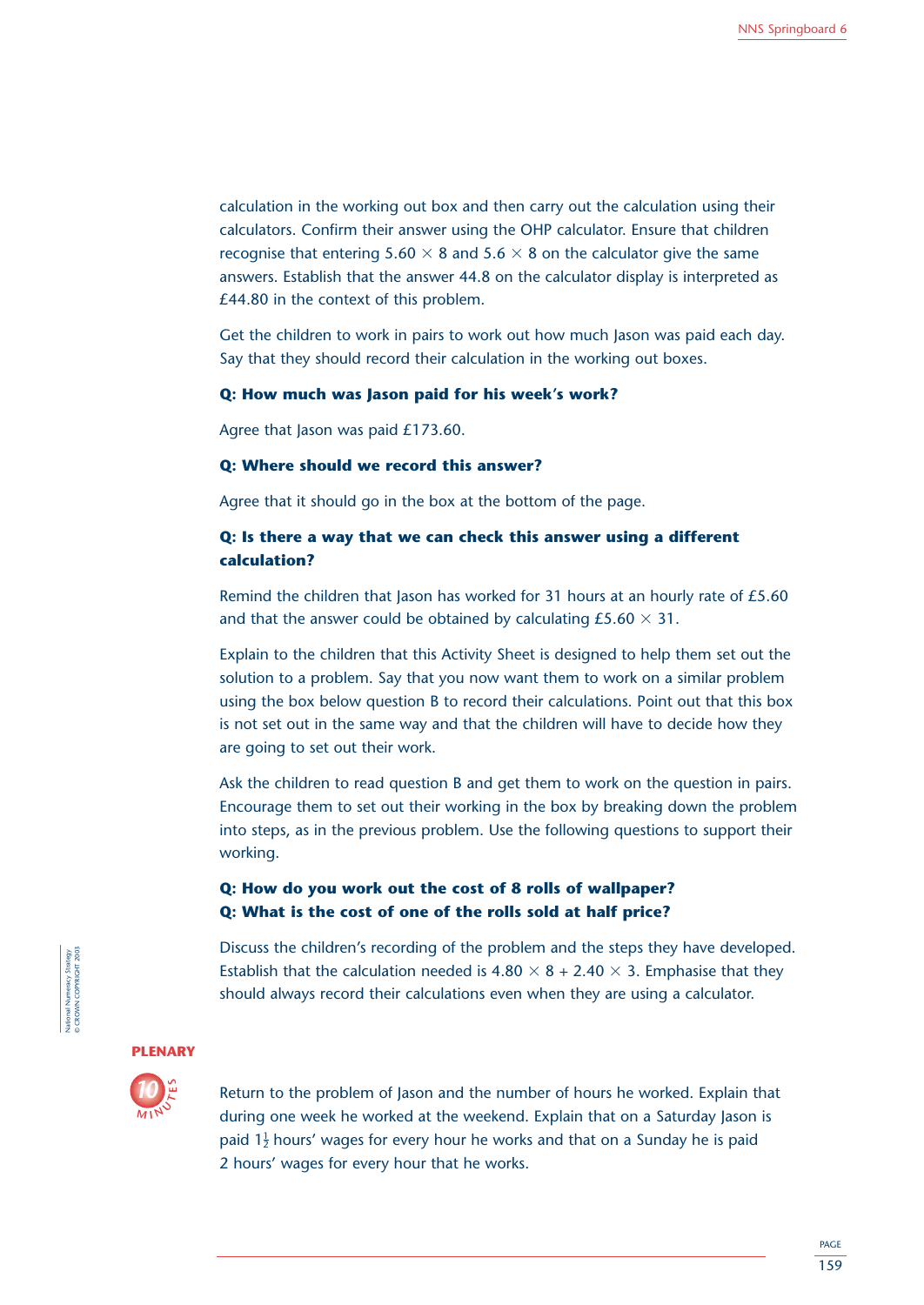## **Q: How much would Jason be paid if he worked 5 hours on Saturday and 6 hours on Sunday?**

Agree that the answer would be £109.20 and discuss the children's methods.

Say that one weekend Jason was paid 20 hours' wages.

## **Q: How many hours could Jason have actually worked on Saturday and Sunday?**

Establish that there are many solutions to this problem. For example, he could have worked 4 hours on Saturday and 7 hours on Sunday. Discuss the children's responses.

## **Remember:**

- Read the question carefully to make sure you understand what calculations to do.
- Word problems often require several steps, always write the calculation down for each step.
- Show all your steps in the 'Show your method' box.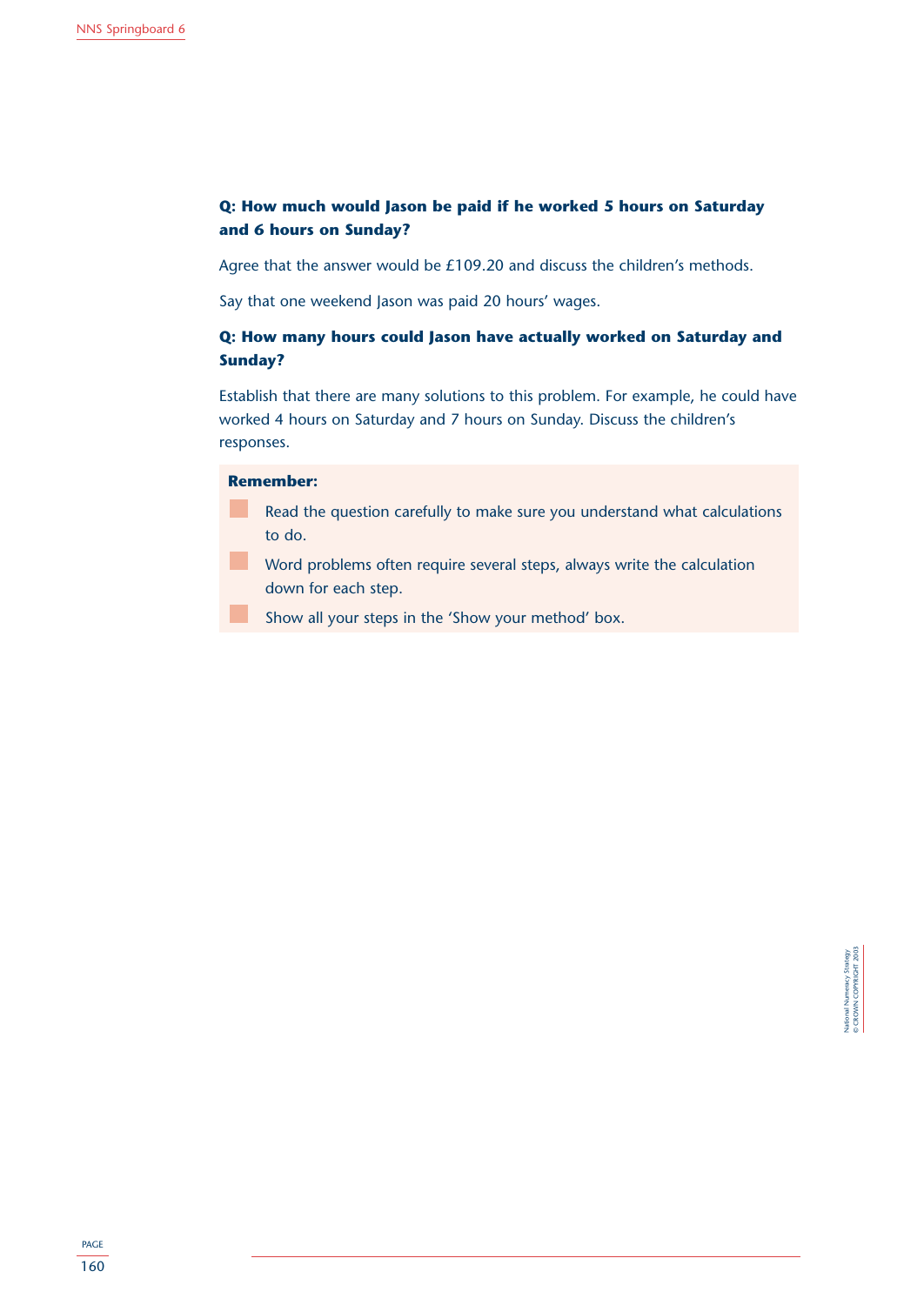## **LESSON 24 RELATED TEST QUESTION 2002 TEST A (NON-CALCULATOR PAPER)**  $\overline{14}$ Asif, Vicky and Nita go to town by bus. This is what they pay. **BUS TICKET** Asif **75p BUS TICKET** Vielvy **£1.35 BUS TICKET** Nita **£1.55** How much more does Nita pay than Asif? Vicky then takes another bus from town to visit her auntie She pays 90p on this bus. How much has Vicky paid altogether for her two bus tickets?

## **LESSON 24 RELATED TEST QUESTION 2002 TEST B (CALCULATOR PAPER)**



The table shows the cost of coach tickets to different cities.

|  |              |        | Hull   | York   | Leeds  |
|--|--------------|--------|--------|--------|--------|
|  | <b>Adult</b> | single | £12.50 | £15.60 | £10.25 |
|  |              | return | £23.75 | £28.50 | £19.30 |
|  | Child        | single | £8.50  | £10.80 | £8.25  |
|  |              | return | £14.90 | £17.90 | £14.75 |

What is the total cost for a return journey to York for one adult and two children?



How much more does it cost for two adults to make a single journey to Hull than to Leeds?



*award ONE mark only in 14b.*

#### **GUIDANCE FROM MARK SCHEME**

| <b>Question</b><br>4a | <b>Requirement</b><br>80p OR £0.80 | <b>Additional Guidance</b><br>Accept £0.80p OR 0.80 OR 80 OR<br>£.80 OR £.80p OR £0 80 OR .80<br><b>OR</b> 0 80 | <b>Requirement</b><br><b>Question</b><br>£64.30<br>14a |       | <b>Additional Guidance</b><br>Accept £64.30p OR £64 30<br><b>Do not</b> accept £6430 OR<br>£6430p OR £64.3 |
|-----------------------|------------------------------------|-----------------------------------------------------------------------------------------------------------------|--------------------------------------------------------|-------|------------------------------------------------------------------------------------------------------------|
|                       |                                    | <b>Do not</b> accept £80p OR £80                                                                                | 14 <sub>b</sub>                                        | £4.50 | Accept £4.50 OR £4 50                                                                                      |
|                       |                                    | <b>OR</b> £0.8 <b>OR</b> 0.80p                                                                                  |                                                        |       | <b>Do not</b> accept £450 OR £450p                                                                         |
| 4 <sub>b</sub>        | £2.25 OR                           | Accept £2.25p OR 2.25 OR 225                                                                                    |                                                        |       | OR £4.5                                                                                                    |
|                       | 225p                               | <b>OR</b> £2 25                                                                                                 |                                                        |       | If the final '0' is missing from                                                                           |
|                       |                                    | <b>Do not</b> accept £225p OR £225                                                                              |                                                        |       | both answers, ie answers given<br>are £64.3 and £4.5 respectively,                                         |

## **ANALYSIS OF CHILDREN'S ANSWERS**

Nearly half the children working at level 3 answered question 4, part (a), correctly. A common wrong answer was 60p, the difference between the costs of Asif's and Vicky's tickets. Another was 90p, suggesting an incorrect calculation. Part (b) had more correct answers but there was further evidence that the wrong information was used by children.

A significant proportion of children at all levels used a written method to answer both parts of question 14. A common error on part (a) was to calculate the fare for one child, not two. Children were less successful when answering part (b). A common error was to find the difference in cost for one adult. A high proportion of children working at level 3 gave no answer to part (b).

#### **IMPLICATIONS FOR PLANNING**

Lessons should be planned to develop children's skills at reading and re-reading questions carefully and interpreting the information accurately. Word problems provide the opportunity to introduce children to unfamiliar vocabulary.

Children should be presented with questions that have incomplete or missing information to focus their attention on what is needed and what can be discarded.

Children should be encouraged to highlight or underline key words in questions.

Children should be taught how to record the calculations needed for each step when using a calculator to solve a multi-step problem.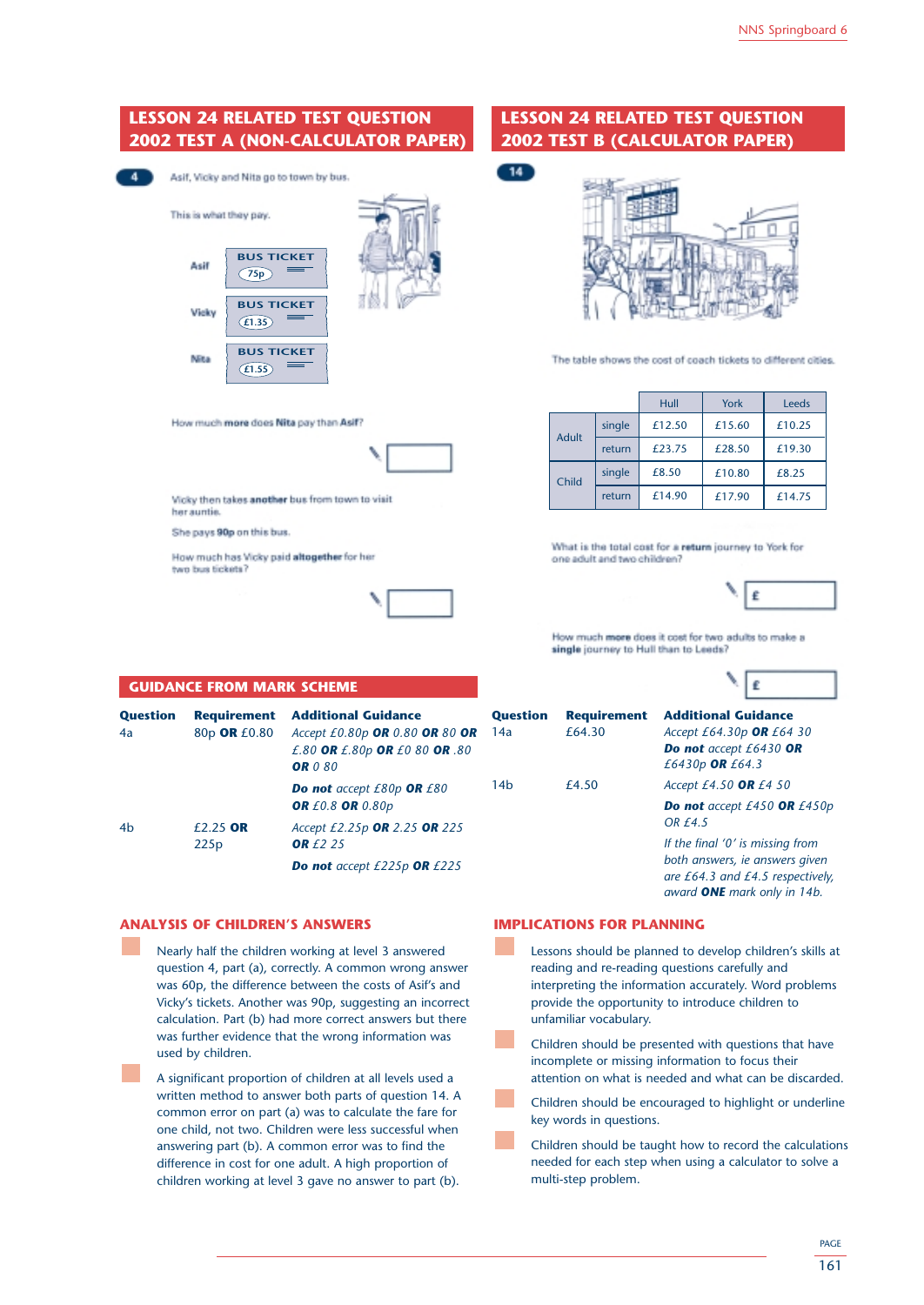## **SPRINGBOARD 6 LESSON 25 USING A CALCULATOR TO SOLVE PROBLEMS 3**



*45*  $\frac{45}{100}$ 

#### **Objectives:**

- Use a calculator to solve problems choosing the appropriate operation
- Interpret the meaning of a calculator display in the context of a word problem

## **Vocabulary:**

- unit
- decimal number
- litres

## **By the end of the lesson the children should be able to:**

- select the required sequence of operations when using a calculator to solve a problem;
- interpret the calculator display correctly in the context of the problem.

## **Resources:**



#### **ORAL AND MENTAL STARTER**



Write on the board  $339 \div 12$ .

## **Q: What is 339 ÷ 12?**

Use the OHP calculator to show that the answer on the display is 28.25.

Present the following problem.

339 goldfish are to be divided equally between 12 ponds. How many goldfish will be in each pond?

Write on the board 28.25. Explain that this answer means that 28 fish would be in each pond with some fish left over. Write this information below 28.25 as shown below:

> 28.25 28 goldfish in each pond . some goldfish left over

Jational Numeracy Strategy<br>0 CROWN COPYRIGHT 2003 © CROWN COPYRIGHT 2003 National Numeracy Strategy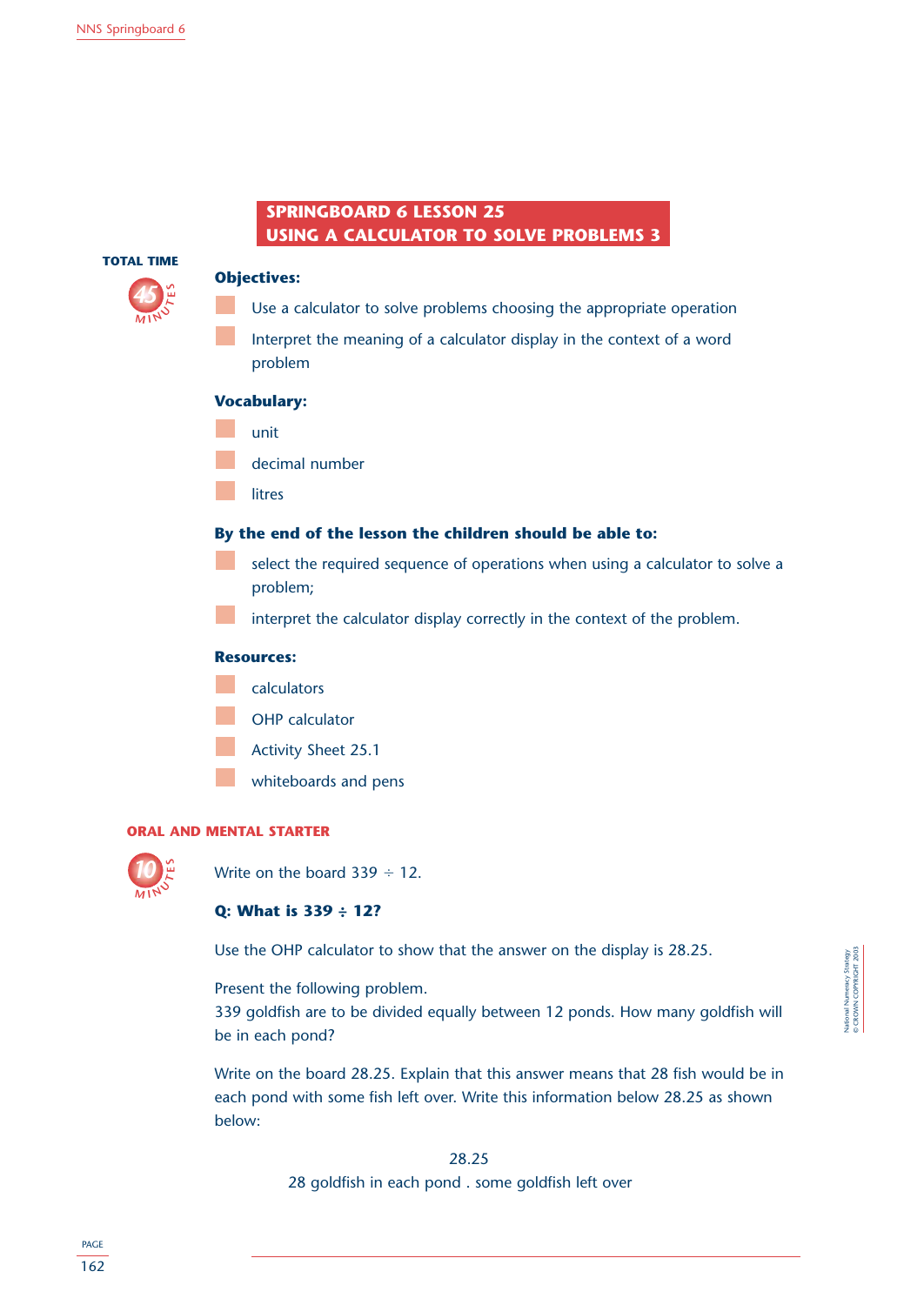Ask the children to work in pairs to think of a word problem involving a quantity such as sweets, stamps, etc. for which this calculation could be the answer. For each question offered, write the answer under the number 28.25 as for the example above.

## 28.25

28 goldfish in each pond . some goldfish left over 28 merit marks for each child . some merit marks left over 28 eggs in each basket . some eggs left over

## **Q: If the problem was £339 divided between 12 people what would the answer 28.25 represent?**

Confirm that because we are dividing money the two numbers after the decimal point represent pence and the answer 28.25 means that the 12 people will each get £28.25.

## **MAIN TEACHING ACTIVITY**



On the board write  $17 + 365 \times 11$ .

## **Q: How do we do this on a calculator?**

Establish that children can use the calculator correctly to work this out. Write  $365 \times 11 + 17$  on the board and confirm that this represents the same calculation. Explain why it is safer to work out this calculation on a calculator.

Explain that the answer to this calculation is the age of a child in days who is 11 years and 17 days old. There are 365 days in 1 year (except leap years which we will ignore).

**Q: What calculation would we carry out to calculate the age in days of a child who is 13 years and 27 days?**

Get the children to record the calculation on their whiteboards. Establish that the calculation would be  $365 \times 13 + 27$ . Confirm that the answer is in days.

## **Q: What would the calculation be for a child who is 4 days away from their 12th birthday?**

Get the children to discuss the calculation in pairs. Share the different methods presented by the children.

Give out Activity Sheet 25.1.

Ask the children to read the first question.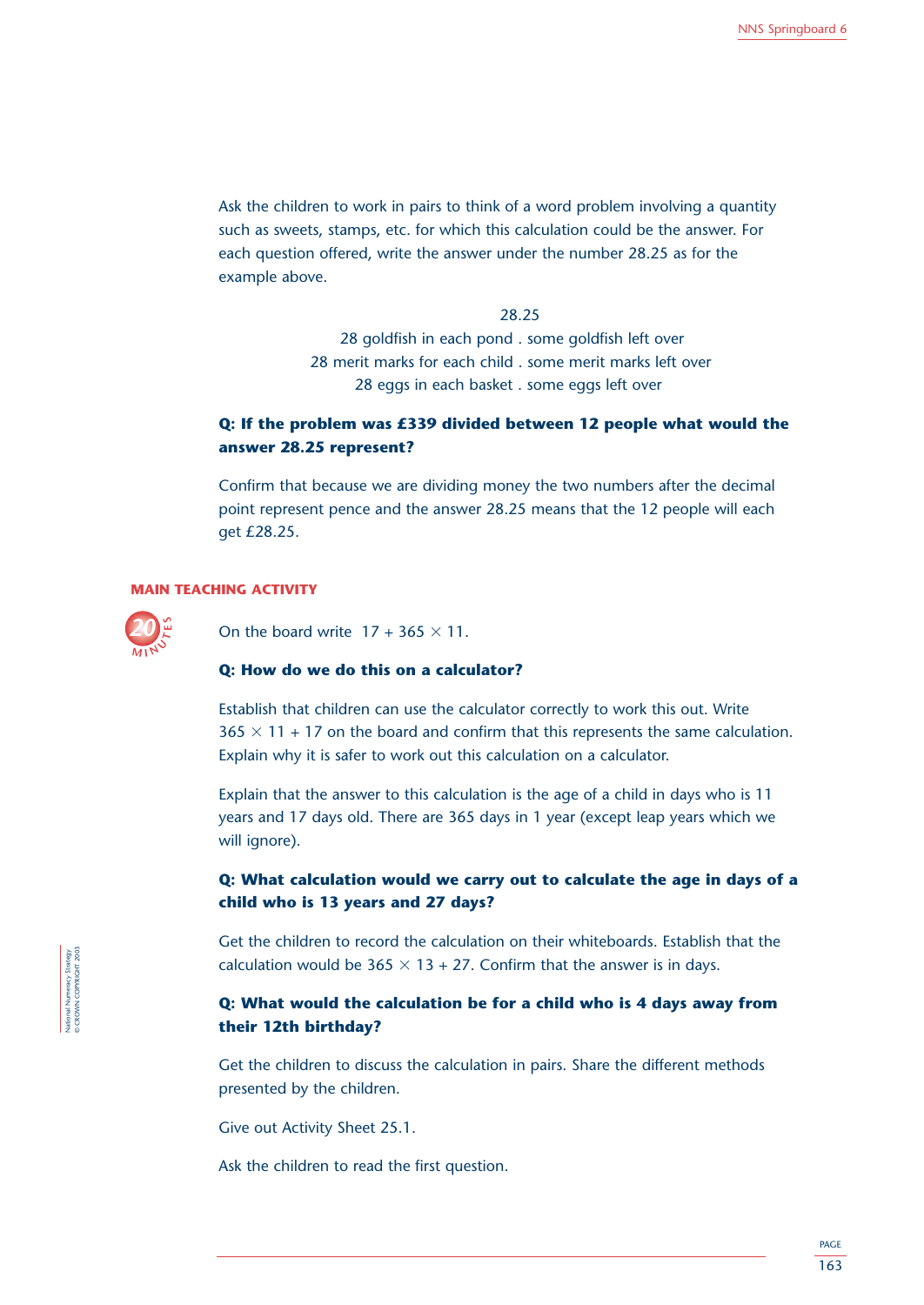## **Q: About how many years old do you think Mary is?**

Discuss the children's estimates and explanations. Establish why Mary must be less than 10 years old.

## **Q: What calculation should we do to work out how old Mary is in years and days?**

Remind the children that there are 365 days in each year. Establish that the required calculation would be 2000  $\div$  365 and get the children to record the calculation and the calculator display in the 'Show your method' box.

#### **Q: What does the answer 5.47945205 mean?**

Explain that this answer tells us how old Mary is in years.

## **Q: Which number in the calculation tells us Mary's age in whole years?**

Establish that the children understand that the number 5 represents the number of years and that the decimal represents part of a year.

## **Q: Is Mary closer to 5 years of age or 6 years of age?**

Establish that the decimal part of the number is less than one half so Mary is closer to 5 years of age.

## **Q: How can we work out how many days the decimal part of the number represents?**

Take the children's responses and discuss their approaches.

#### **Q: How many days old would Mary be if she was exactly 5 years old?**

Establish that the answer is 1825 days and that the calculation that gives this answer is 365  $\times$  5.

Get the children to record this information in the 'Show your method' box. Discuss what the children have recorded and remind them that Mary is 2000 days old.

#### **Q: How can we work out how old Mary is in years and days?**

Agree that Mary is 5 years and 175 days old and that we calculate the 175 by subtracting 1825 from 2000.

Say that there is another way to work out the number of days. On the OHP calculator subtract 5 from the display to get 0.47945205. Multiply this answer by 365. Explain that this answer (175) is the number of days left over when 2000 is divided by 365.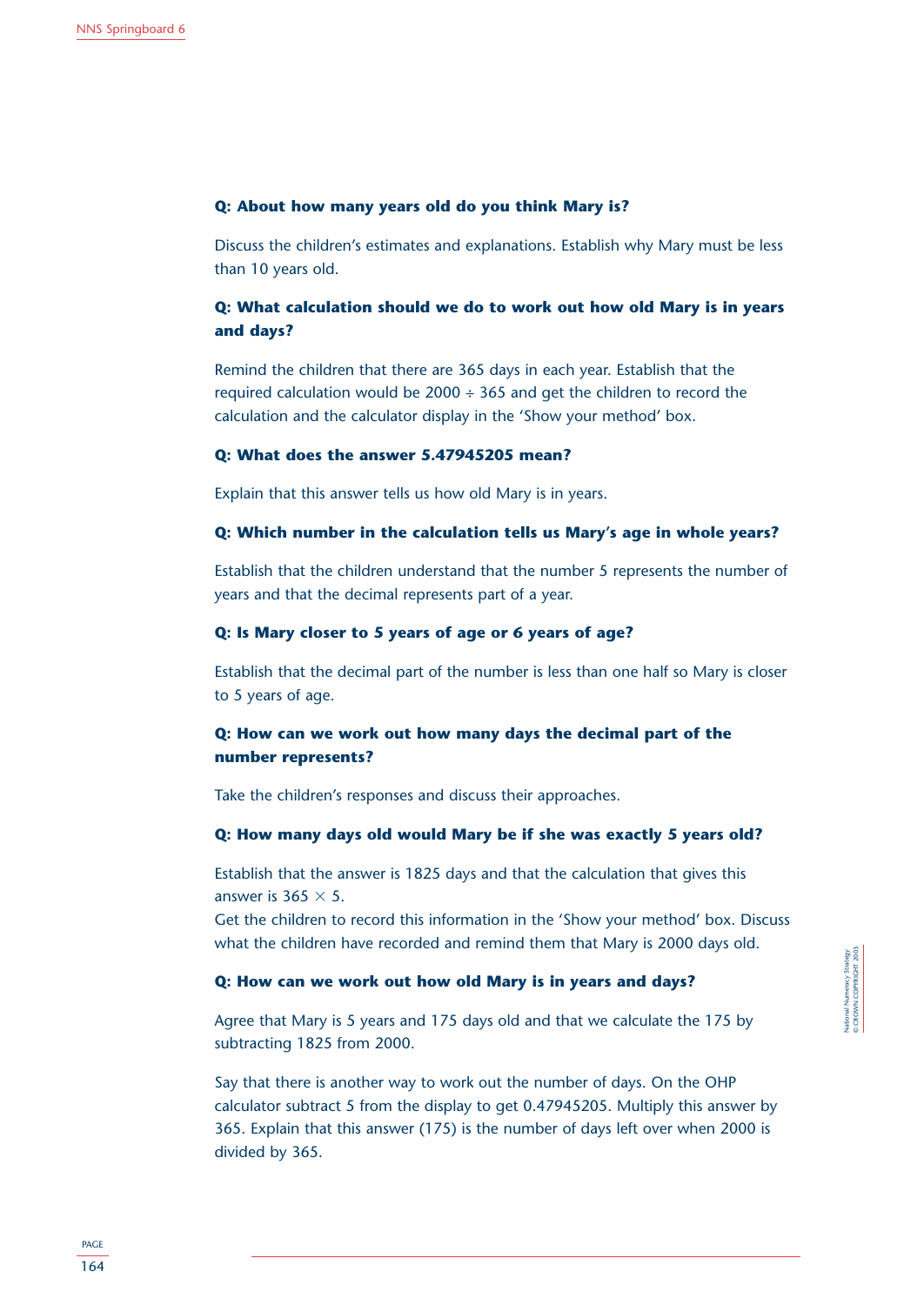Ask the children to read the second word problem. Invite them to ask questions about the problem in order to develop their understanding. For example, they may need to ask how many days there are in April.

## **Q: Can we draw a diagram to help us to work out how many days old David is?**

Suggest that a number time line might give a good visual image of the problem. Invite a child to draw one on the board and get the children to draw their own line in the 'Show your method' box.



## **Q: What calculation should we do to answer this question?**

Get the children to record their calculation in the 'Show your method' box. Establish that the required calculation would be  $365 \times 5$  – 30. Relate this to the method shown on the number line. Ask the children to do this calculation on their calculators.

## **PLENARY**



Remind children of the goldfish problem in the oral and mental starter.

Explain that the decimal part of the answer is telling us that we would have to divide a number of goldfish less than 12 between the 12 ponds.

## **Q: How can we work out the number of goldfish left over?**

Explain that we can put 28 goldfish in each of the 12 ponds.

## **Q: If we put 28 goldfish in each of the 12 ponds how many goldfish is that?**

Get the children to work out the answer on their calculators and confirm that the answer is 336 goldfish.

## **Q: How many goldfish are left over?**

Agree that the answer is  $339 - 336 = 3$  goldfish.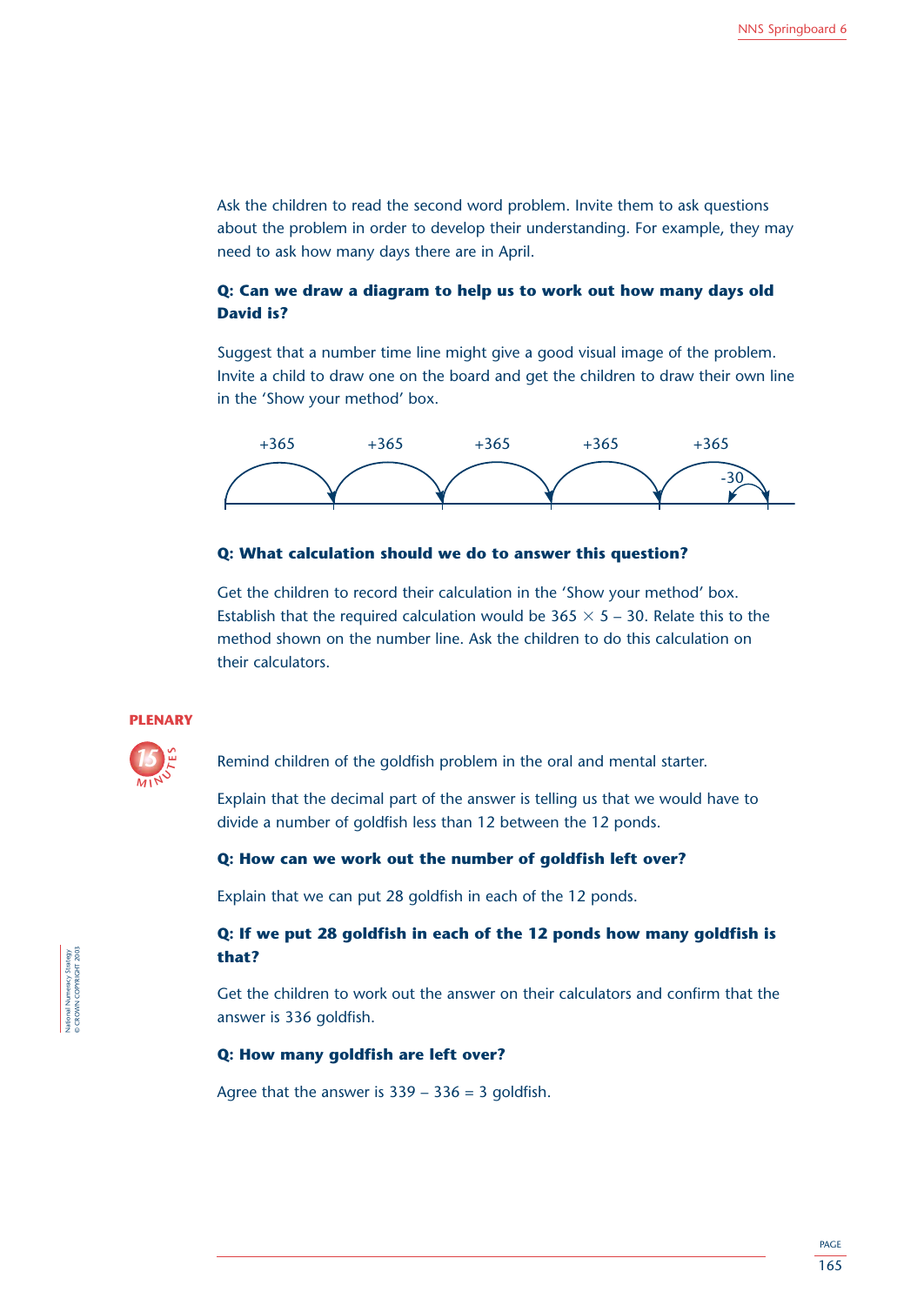Present the following problem:

246 goldfish are to be put into 11 ponds. How many goldfish will be in each pond?

## **Q: What calculation should we do to answer this question?**

Establish that the required calculation will be  $246 \div 11$ . Get the children to do this calculation on their calculators and confirm that the answer is 22.36363636.

## **Q: What does the 22 mean in the answer?**

Establish that this means we could put 22 goldfish in each pond.

## **Q: How can we calculate how many goldfish will be left over?**

Discuss the children's responses and suggestions.

Confirm that we are placing 22 goldfish in 11 ponds. This means that there are 246 – 22  $\times$  11 goldfish left over.

Ask children to work this calculation out on their calculators. Ensure that children can do this correctly.

## **Remember:**

The decimal part of a number is less than 1.

- The remainder from a division calculation carried out on a calculator is expressed as a decimal.
- For calculations such as  $246 22 \times 11$  it is safer to do the calculation in two steps when using a calculator.

PAGE 166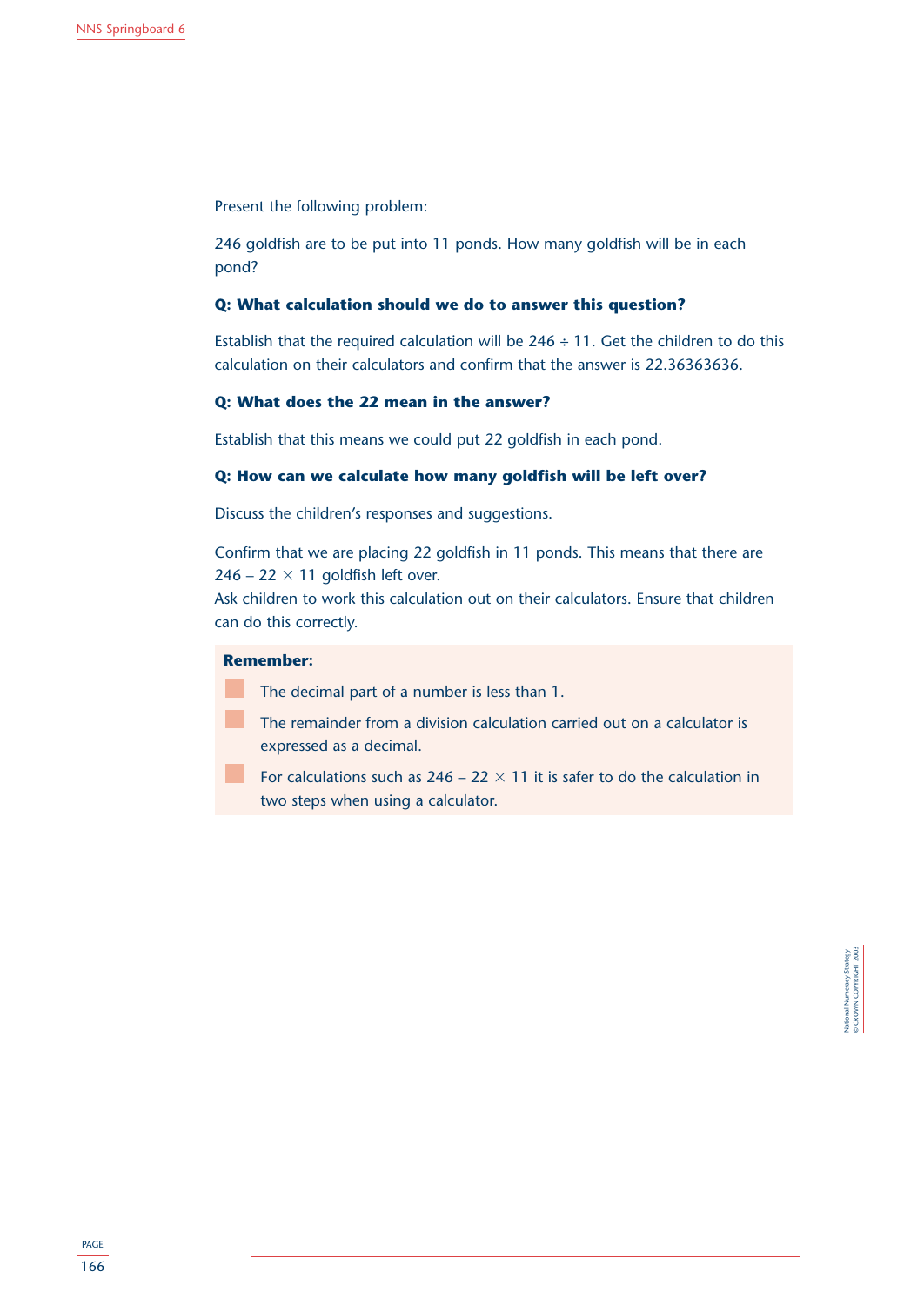

■ *'She bought a lot of small ones'.*

apples for £1.80, and Hassan buys 3 bags of green apples, giving 18 apples for £2.25'.

*Ignore slight errors in arithmetic that do not contradict the explanation.*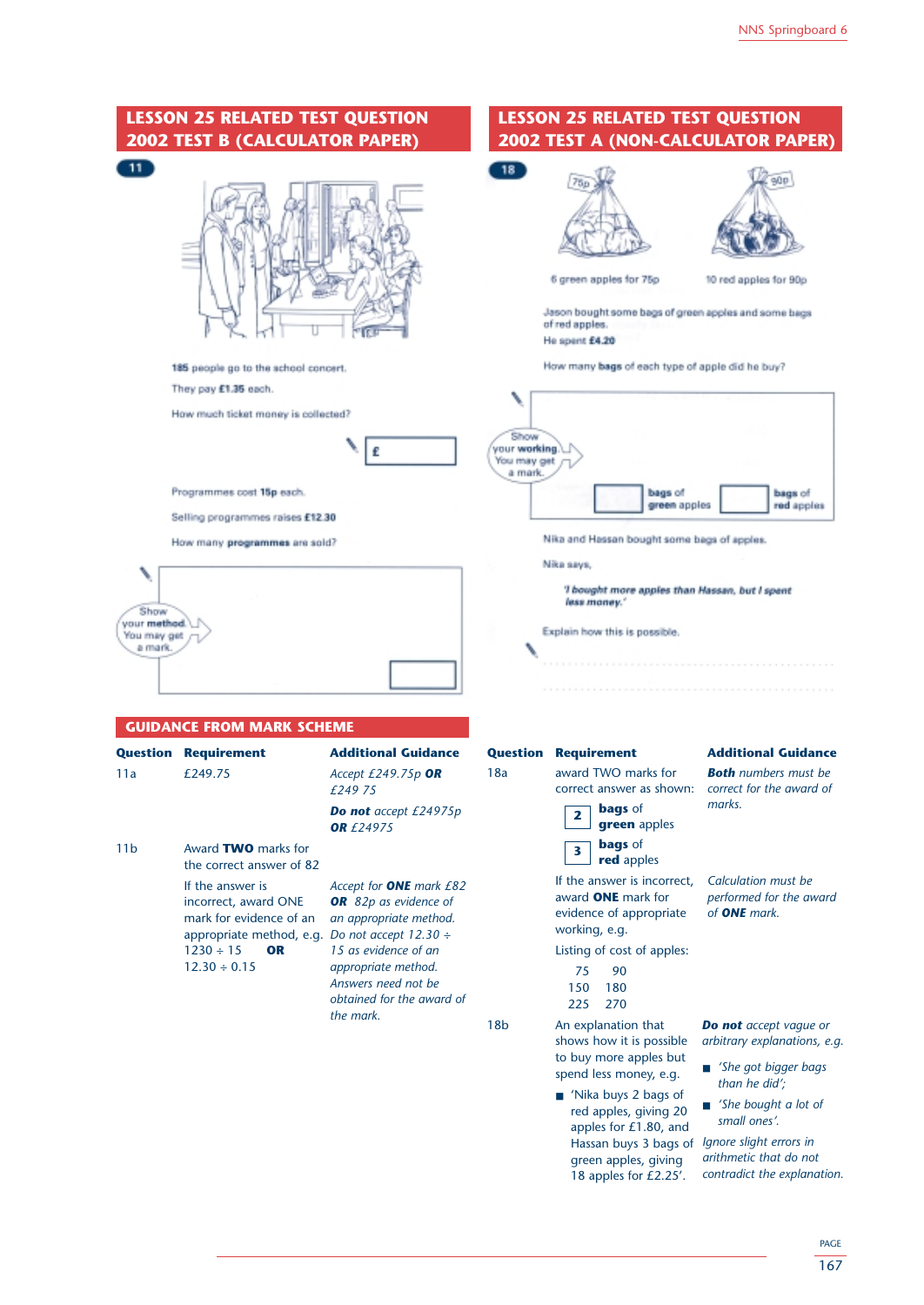## **ANALYSIS OF CHILDREN'S ANSWERS**

Some two-thirds of children working at level 3 answered part (a) of question 11 correctly. A significant proportion of children, however, lost the mark through inappropriate use of units, often recording the calculator-displayed number without taking account of the context. For part (b), very few children were awarded only the mark for method. A significant proportion of children incorrectly multiplied the given values together. The most commonly recorded method was a standard short or long division, as children interpreted 'show your method' as 'do not use a calculator'.

A significant proportion of levels 3 and 4 children omitted question 18; only one-fifth of level 3 children were awarded the two marks for part (a). Those who answered it correctly often showed no working. Almost no children working at level 3 or 4 gave a credit-worthy explanation for part (b). Attempts at an explanation were generally about the bags of apples, not the quantity or cost of apples.

#### **IMPLICATIONS FOR PLANNING**

There should be planned teaching activities that involve children in interpreting their calculator displays to take account of the context of the problem.

Children should be given questions that ask 'How much?' or 'How many?' and that require each of the four operations, not just multiplication.

Children should be taught that using a calculator is not the method by which they solved the problem, but that their calculations were their methods of solution.

In the main teaching activity, children should discuss their solutions, compare one another's explanations, and be asked to write a brief explanation that includes a calculation.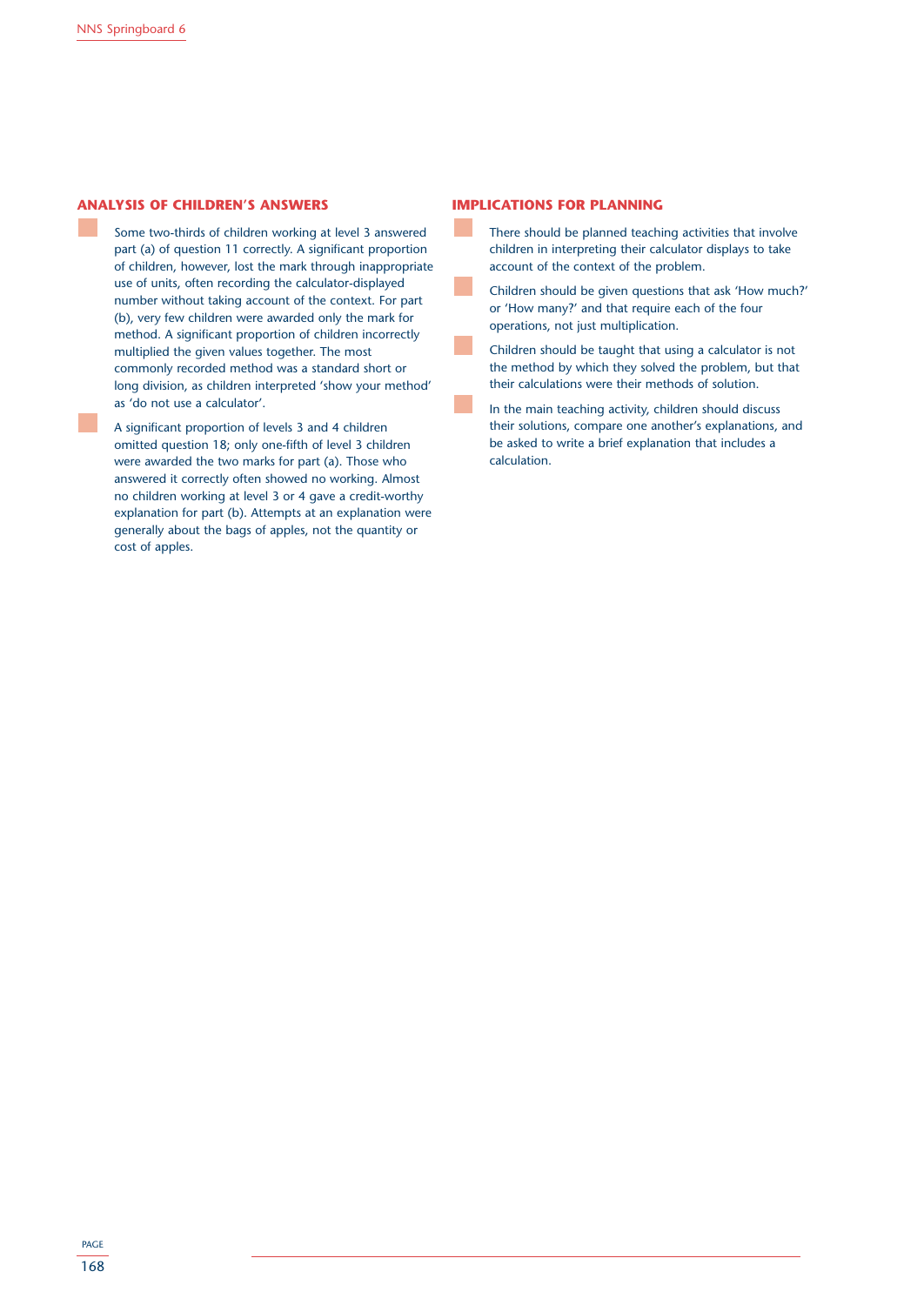## **SPRINGBOARD 6 LESSON 26 PROBLEM SOLVING 5**

## **TOTAL TIME**

*45*  $\frac{45}{100}$ 

#### **Objectives:**

- Solve mathematical problems or puzzles, recognise and explain patterns
- Explain methods and reasoning orally and in writing

## **Vocabulary:**

- complement
- symbol
- represent
- efficient
- 'Show your working'

## **By the end of the lesson the children should be able to:**

- interpret and use symbols that represent missing numbers;
- begin to recognise why some methods are more efficient and use them to solve problems:
- know what to write in the 'Show your working' box.

#### **Resources:**

- Activity Sheet 26.1
- whiteboards and pens

## **ORAL AND MENTAL STARTER**



On the board write: 60.

Ask the children questions which involve 60 and repeat each question once. The children must write their answers on their whiteboards while you count to ten. Tell the children to show you their answers when you say: 'show me'.

Ask ten questions such as:

- **Q: What is 25 more than 60?**
- **Q: What is 60 multiplied by 100?**
- **Q: How many more than 48 is 60?**
- **Q: How many less than 117 is 60?**
- **Q: What is 60 divided by 20?**
- **Q: What is half of 60?**
- **Q: What is 10% of 60?**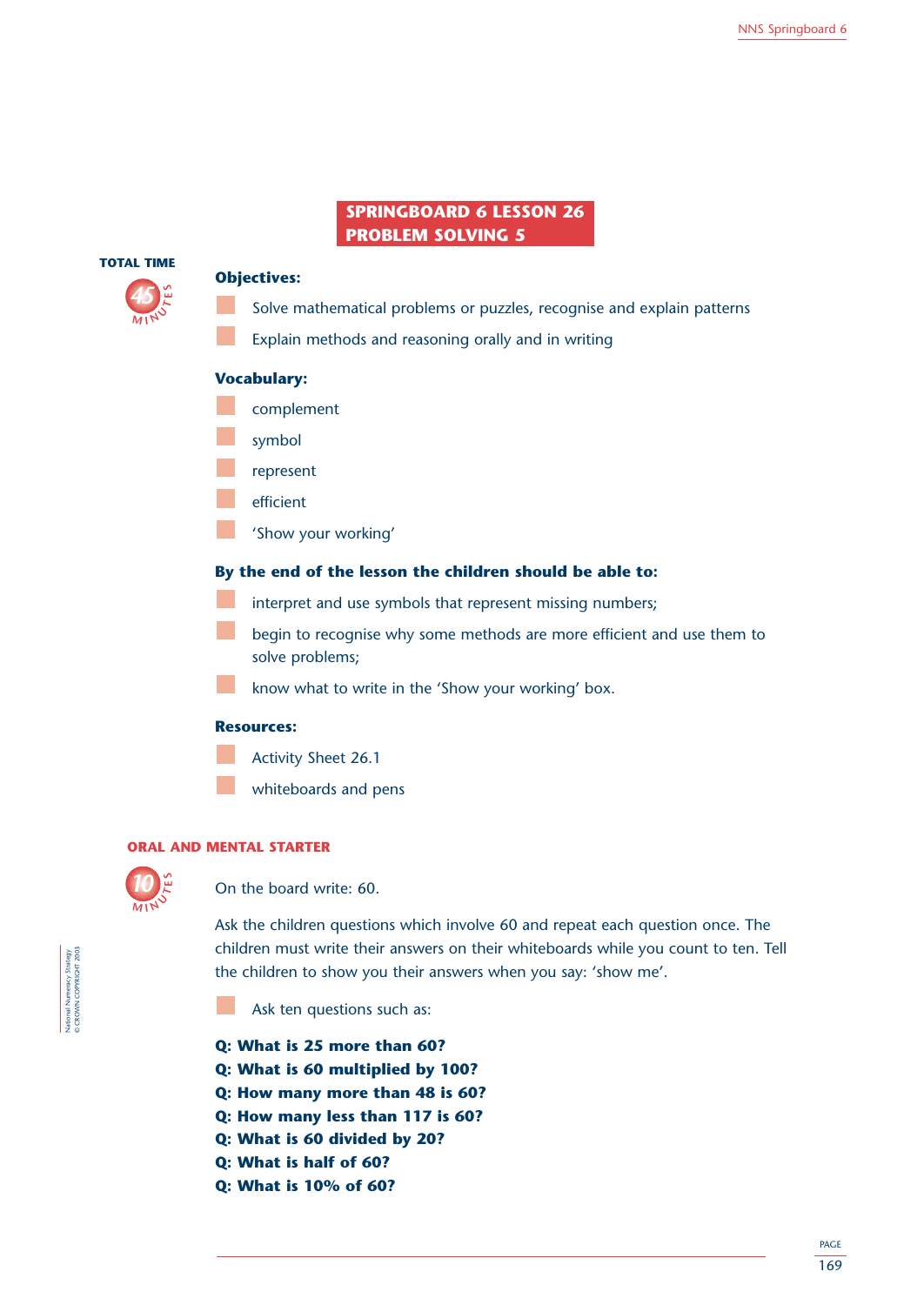## **Q: What is 60 centimetres in metres? Q: I buy shoes costing £49.99, what change will I get from £60? Q: How many seconds in 15 minutes?**

After each question collect and discuss the children's answers. Invite individuals to explain their methods. Correct any errors or misunderstandings.

## **MAIN TEACHING ACTIVITY**



Write on the board:

 $\Box$  +  $\triangle$  = 13

Say that  $\Box$  and  $\triangle$  are missing positive whole numbers.

## **Q: What could these numbers be?**

Ask the children to write appropriate pairs of numbers on their whiteboards and show their answers.

Discuss the answers and write some pairs on the board in a random order.

## **Q: How can we organise these pairs of numbers to help us get all the answers?**

Take suggestions. Ask the children to work in pairs and organise the numbers on their whiteboards adding any extra pairs to their list.

## **Q: How many answers are there? How do we know we have them all?**

Establish that to make a total of 13, if the number in  $\Box$  can be 1 to 12 then that in  $\triangle$  will go from 12 to 1 to make a total of 13. There are 12 possible pairs.

Write on the board:

 $\Box$  –  $\triangle$  = 5

Explain that this is additional information about the missing numbers in  $\Box$  and  $\triangle$ .

## **Q: Can we find the two numbers now?**

Ask children to look at their list for  $\Box$  and  $\vartriangle$  and see if they can find an answer.

Confirm that the answer is  $\square$  = 9 and  $\triangle$  = 4. With the children check by writing  $9 + 4 = 13$ ,  $9 - 4 = 5$ .

Give out Activity Sheet 26.1.

Ask the children to read the first question.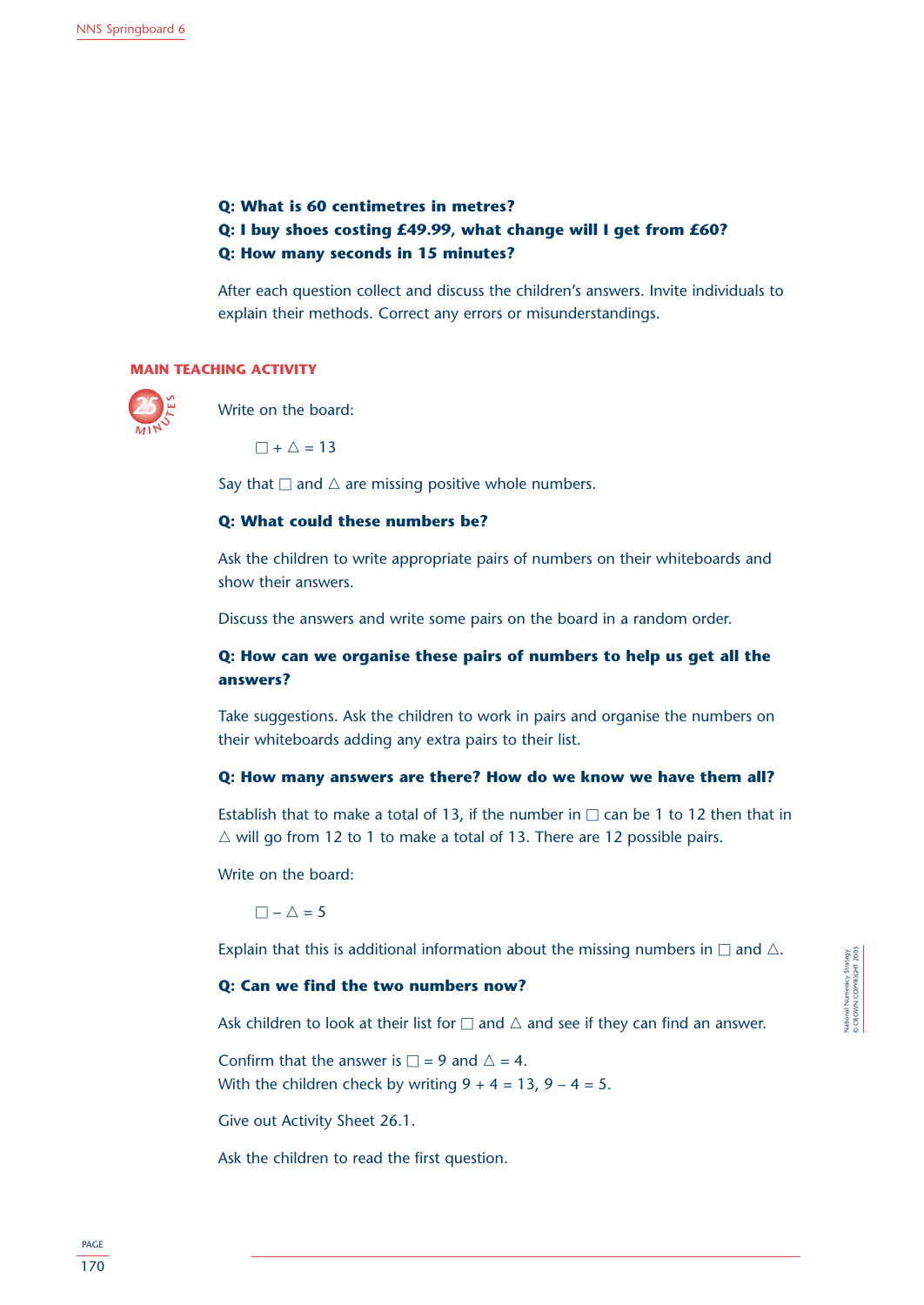## **Q: How is it different from the problem we have just solved?**

Establish that it is the same type of problem without the box and triangle.

## Q: What could we write using  $\Box$  and  $\vartriangle$  to make the problems look the **same?**

Get the children to write statements on the board using  $\Box$  and  $\triangle$ .

Agree that the problem refers to:

 $\Box$  +  $\triangle$  = 57 and  $\Box$  -  $\triangle$  = 9

Write this on the board and establish that the children understand that this represents the problem.

## **Q: How many pairs would we list if we recorded all the pairs that sum to 57?**

Agree  $\Box$  would go from 1 to 56 and  $\vartriangle$  from 56 to 1, so 56 pairs.

## **Q: Do we need to list all 56 pairs?**

Agree it is not necessary nor is it efficient. Refer back to the two statements.

## **Q: Which of the numbers represented by the two symbols is larger?**

Establish it is  $\Box$ , and  $\Box$  is 9 more than  $\triangle$ .

Ask the children to imagine that they have 57 cubes. They make two rows of cubes, one of which is 9 cubes longer than the other. Draw this on the board:

| 9 extra cubes |  |  |  |  |  |  |
|---------------|--|--|--|--|--|--|
|               |  |  |  |  |  |  |
|               |  |  |  |  |  |  |
|               |  |  |  |  |  |  |

## **Q: Does this represent the problem? Which row of cubes represents the** missing number in  $\square$ ?

Agree it represents the problem and the top row is  $\Box$ , as it is 9 longer.

Cover up the 9 extra cubes shown on the diagram.

## **Q: If we remove these 9 cubes, altogether how many cubes are left now?**

Collect answers and confirm there are  $57 - 9 = 48$  cubes left.

## **Q: How long are each of the two rows of cubes now?**

Agree they are the same length and both have  $\triangle$  cubes.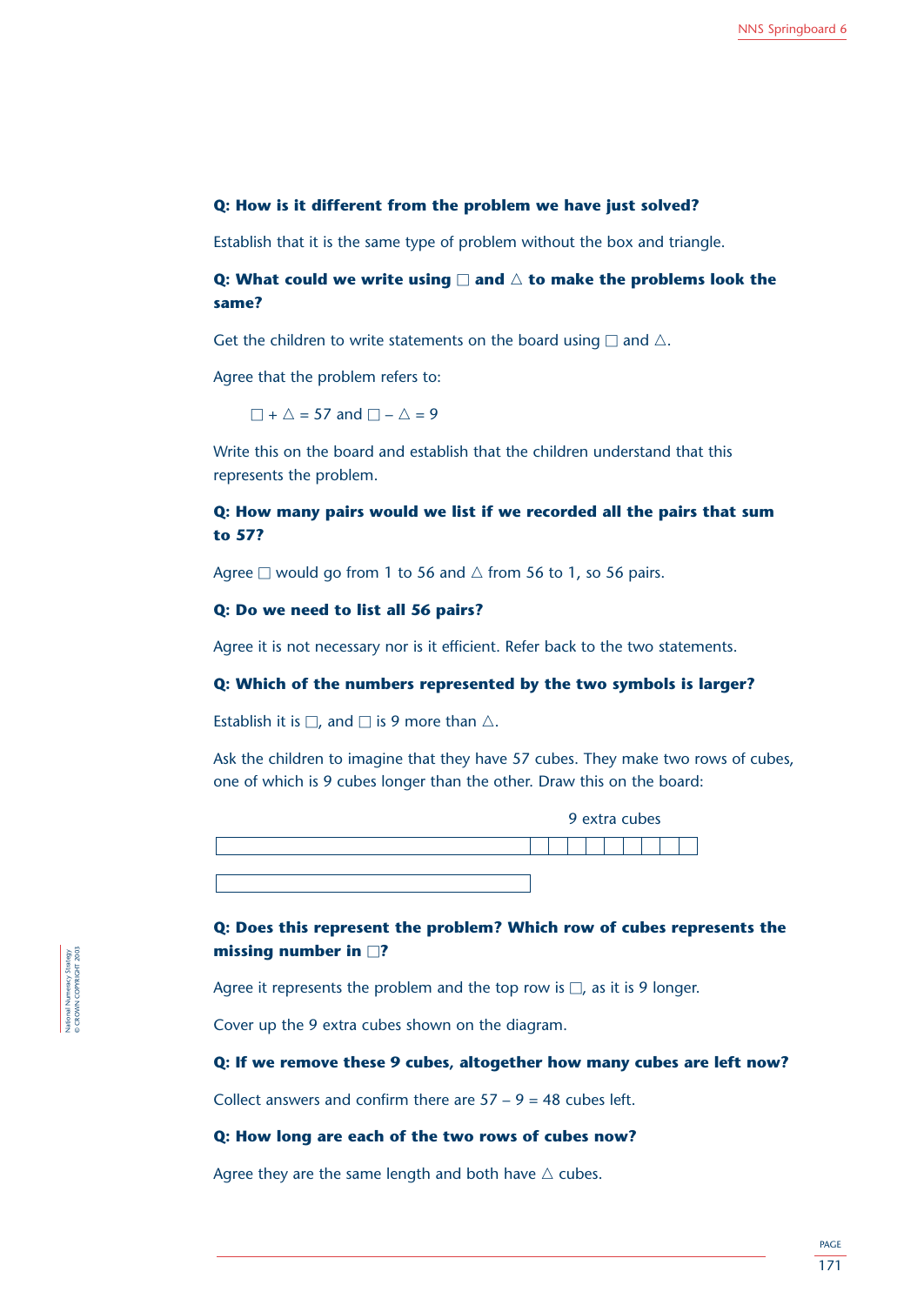On the board write:

 $2 \times \triangle = 48$ 

Discuss this and refer to the diagram on the board.

#### Q: What number does  $\triangle$  represent?

Establish  $\triangle = 24$  as  $24 + 24 = 48$ , or  $2 \times 24 = 48$ .

#### Q: What number does  $\Box$  represent?

Agree that it is 9 more, so  $\square$  = 24 + 9 = 33. With the children check by writing  $33 + 24 = 57$ ,  $33 - 24 = 9$ .

Clear the board. Ask the children to work through question 1 on their own, recording their method and calculations in the 'Show your working' box on the Activity Sheet.

## **PLENARY**



Ask the children to read through question 2 on the sheet.

## **Q: What is different about this problem?**

Collect answers. Establish that the numbers are bigger but it is still about the sum and difference of two positive whole numbers.

Ask the children to work in pairs to solve the problem. Each child must record their own working in the 'Show your working' box on their Activity Sheet.

Get the pairs to swap their Activity Sheets. With the children work through the problem getting prompts from individuals. Ask them to share what is recorded in their 'Show your working' boxes.

Establish that the numbers are 78 and 54 and check by writing  $78 + 54 = 132$ ,  $78 - 54 = 24$ 

Ask the children to discuss in pairs quickly what they wrote in their 'Show your method' box that was helpful to them and made sense when they read someone else's work.

Collect key points from the children.

## **Remember:**

- Making lists can be helpful. Decide where to start the list and ask if this is an efficient method.
- A quickly drawn picture can help you to understand and to sort out a problem.
	- Always write any calculations you do, and draw any pictures you find helpful, in the 'Show your working' box.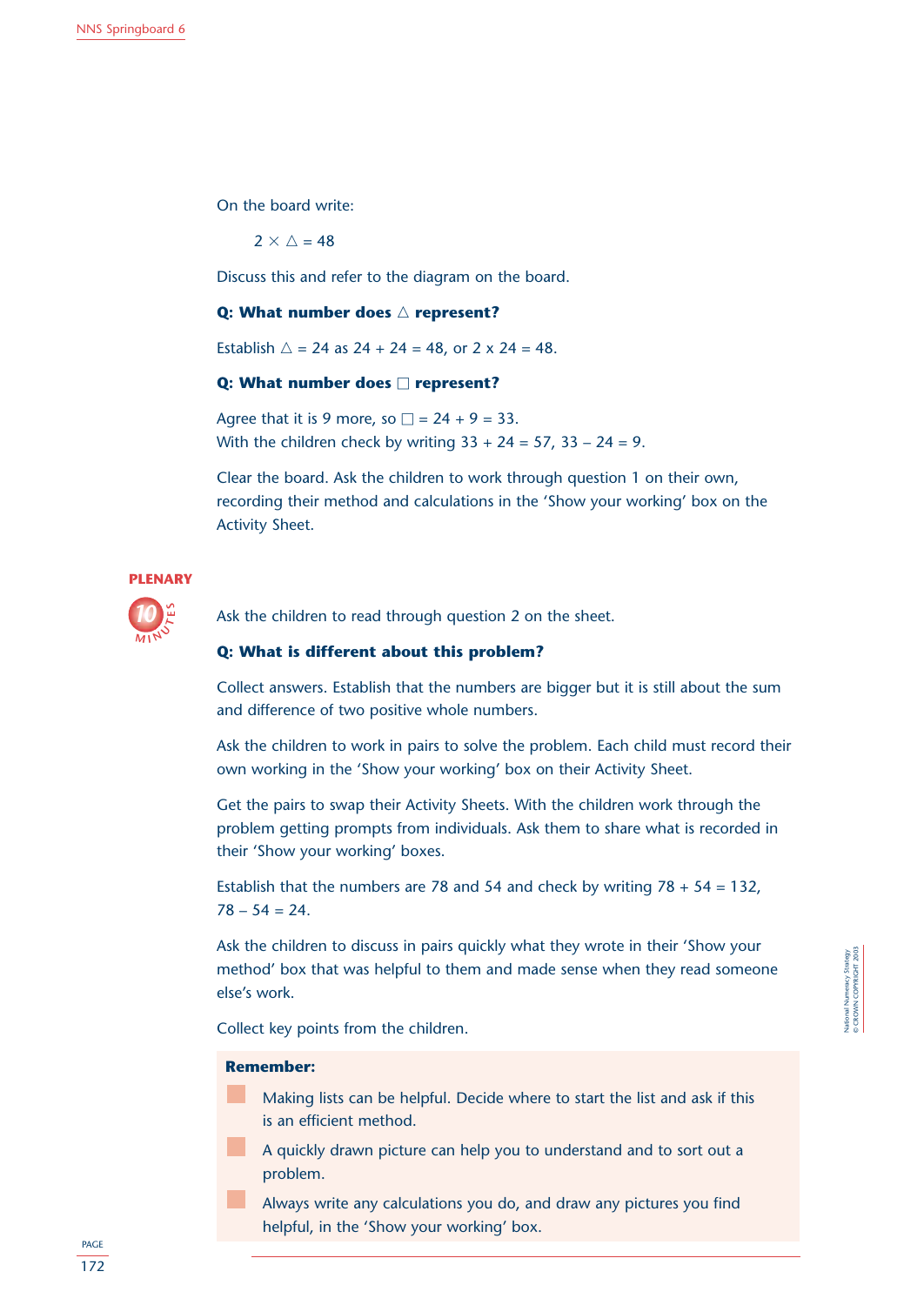#### **LESSON 26 RELATED TEST QUESTION LESSON 26 RELATED TEST QUESTION 2002 TEST A (NON-CALCULATOR PAPER) 2002 TEST B (CALCULATOR PAPER)** Write in the missing numbers.  $\overline{20}$ Write in what the missing numbers could be. 5  $\times$  70  $170 +$  $= 220 -$ 200

|                | <b>GUIDANCE FROM MARK SCHEME</b> |                            |                 |                                              |                                        |
|----------------|----------------------------------|----------------------------|-----------------|----------------------------------------------|----------------------------------------|
|                | <b>Question Requirement</b>      | <b>Additional Guidance</b> | <b>Question</b> | Requirement                                  | <b>Additional Guidance</b>             |
| 2a             | $5 \times 70 =  350 $            |                            | 20              | Any pair of<br>numbers which<br>total 50, eq | Accept fractions and decimals.         |
| 2 <sub>b</sub> | $4 \times  50  = 200$            |                            |                 | 30 and 20                                    | Accept zero in either box.             |
|                |                                  |                            |                 |                                              | <b>Do not</b> accept boxes left blank. |

#### **ANALYSIS OF CHILDREN'S ANSWERS**

- Question 2, part (a), was well answered; nearly threequarters of level 3 children answered it correctly. Success rates for part (b) dropped; a significant proportion of level 3 children did not give an answer.
- Only 5 per cent of children at level 3 gave a correct answer to question 20; one quarter of level 4 children were successful. The most common error was to write 50 in the left-hand box with an incorrect value in the righthand box. Children misinterpreted the equals sign in the number sentence and often tried to 'balance' the two sides by putting 50 in each box. Ignoring the  $'+'$  and  $'-'$ in this way was an error made by over 20 per cent of children at levels 3 and 4.

# **IMPLICATIONS FOR PLANNING**

- There should be planned teaching activities that involve children in finding missing numbers in number statements involving all four operations and with the missing number set in each possible position in the number statement.
- Children should be encouraged to read aloud number statements with missing numbers, saying 'a number' where there is a box representing a missing number. The emphasis should be placed on the operation to draw it to children's attention.
- Children should be taught to use the commutative properties of addition and multiplication to rearrange statements to help them find missing numbers.
	- When there are two missing numbers in a number statement, children should be taught that choosing one of the numbers determines the other. The equals sign means that the answers to the calculations on both sides of the sign are identical.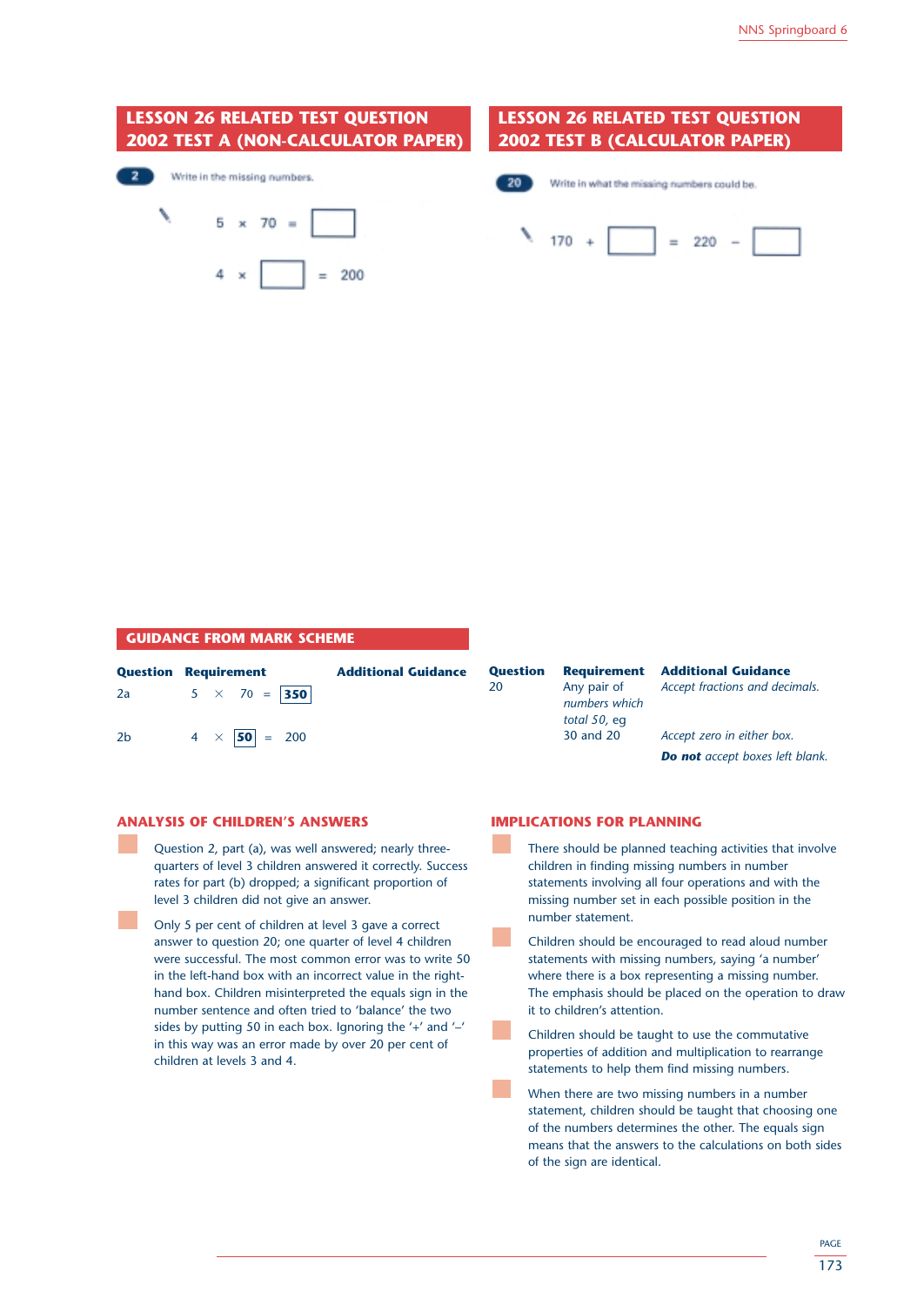## **SPRINGBOARD 6 LESSON 27 PROBLEM SOLVING 6**

## **TOTAL TIME**

*45*  $\frac{45}{100}$ 

#### **Objectives:**

- Solve mathematical problems or puzzles, recognise and explain patterns
- Explain methods and reasoning orally and in writing

## **Vocabulary:**

- sequence
- pattern
- multiple
- efficient
- square number

## **By the end of the lesson the children should be able to:**

- generate and extend sequences, identify and describe patterns;
- begin to recognise why some methods are more efficient and use them to solve problems;
- know what to write in the 'Show your method' box.

## **Resources:**

- a counting stick
- Activity Sheet 27.1
- interlocking cubes
- an empty box
- calculators

## **ORAL AND MENTAL STARTER**

 *5*  $\frac{5}{2}$   $\frac{12}{2}$ 

Using a counting stick count forwards from 0 in steps of 4 to 40.

Repeat, but stopping at intervals, e.g. 24.

## **Q: What multiplication facts involving 4 and 24 can you tell me?**

Collect and record  $6 \times 4 = 24$  and  $4 \times 6 = 24$ .

## **Q: Now what two division facts can you tell me?**

Collect and record  $24 \div 4 = 6$  and  $24 \div 6 = 4$ .

Count in steps of 5 and 6 and collect associated multiplication and division facts.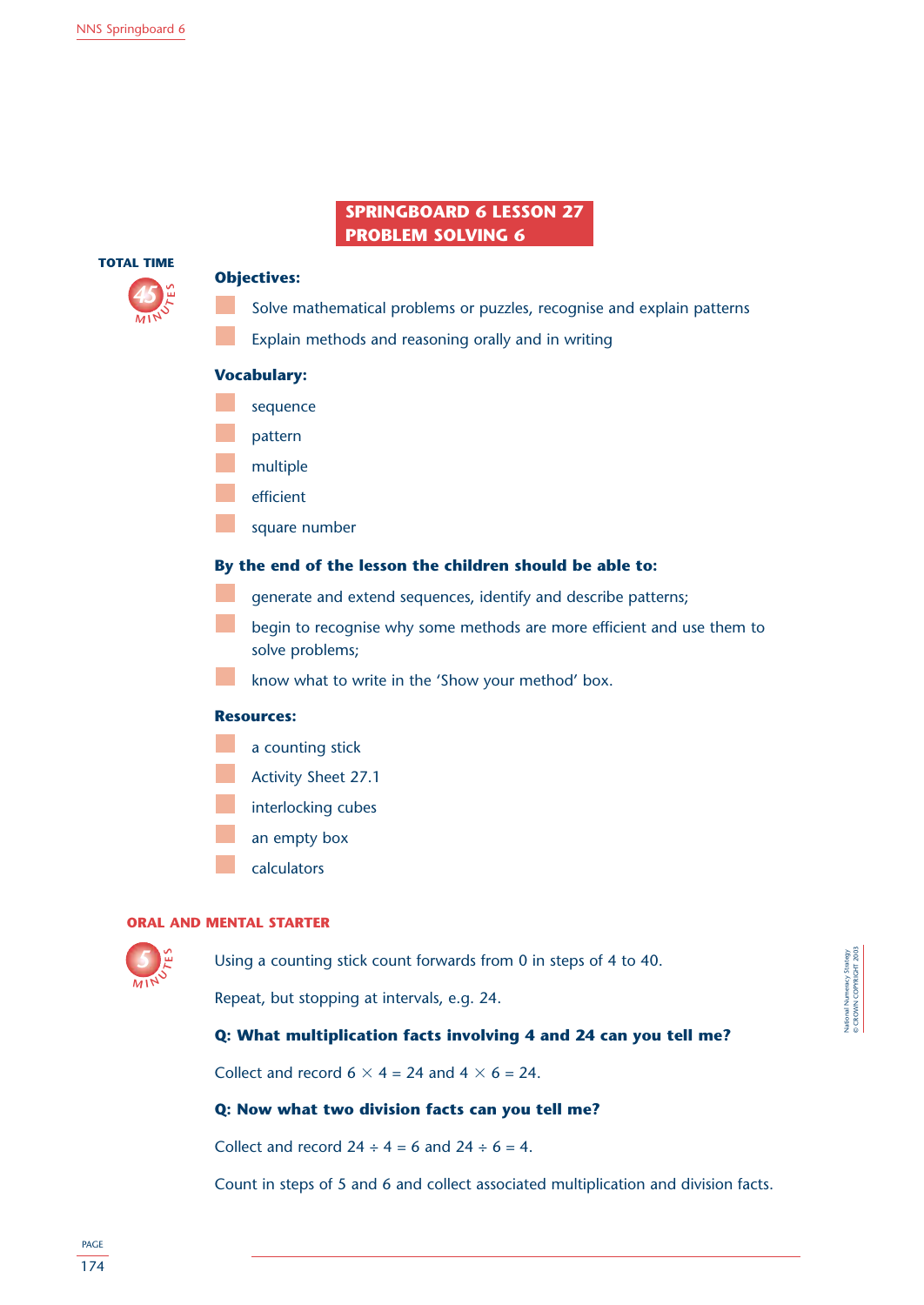#### **MAIN TEACHING ACTIVITY**



Show the children an empty box which you explain once held interlocking cubes. Say that when using the cubes in the box to make towers of 4 cubes, there was 1 cube left over.

## **Q: How many cubes could there have been in the box?**

Make a tower of 4 cubes and show the 1 cube left over. Write on the board:  $1 \times 4 + 1 = 4 + 1 = 5$  cubes.

Say there were more than 5 cubes in the box. Make two towers of 4 cubes and show the 1 cube left over.

## **Q: How many cubes have I got now?**

Collect answers and, on the board, record:  $4 + 4 + 1 = 9$  cubes.

#### **Q: How else can we record this?**

Record:  $2 \times 4 + 1 = 8 + 1 = 9$  cubes under the first statement.

Say there were more than 9 cubes in the box. With the children, collect other possibilities for the number of cubes in the box and record then as shown below.

 $1 \times 4 + 1 = 4 + 1 = 5$  $2 \times 4 + 1 = 8 + 1 = 9$  $3 \times 4 + 1 = 12 + 1 = 13$  $4 \times 4 + 1 = 16 + 1 = 17$  $5 \times 4 + 1 = 20 + 1 = 21$ 

#### **Q: Can you see a pattern for the number of cubes?**

Share suggestions.

## **Q: Can you describe the pattern in words?**

Ask the children to write a sentence that describes the pattern. Discuss the children's sentences and agree that the pattern is the 4 times table plus 1.

Say the number of cubes in the box was between 35 and 40. With the children recite the 4 times table and add 1 to generate numbers in the sequence. Stop at 41. Establish that the number of cubes in the box was 37.

Say that in another box of cubes, when you made towers of 5 cubes there were 3 left over, and when you made towers of 6 there was 1 left over.

## **Q: How many cubes were there in the box?**

Discuss the problem.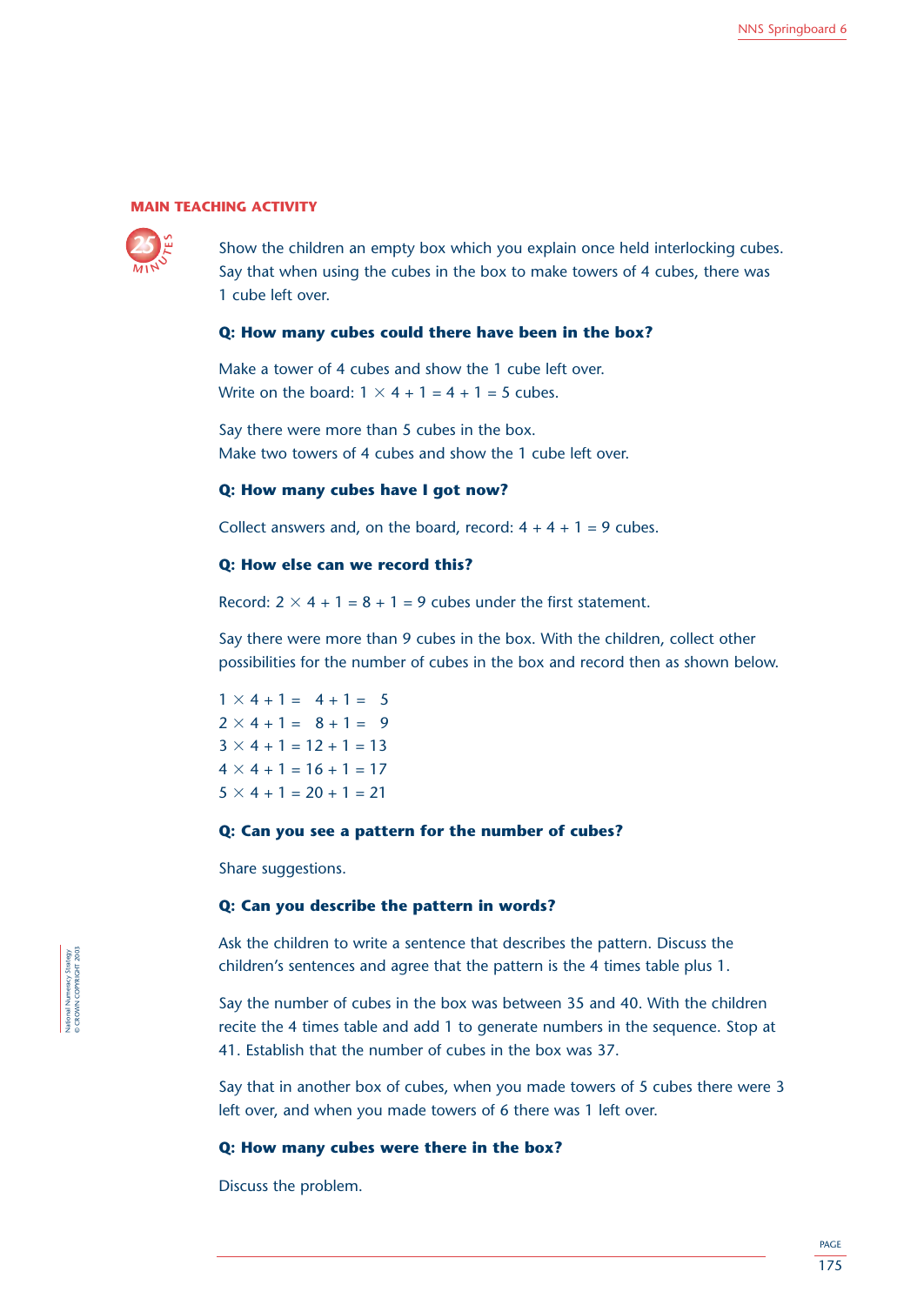## **Q: What multiplication tables should we use?**

Establish that it is the 5 and 6 times tables.

Start the sequences with the children, recording on the board:

 $1 \times 5 + 3 = 5 + 3 = 8$  1  $\times$  $1 \times 6 + 1 = 6 + 1 = 7$  $2 \times 5 + 3 = 10 + 3 = 13$  2  $\times$  $2 \times 6 + 1 = 12 + 1 = 13$ 

Agree that 13 cubes is a possible answer.

Say that there were over 40 cubes in the box and ask the children to continue the sequences to find the number of cubes in the box.

Collect the children's solutions and correct any errors or misunderstandings. Agree that the answer is 43 cubes. Emphasise how listing sequences like this is a useful strategy for solving these types of problems.

Give out Activity Sheet 27.1, and calculators.

Ask the children to read the first problem.

## **Q: Do you recognise the problem? What strategies can you use to solve it?**

Establish the problem is the same kind of problem as the cubes and towers.

Discuss the children's strategies and ask them to solve the problem, recording their work in their 'Show your method' box on the Activity Sheet.

## **PLENARY**



Collect children's answers and correct any errors or misunderstandings.

## **Q: What did you write in the box?**

Share contributions and the children's writing.

## **Q: Where did you start your sequences?**

Establish that the children need not have started at:

 $1 \times 5 + 3 = 8$  1  $\times$  $1 \times 4 + 3 = 7$  $2 \times 5 + 3 = 13$  2  $\times$  $2 \times 4 + 3 = 11$ 

## **Q: What other information is given?**

Point out that Hameed made over 55 sweets.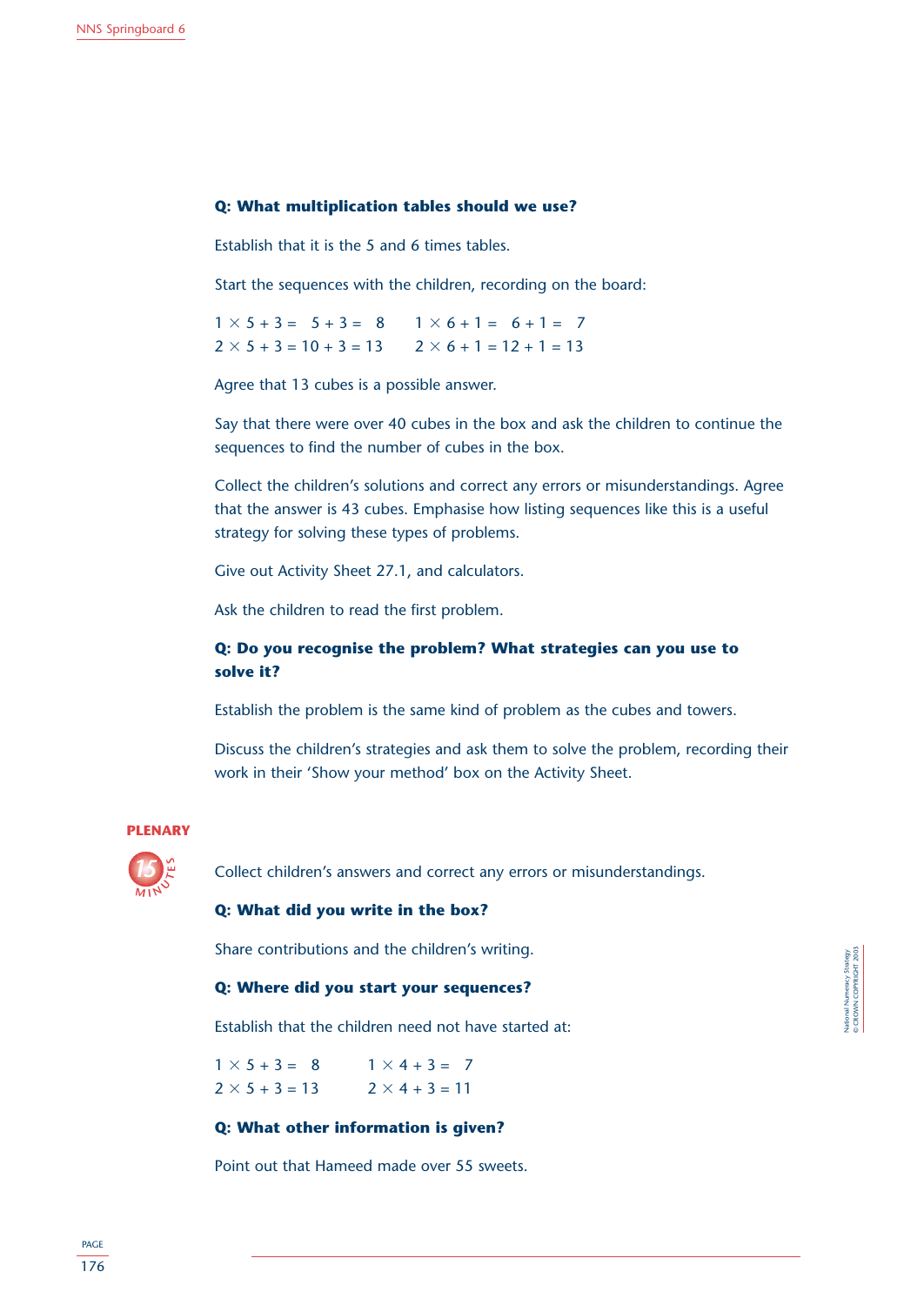#### **Q: Where could we have started?**

Discuss suggestions. Agree that starting at 10  $\times$  5 and 10  $\times$  4 would be sensible. With the children, extend the sequences, recording on the board:

```
10 \times 5 + 3 = 50 + 3 = 53 10 \times10 \times 4 + 3 = 40 + 3 = 4311 \times 5 + 3 = 55 + 3 = 58 11 \times11 \times 4 + 3 = 44 + 3 = 4712 \times 5 + 3 = 60 + 3 = 63 12 \times12 \times 4 + 3 = 48 + 3 = 5113 \times 5 + 3 = 65 + 3 = 68 13 \times13 \times 4 + 3 = 52 + 3 = 5514 \times 4 + 3 = 56 + 3 = 5915 \times 4 + 3 = 60 + 3 = 6316 \times 4 + 3 = 64 + 3 = 67
```
### **Q: Which multiple of 5 is close to 55?**

Establish that 55 is a multiple of 5.

#### **Q: Which multiple of 4 is close to 55?**

Establish that 52 is a multiple of 4.

On the lists on the board underline 11  $\times$  5 and 13  $\times$  4. Say that to save writing and to be more efficient we could have started with these calculations to form the sequences.

#### **Q: What would we have written in the 'Show your method' box?**

Discuss the children's suggestions. Emphasise that they should write down all their calculations in this box to help them answer the problem and get the marks.

Ask the children to read the second question.

### **Q: Is this problem similar to the others?**

Establish that it is, and confirm the sequences that represent the number of cards. Ask children to solve the problem, recording their calculations in the 'Show your method' box. Remind them that 21 is not a square number. Establish that 81 is a square number.

### **Remember:**

- Writing out the sequence can help you to see the pattern.
- Use all the information you are given to help you to decide where you might start the sequence.
- Similar problems may be described in different ways always read the question carefully and compare it with problems you have done before.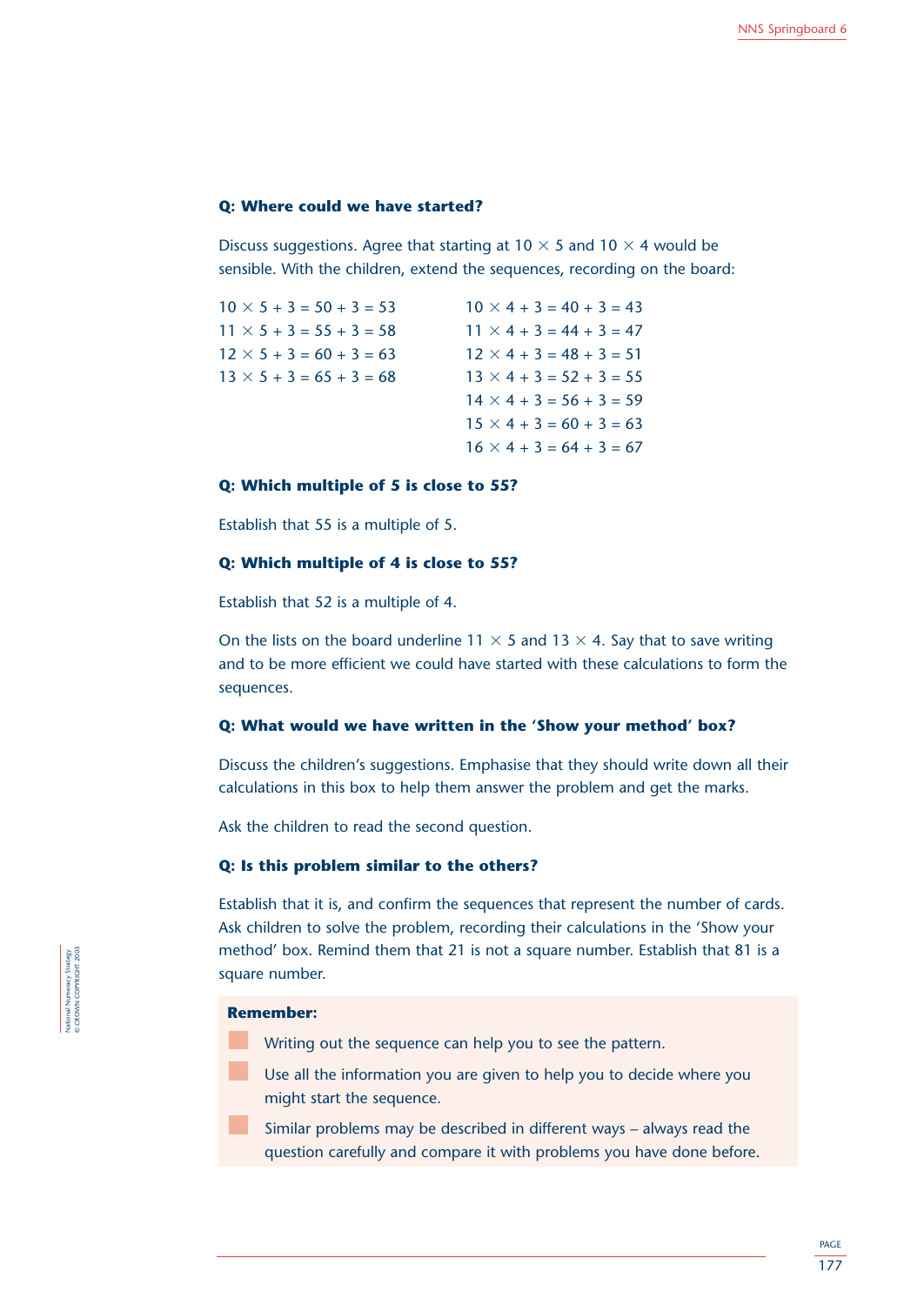

One more blue cube is put into the box.

What fraction of the cubes in the box are blue now?

#### **GUIDANCE FROM MARK SCHEME**

|                | <b>Question Requirement</b> | <b>Additional Guidance</b> | <b>Question</b> | <b>Requirement</b>                                                                                                                                   | <b>Additional Guidance</b>                                   |
|----------------|-----------------------------|----------------------------|-----------------|------------------------------------------------------------------------------------------------------------------------------------------------------|--------------------------------------------------------------|
| 9a             | 4                           |                            | 13a             | Award <b>TWO</b> marks for<br>the correct answer of 2                                                                                                |                                                              |
| 9 <sub>b</sub> | 12                          |                            |                 | If the answer is incorrect,<br>award ONE mark for<br>evidence of an<br>appropriate method, e.g.<br>$\frac{3}{4}$ of 24 = 18<br>qreen = $24 - 18 - 4$ | Answer need not be<br>obtained for the award<br>of the mark. |
|                |                             |                            | 13 <sub>b</sub> | $\frac{1}{5}$                                                                                                                                        | Accept equivalent<br>fractions.                              |
|                |                             |                            |                 |                                                                                                                                                      | <b>Do not</b> accept '1 in 5'                                |

#### **ANALYSIS OF CHILDREN'S ANSWERS**

- Half of the children working at level 3 answered part (a) of question 9 correctly, though a significant proportion omitted the question. A common mistake was to give the answer 7, suggesting children knew how to complete the first stage of the calculation. Success rates for part (b) fell to 30 per cent for level 3 children. Again the most common error was to complete the first step and record the answer as 6.
- It was rare for a single mark to be awarded to children for part (a) of question 13. Just over 10 per cent of level 3 children were awarded 2 marks. Finding three-quarters of 24 was the stumbling block for many children and the methods recorded showed that children could not make effective use of their calculator to do this. Some 20 per cent of level 3 children answered part (b) correctly. A common error was 5/24. Children added one to the blue cubes but not to the total number of cubes.

#### **IMPLICATIONS FOR PLANNING**

In the oral and mental starter, children should be asked 'think of a number' type problems involving one step then two steps, supported by discussion on the strategies that the children used. The problems should include all four operations and halving and doubling.

*OR* '1 : 5'.

- Children should be taught how to check their solutions to 'think of a number' type problems by applying the rules of the problem to their answer.
- Children should be taught how to use a calculator to find fractions of quantities.
- Plan activities that help children to recognise that when increasing or decreasing part of a quantity, the whole quantity must also be increased or decreased.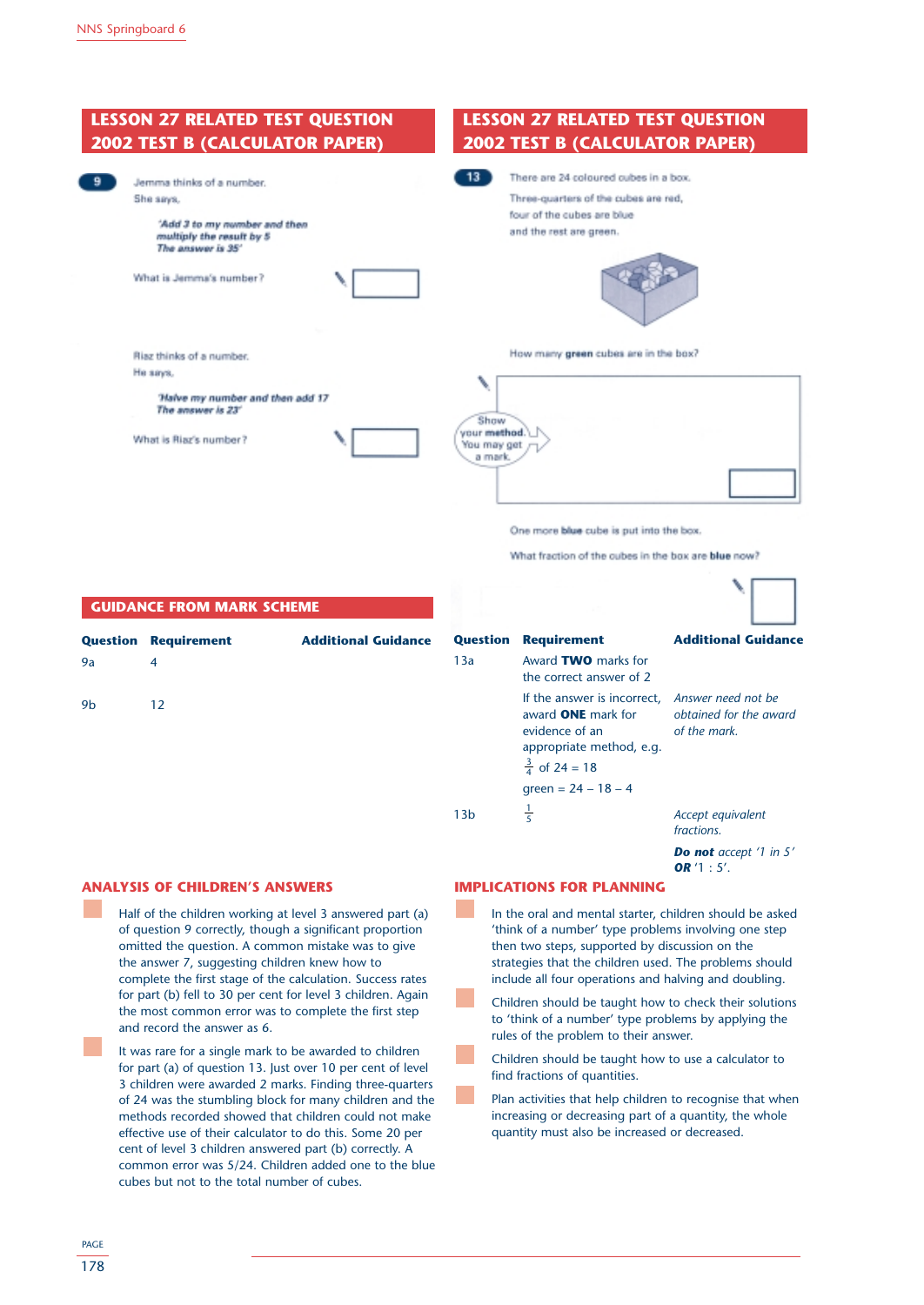# **SPRINGBOARD 6 LESSON 28 PROBLEM SOLVING 7**

### **TOTAL TIME**

*45*  $\frac{45}{100}$ 

#### **Objectives:**

- Identify and use the properties of shapes to solve problems
- Explain methods and reasoning orally and in writing

#### **Vocabulary:**

- isosceles
- equilateral
- vertices
- regular pentagon
- symmetry
- edges
- perimeter

#### **By the end of the lesson the children should be able to:**

calculate the perimeters of compound shapes and explain the strategies they have used.

#### **Resources:**

- small equilateral triangles
- OHT 28.1
- OHT 28.2
- Activity Sheet 28.1
- Activity Sheet 28.2
- Activity Sheet 28.3
- Resource Sheet 28.1
- Resource Sheet 28.2

### **ORAL AND MENTAL STARTER**



National Numeracy Strategy © CROWN COPYRIGHT 2003

National Numeracy Strategy<br>© CROWN COPYRIGHT 2003

Show OHT 28.1. Point to the pentagon, trace your finger around the perimeter and ask:

# **Q: What is the name of this shape?**

Establish that the shape is called a pentagon and that the perimeter of the pentagon is the distance made up by the five outside edges.

PAGE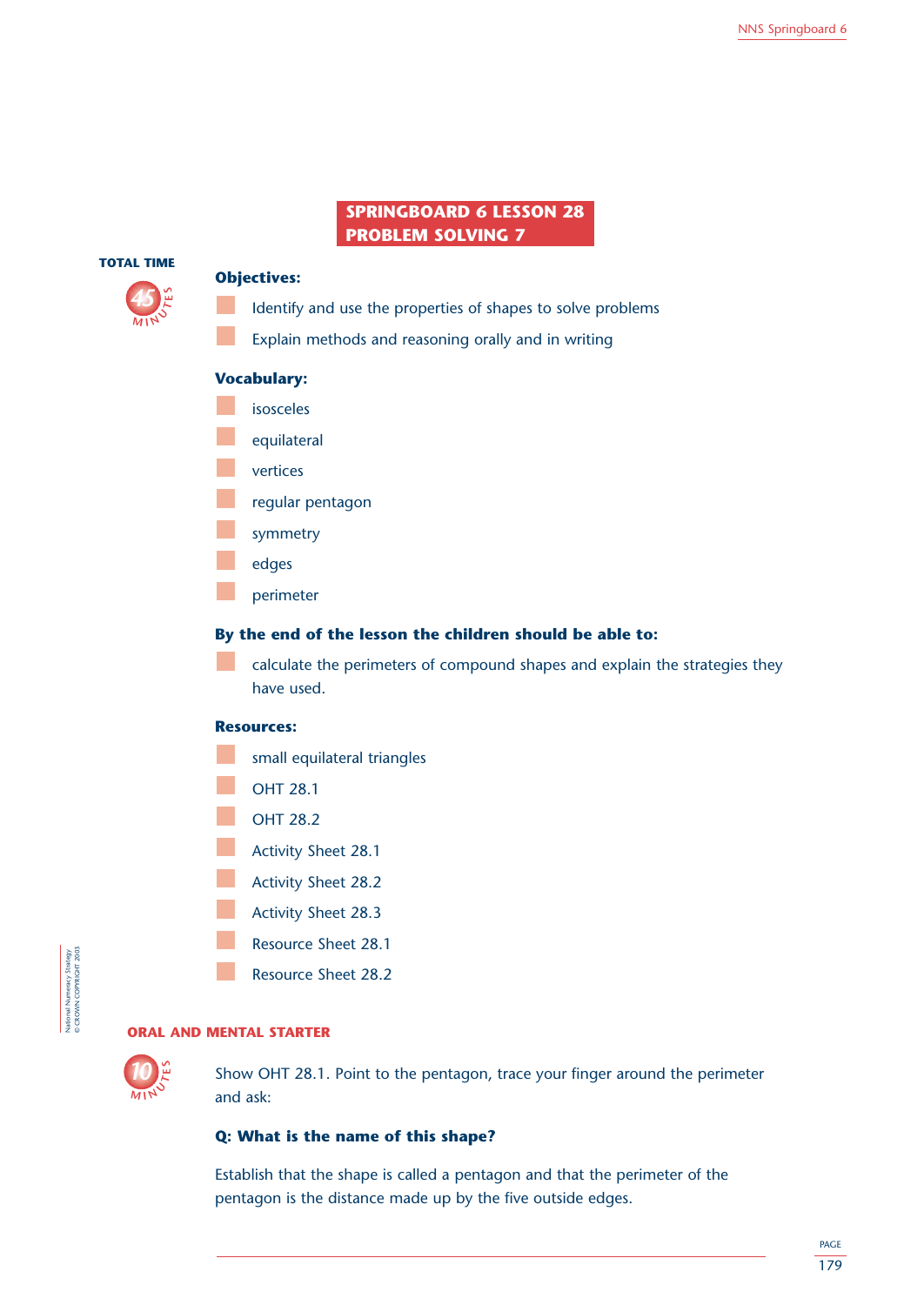#### **Q: Is the pentagon regular?**

Remind the children that regular means all edges are equal and all angles are equal. Agree that this is a regular pentagon. Write the words 'Regular pentagon' on OHT 28.1. Explain that the vertices are identified by the letters and the pentagon is labelled ABCDE. Trace a triangle in the pentagon and ask for its label using the letters, e.g. CDE, DEC, ECD. Say that these labels represent the same triangle.

### **Q: How many different sizes of triangle can you see in this shape?**

Give each child Activity Sheet 28.1. Get the children to work in pairs and record the different triangles on the Activity Sheet by shading the triangle. Encourage them to label the vertices of the triangle they have found.

Refer to triangle EAB on OHT 28.1.

### **Q: What type of triangle is triangle EAB?**

Establish that the triangle EAB must be isosceles because two of its sides are equal as they are edges of the regular pentagon, which has equal edges.

#### **Q: Which two angles must be equal?**

Establish that angle AEB must be equal to angle ABE.

#### **Q: Are any of the other triangles you found isosceles triangles?**

Discuss other triangles found by the children. Identify them on the OHT and ask them to say if they think they are isosceles. Note the children's responses and say that you will look at these triangles again at the end of the lesson.

# **MAIN TEACHING ACTIVITY**



Give out 10 equilateral triangles and Activity Sheet 28.2 to each pair of children.

### **Q: What different shapes can you make using 3 triangles.**

Ask children to use the equilateral triangles to make the shape and record these on the Activity Sheet.

Discuss the shapes that the children make. Establish that triangles must be joined edge to edge and agree that there is only one possible shape as all the others are either a reflection or rotation of this shape (isosceles trapezium):

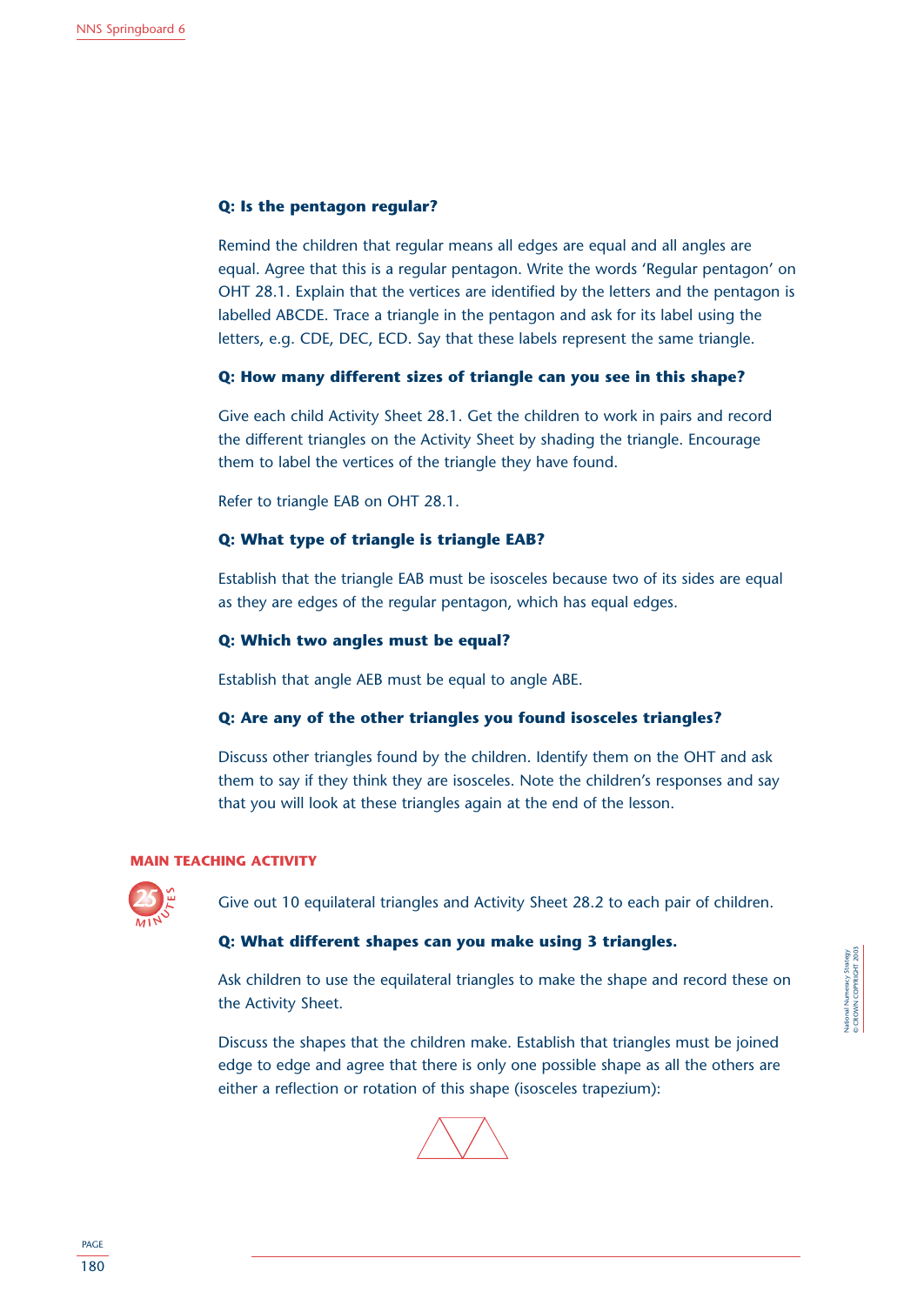Say that you want children to imagine that the perimeter of one equilateral triangle is 6 cm.

#### **Q: What is the perimeter of this new shape?**

Discuss the children's responses and reasons and establish that the side length of each equilateral triangle is 2 cm, so the new shape has a perimeter of 10 cm.

# **Q: How many different shapes can you make with 4 equilateral triangles?**

Ask children to record these on the Activity Sheet.

Discuss the different shapes made and agree that 3 different shapes can be made, one of which is a larger equilateral triangle:





### **Q: What is the perimeter of this larger triangle?**

Establish that the sides of this large triangle are 4 cm and that the perimeter is 12 cm.

Give out Activity Sheet 28.3.

#### **Q: Can we answer the question on the activity sheet?**

Establish that we need more information about the size of some of the shapes. Explain that the perimeter of a small equilateral triangle is 21 cm and get the children to record this on their Activity Sheet.

### **Q: How many small equilateral triangles are in Maria's shape?**

Take the children's responses and get them to justify their reasons.

# **Q: How can we show that the large triangle is made up of 4 small equilateral triangles?**

Explain that we can draw in the other triangles on the Activity Sheet. Get the children to do so.

Ask the children to work in pairs to find the perimeter of the shape. Explain that the children should show all their working in the box provided.

Take the children's responses and discuss the solution.

Give out Resource Sheet 28.1.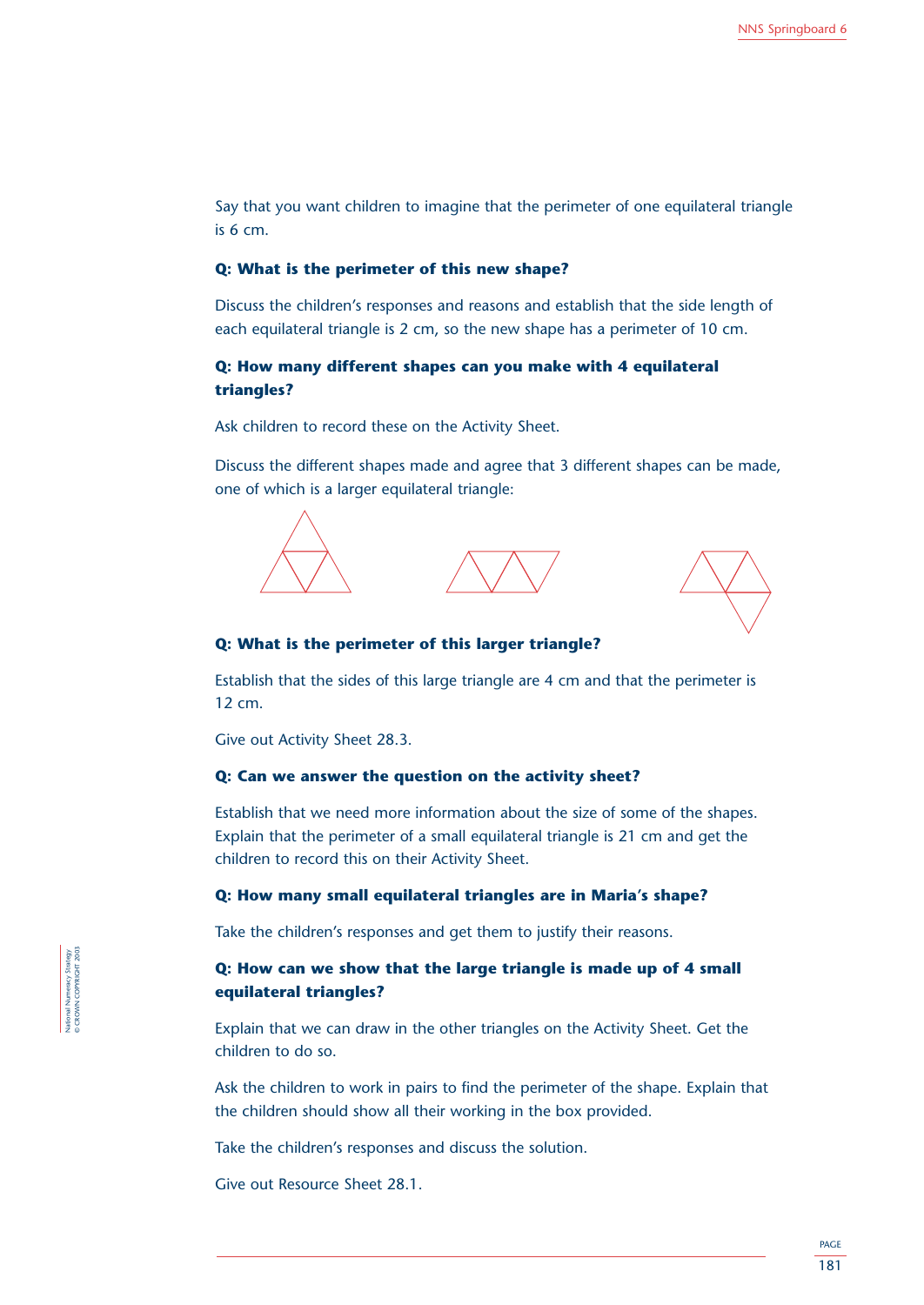### **Q: Is this question the same as the one we have been working on?**

Agree that it is the same question but that there is no 'Show your working' box.

### **Q: What should we do if there is no 'Show your working' box?**

Emphasise that the children should draw on the diagram to add information given in the question and use any spaces on the paper to record their working out.

# **PLENARY**



Show OHT 28.1 again, and ask children to look at Activity Sheet 28.1.

Remind the children of the different triangles they found and the way the letters were used to label the triangles.

Ask the children to work in pairs and decide:

# **Q: Which triangle has the largest perimeter? Q: Which triangle has the smallest perimeter?**

Discuss children's answers and, on OHT 28.1, refer to the triangles, using the letters as labels.

Show OHT 28.2 with the six triangles.

Get the children to place the triangles in order of size of perimeter.

Discuss the children's responses and reasons. Cut out the pentagon on Resource Sheet 28.2. Use folding to show that the triangles in pictures 1 and 6 have the same perimeter.

# **Q: Which of these triangles are isosceles?**

Create lines of symmetry by folding to establish that all the triangles are isosceles.

#### **Remember:**

- Isosceles triangles have two equal sides, two equal angles and one line of symmetry.
- Record any information in questions on the diagrams if it helps you.
- Write down your working out even if there is no 'Show your working' box.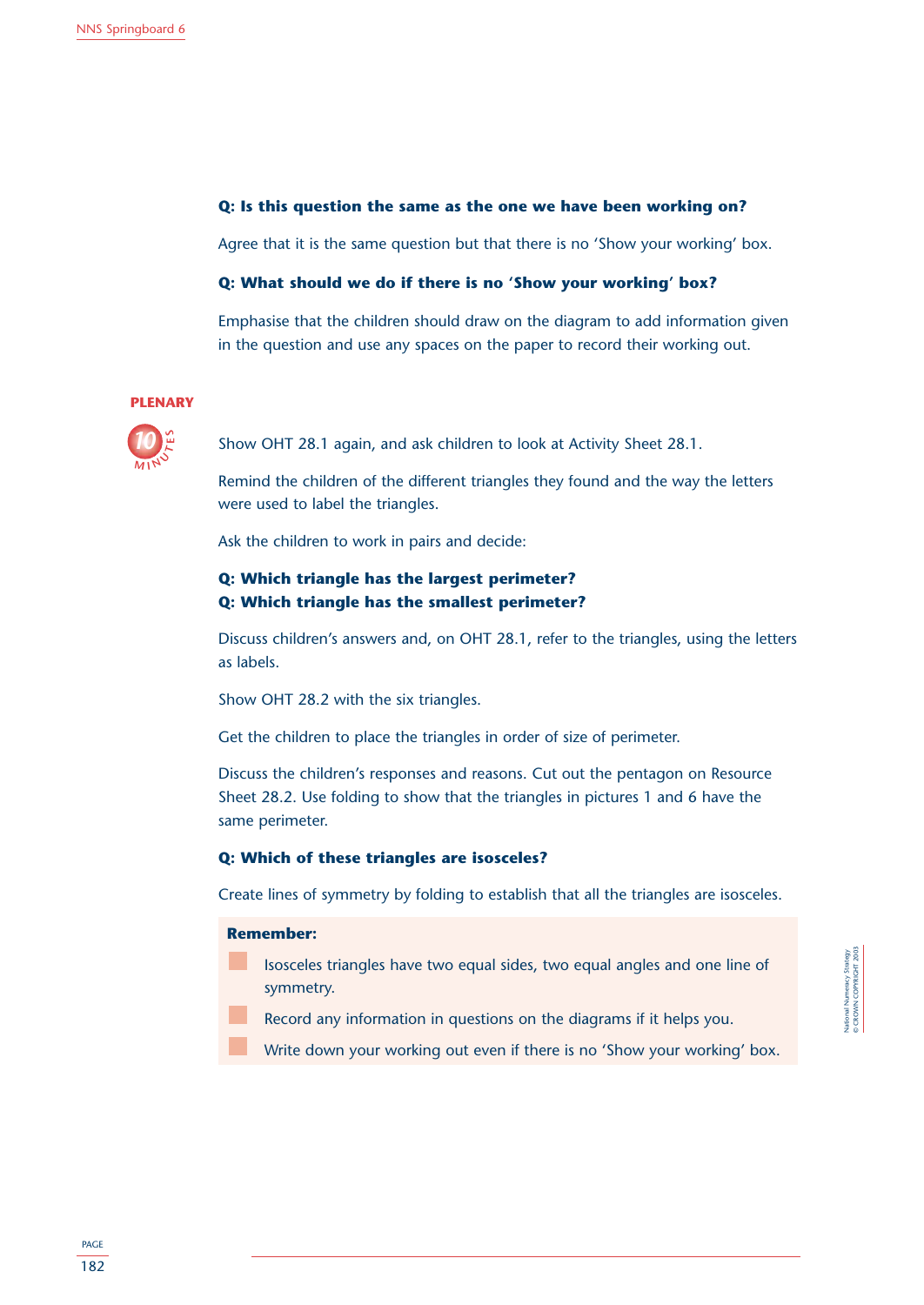# **LESSON 28 RELATED TEST QUESTION 2002 TEST A (NON-CALCULATOR PAPER)** Mr Singh buys paving slabs to go around his pond. 12 **PAVING SLABS** 50cm **£1.95** each Square slabs 100 cm Pond 50cm by 50cm **£3.50** each Rectangular slabs 100cm by 50cm He buys 4 rectangular slabs and 4 square slabs. What is the total cost of the slabs he buys? ٦ Show your working You may get a mark £ Mr Singh says. 'It would cost more to use square slabs all the way round Explain why he is correct ٩

# **LESSON 28 RELATED TEST QUESTION 2002 TEST B (CALCULATOR PAPER)**

Here are four triangles drawn on a square grid.



Write the letter for each triangle in the correct region of the sorting diagram.

One has been done for you

|                           | has a<br>right angle | has an<br>obtuse angle | has<br>3 acute angles |
|---------------------------|----------------------|------------------------|-----------------------|
| is isoceles               | А                    |                        |                       |
| is not<br><b>isoceles</b> |                      |                        |                       |

#### **GUIDANCE FROM MARK SCHEME**

#### **Question Requirement Additional Guidance**

11a Award **TWO** marks for *Accept £21.80p OR* the correct answer of *£21 80* £21.80

> $3.50 \times 4 = 14.00$  $1.95 \times 4 = 7.80$ 14.00 + 7.80 = wrong *of ONE mark* answer

11b An explanation which recognises that each square slab costs more than half a rectangular slab or equivalent, e.g.

- 'Half of £3.50 is £1.75, *'Because square slabs* which is less than £1.95':
- 'Two square slabs cost more than one rectangular slab';
- 'Because 12 squares cost £23.40';
- 'Because it would cost £1.60 more'.

If the answer is incorrect, *Accept for ONE mark* award **ONE** mark for *£2180p OR £2180 OR* evidence of appropriate *£21.8 as evidence of* working, e.g. *appropriate working.* Calculation must be performed for the award

> *Do not accept vague or arbitrary explanations, e.g.*

- *'Because he would need more slabs';*
- *are cheaper than rectangular slabs';*
- *'Because it costs more';*
- *'He is right because the square slabs are £1.95 each and the rectangular slabs are £3.50 each'.*

#### **Question Requirement Additional Guidance**

12 Award **TWO** marks for *Do not accept letters* correct regions of the *than one region.* sorting diagram, as shown:

| A |              | B |
|---|--------------|---|
| D | $\mathsf{C}$ |   |

Award **ONE** mark for two letters in the correct regions of the sorting diagram.

three letters in the *that are written in more*

*Accept alternative indications such as lines drawn from the shapes to the appropriate regions of the sorting diagrams.*

PAGE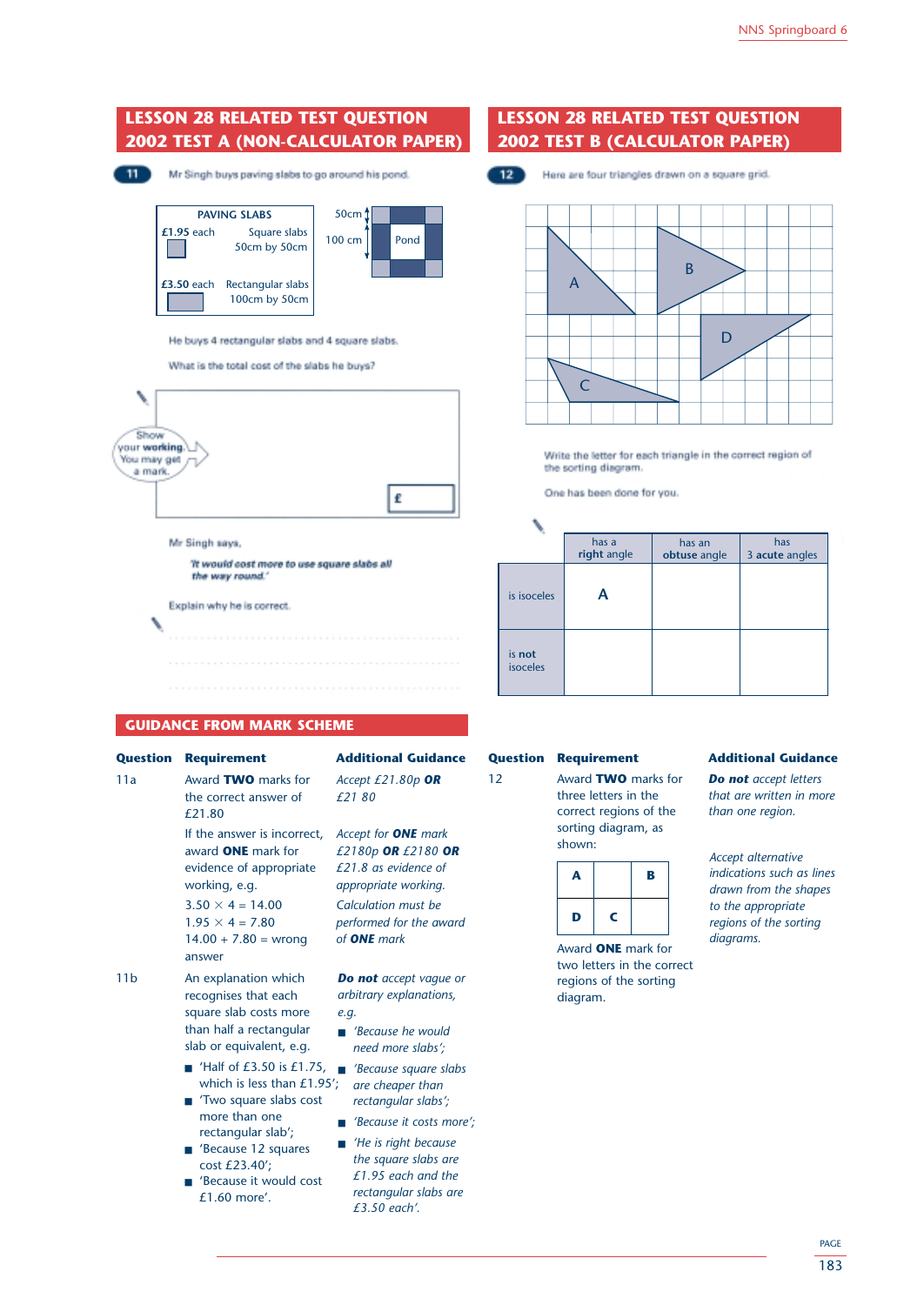#### **ANALYSIS OF CHILDREN'S ANSWERS**

- Nearly 30 per cent of children working at level 3 gained both marks to part (a) of question 11; a further third were awarded 1 mark. As many level 3 children used a standard method for multiplication and addition as those who used an informal method. Informal methods were less common with level 4 or 5 children. None of the level 3 children was awarded the mark for part (b); only one-fifth of level 4 children gained the mark. The most common error was to say that using square slabs cost more without any comparison with other costs.
- Children working at level 3 were much less successful at answering this question correctly than children at level 4. Many children did not recognise that triangle B was isosceles, while 20 per cent of levels 3 and 4 children thought triangle C was isosceles. Only 5 percent of level 3 children were awarded 2 marks; 15 per cent gained 1 mark.

#### **IMPLICATIONS FOR PLANNING**

- Children working at the level 3 to 4 borderline who can use informal methods confidently and accurately, should be encouraged to continue to use them.
- There should be planned activities where children are asked to justify a statement, first orally, then in writing. Children should be taught to recognise when an explanation is clear and why it offers a complete justification.
- Children should be presented with lines and shapes drawn onto a grid and taught how to determine whether two lines or the edges of shapes are the same length.
- There should be planned activities where children identify shapes in various orientations and within compound shapes.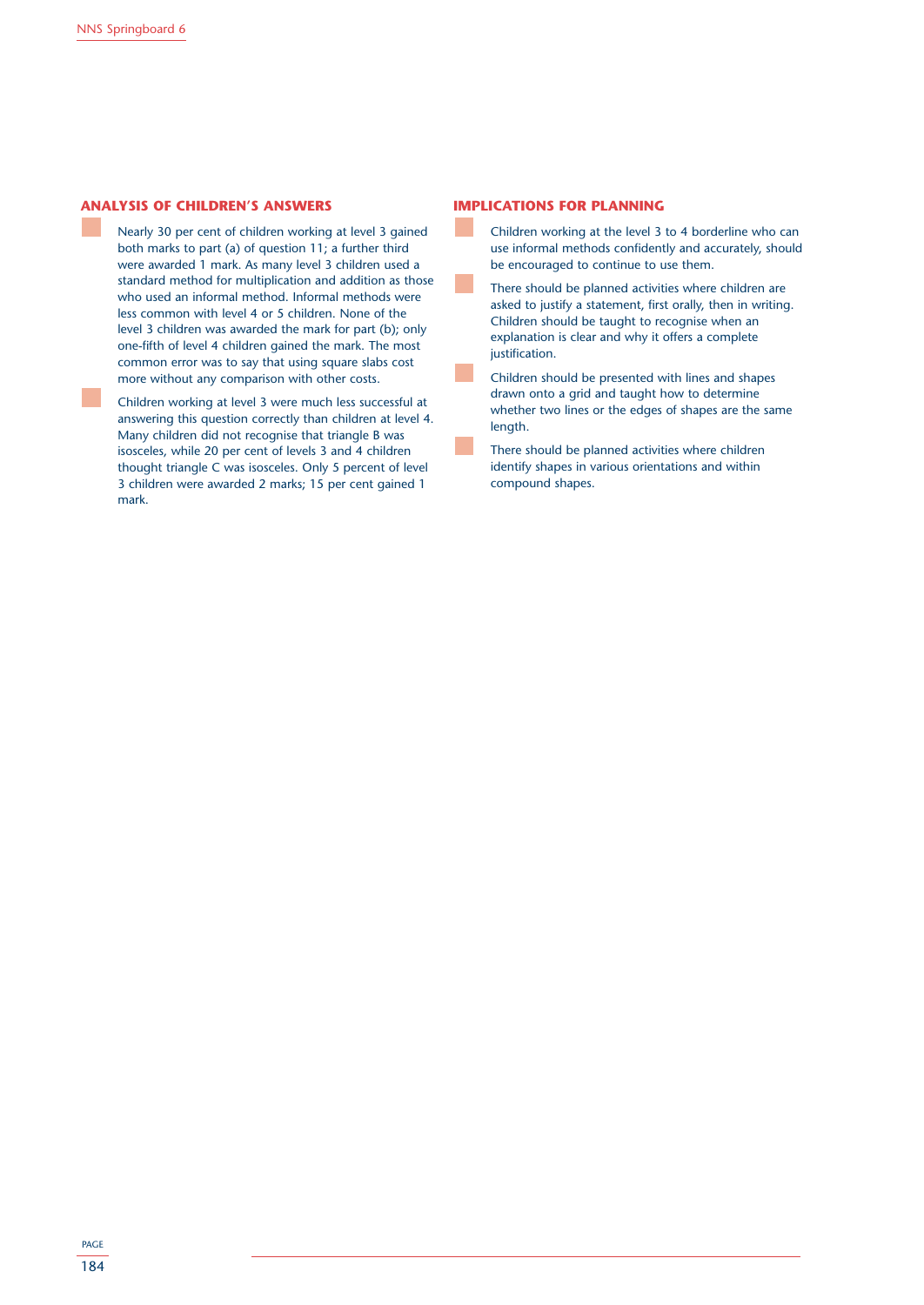# **SPRINGBOARD 6 LESSON 29 PROBLEM SOLVING 8**

#### **TOTAL TIME**

*45*  $\frac{45}{100}$ 

#### **Objectives:**

- Solve simple problems involving ratio and proportion, and the identification of missing values in equations or calculations
- Explain methods and reasoning orally and in writing

### **Vocabulary:**

- not to scale
- mid-point
- equals
- equation
- digit

# **By the end of the lesson the children should be able to:**

- divide a length in a given ratio;
- use their knowledge and understanding of equality and place value to solve problems involving missing numbers and missing digits.

# **Resources:**

- whiteboards and pens
- Activity Sheet 29.1
- length of ribbon
	- pegs

#### **ORAL AND MENTAL STARTER**



National Numeracy Strategy © CROWN COPYRIGHT 2003

ational Numeracy Strategy<br>• CROWN COPYRIGHT 2003

On the board draw a straight line. Mark the ends P and Q. Explain that the distance from P to Q is 60 centimetres and add this to the diagram.

| D   |      |  |
|-----|------|--|
| . . |      |  |
|     |      |  |
|     |      |  |
|     | 60cm |  |

Say that the diagram is not to scale. Explain that this means it is a picture not an accurate length.

Ask the children to draw a picture of the line PQ on their whiteboards.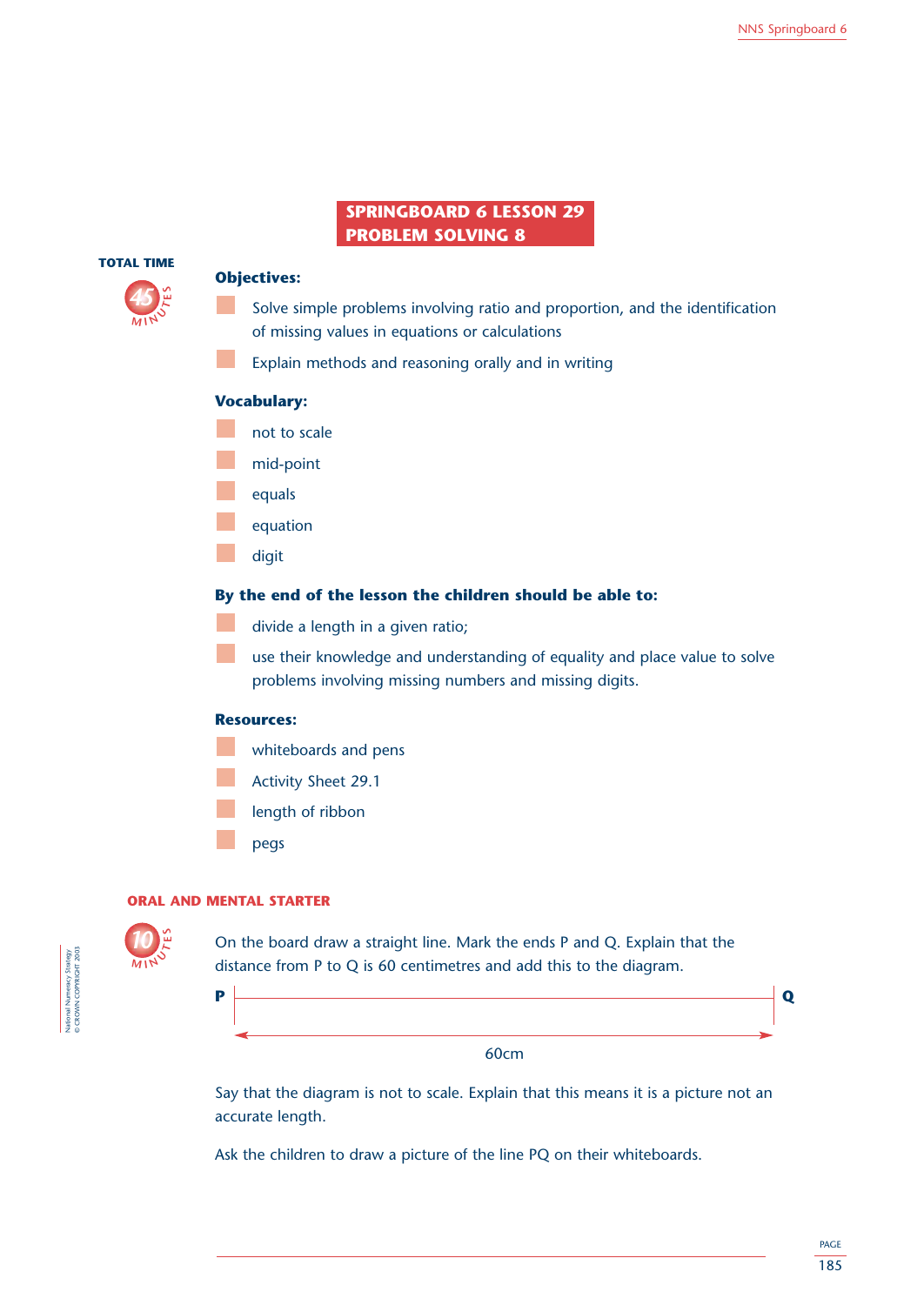Add a point R on the middle of the line. Tell the children that R is the mid-point so that PR is the same distance as RQ.

# **Q: What is the distance from P to R?**

Establish it is 30 cm and that the children understand why.

Show the children the ribbon held vertically. Say that the ribbon represents the line PQ, which is 60 cm long. Fold the ribbon in half and agree that each half is 30 cm. Put a peg at the mid-point, and say that the peg represents the point R.

Say that you are going to move the point R. Say that you want to put R on the line so that the distance from P to R is twice the distance from R to Q.

#### **Q: Where does point R go on our ribbon?**

Ask the children to use the peg to identify the new position of R.

Ask the children to put R on the line on their whiteboards.

#### **Q: How can we check that the peg is in the right position?**

Collect answers and establish by folding that half the distance from P to R is the same as the distance from R to Q. Ask a child to put point R on the line on the board.

Establish that there are three equal distances.

# **Q: How long is each of the three equal distances?**

Use the ribbon to confirm the three equal distances and agree that each distance must be 20 cm as  $60 \div 3 = 20$ . Record this calculation on the board.

#### **Q: How long is the distance from P to R?**

Establish it is 40 cm as 20  $\times$  2 = 40. Record this calculation on the board.

Move R again. Say that this time the distance from P to R is three times as far as from R to Q. Ask the children to represent this on their whiteboards. Use the ribbon and peg to represent R.

#### **Q: What markers can we draw on the line to help us?**

Encourage the children to divide PR into three, and use pegs to represent these divisions on the ribbon.

# **Q: How many equal distances are there on our line?**

Agree there are four.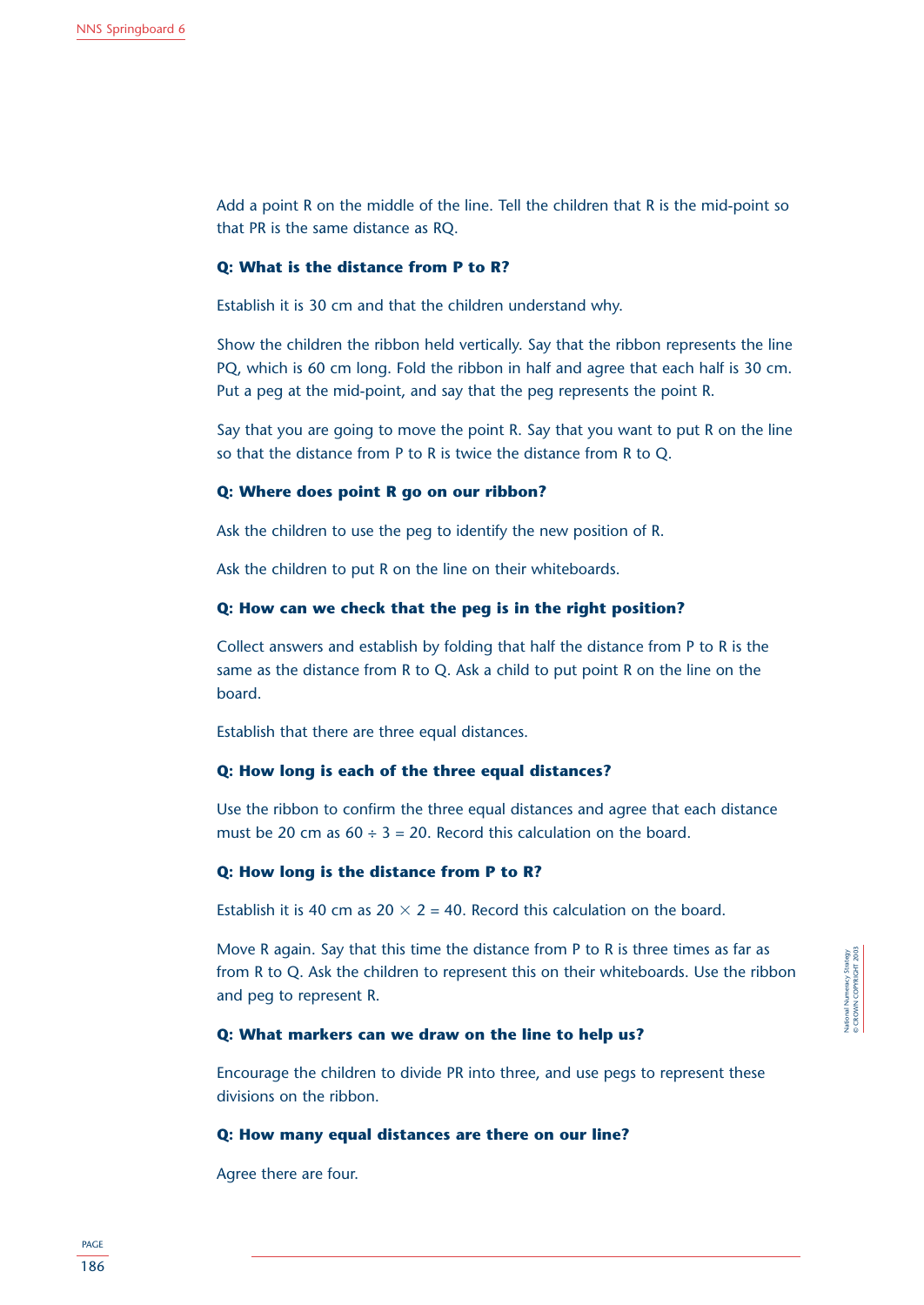### **Q: How long is each of these distances?**

Establish they are each 15 cm. Ask the children for the calculation involved.

Record  $60 \div 4 = 15$  on the board.

# **Q: How long is the distance PR?**

Confirm PR is 45 cm as  $15 \times 3 = 45$  and record this on the board.

### **MAIN TEACHING ACTIVITY**



Write on the board:

 $40 + \Box = 60$ 

Say that this is an equation. Because of the equals sign both sides represent the same values. Say that the box represents a missing number.

### **Q: What is the missing number?**

Emphasise that we need to add 40 and 20 to get 60 to ensure both sides of the equals sign have the same value, 60. Say that this is the solution to the equation.

Write 20 in the box.

Write on the board:

 $50 + \Box = 70 - \Box$ 

Explain that the boxes represent two different positive whole numbers.

# **Q: What could the missing numbers be?**

Write 30 in the left-hand box.

#### **Q: What does the left-hand side of the equation add up to?**

Agree that it is 80.

### **Q: Can we find a positive whole number to make 80 on the other side?**

Agree that this is not possible. Remove the 30.

Write 30 in the right-hand box.

# **Q: What is the answer to the right-hand side of the equation?**

Agree it is 40.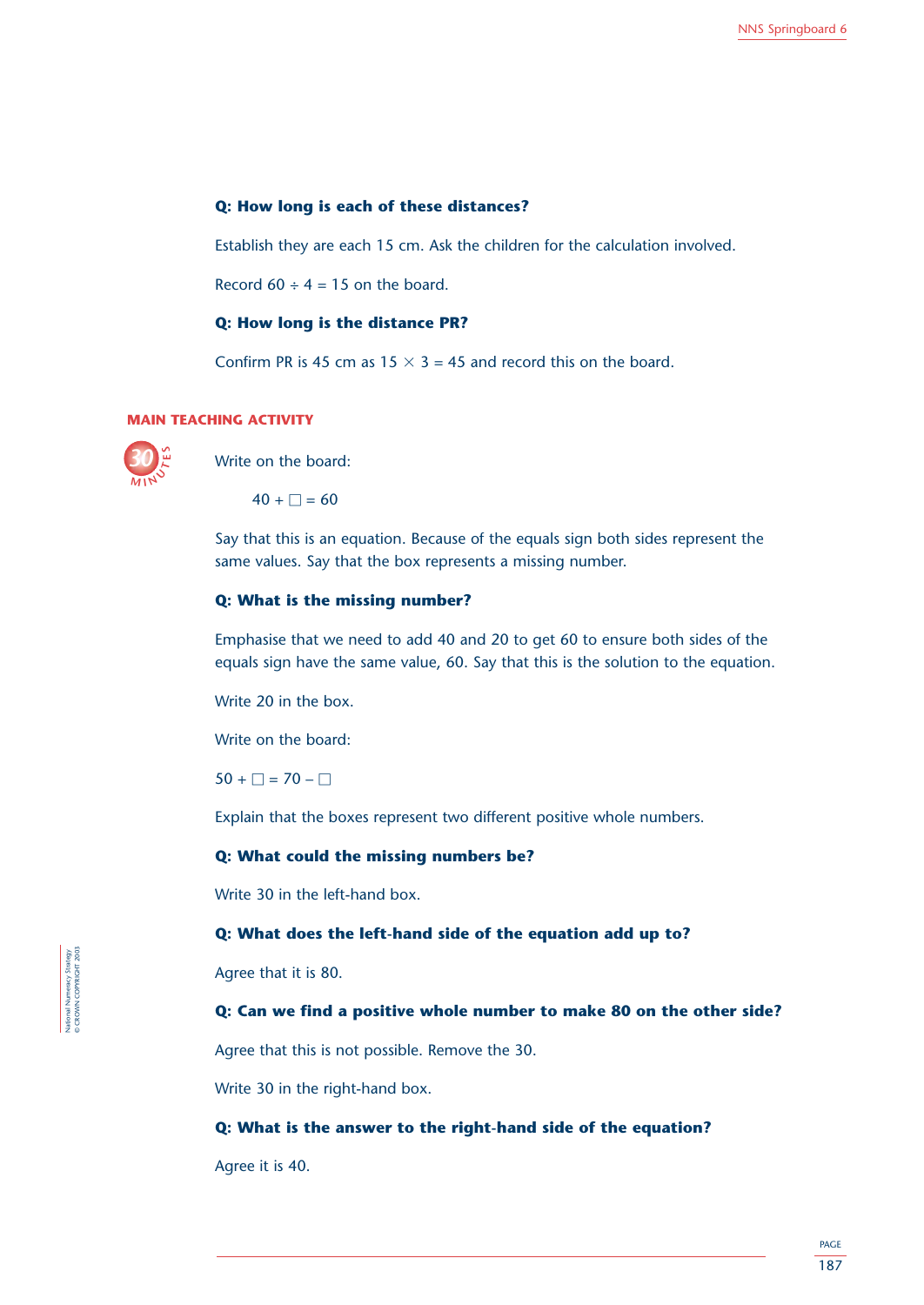# **Q: Can we find a positive whole number to make 40 on the other side?**

Agree that this is not possible. Remove the 30.

### **Q: What identical totals can we make on both sides of the equals sign?**

Collect answers.

#### **Q: Can we make totals of 50 on both sides?**

Establish that this is possible with 0 and 20 in the boxes, but 0 is not a positive whole number.

### **Q: Can we make totals of 55 on both sides?**

Confirm the children's answers and correct any errors or misunderstandings.

Write on the board:



Explain that this time the empty boxes have missing digits, i.e. single numbers between 0 to 9.

Say that you are going to rewrite this question:

|   |   | 5 |
|---|---|---|
|   | 4 |   |
| ╯ |   | 3 |

#### **Q: How should we start this calculation?**

Discuss suggestions. Emphasise that it is better to start with the units, then work with the tens and then the hundreds.

### **Q: What can we add to 5 to get a 3 in the units column?**

Establish that  $5 + 8 = 13$ . Write 8 in the units box.

### **Q: What do we do with the 13?**

Emphasise that as  $5 + 8 = 13$  the ten from the 13 needs to be recorded. Write a 1 above the empty box in the tens column. Remind the children that now we want to make 70.

#### **Q: How many tens do we have so far?**

Identify the 40 and the 10, so we have 50.

#### **Q: What do we add to 50 to make 70?**

Establish that  $50 + 20 = 70$ . Write 2 in the empty box.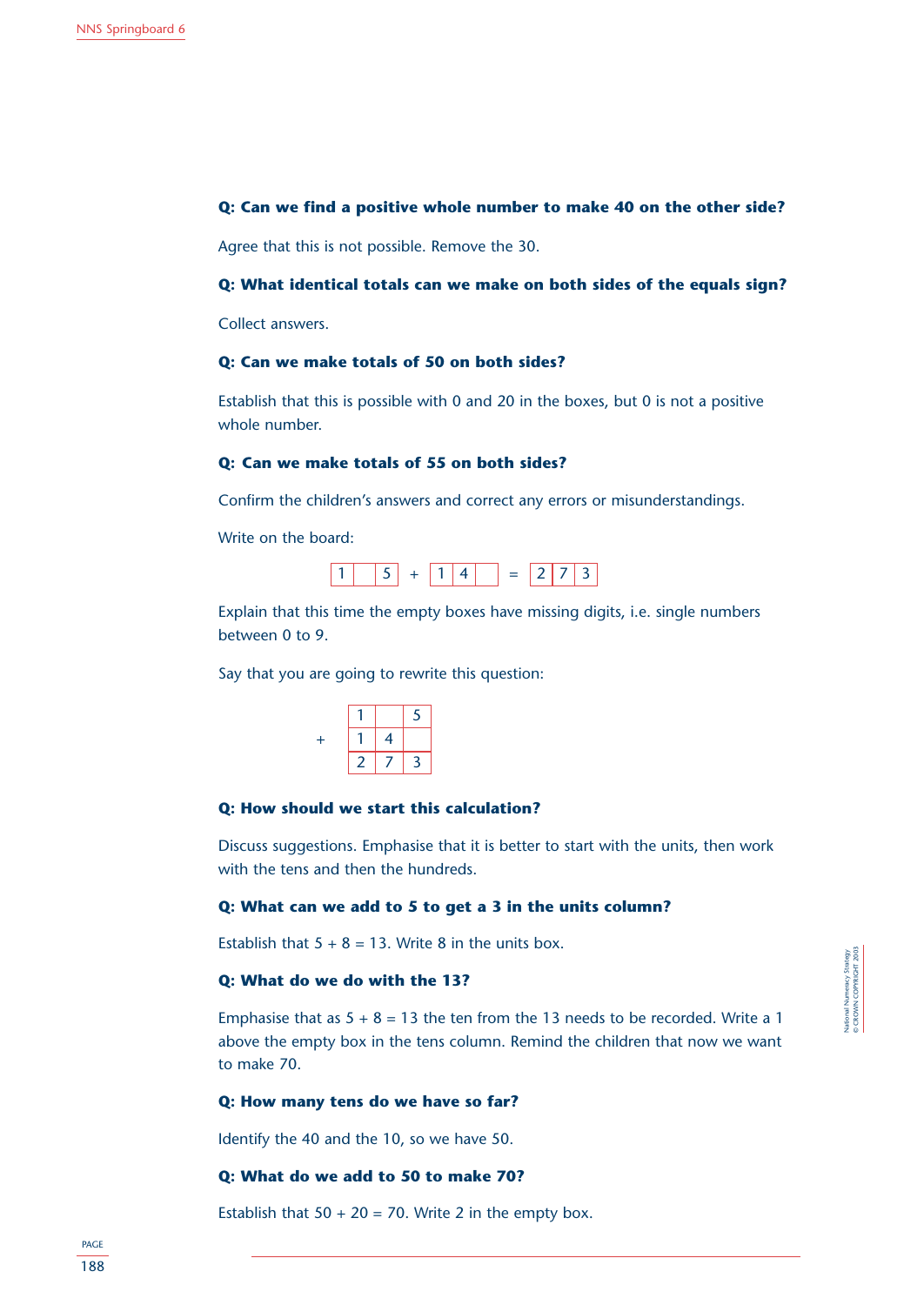# **Q: Is the answer in the hundreds column correct?**

Agree it is.

Write on the board:



Explain that again the empty boxes represent missing digits.

Write the digit 1 in each box.

#### **Q: Is this correct?**

Establish that the left-hand side is 10  $\times$  10 = 100 but the right-hand side is 1000. Emphasise that whatever digits we write in the box the numbers will both be multiples of ten. Remove the two ones from the boxes.

# **Q: When we multiply together two tens numbers, how many zeros do we get in the answer?**

Work through some examples, 40  $\times$  20, 30  $\times$  40, etc. Establish that there are always two zeros. Draw a vertical line between the 10 and 00 on the right-hand side and explain that there are 10 hundreds represented in 1000.

# **Q: What two digits multiply together to give 10?**

Agree that 2  $\times$  5 = 10 or 5  $\times$  2 = 10.

Write 2 and 5 in the boxes.

# **Q: Does 20**  $\times$  **50 = 1000?**

Confirm this is correct.

Give out Activity Sheet 29.1. Ask children to work in pairs and identify the missing numbers and the missing digits.

Collect all the answers and discuss the methods the children used.

# **PLENARY**  *5* **S**  $\frac{5}{5}$

Draw line AB on the board. Say it is 100 cm long but it is not drawn to scale.

Mark C on the line and say that the distance from A to C is four times as far as from C to B.

**A B**

100 cm

PAGE 189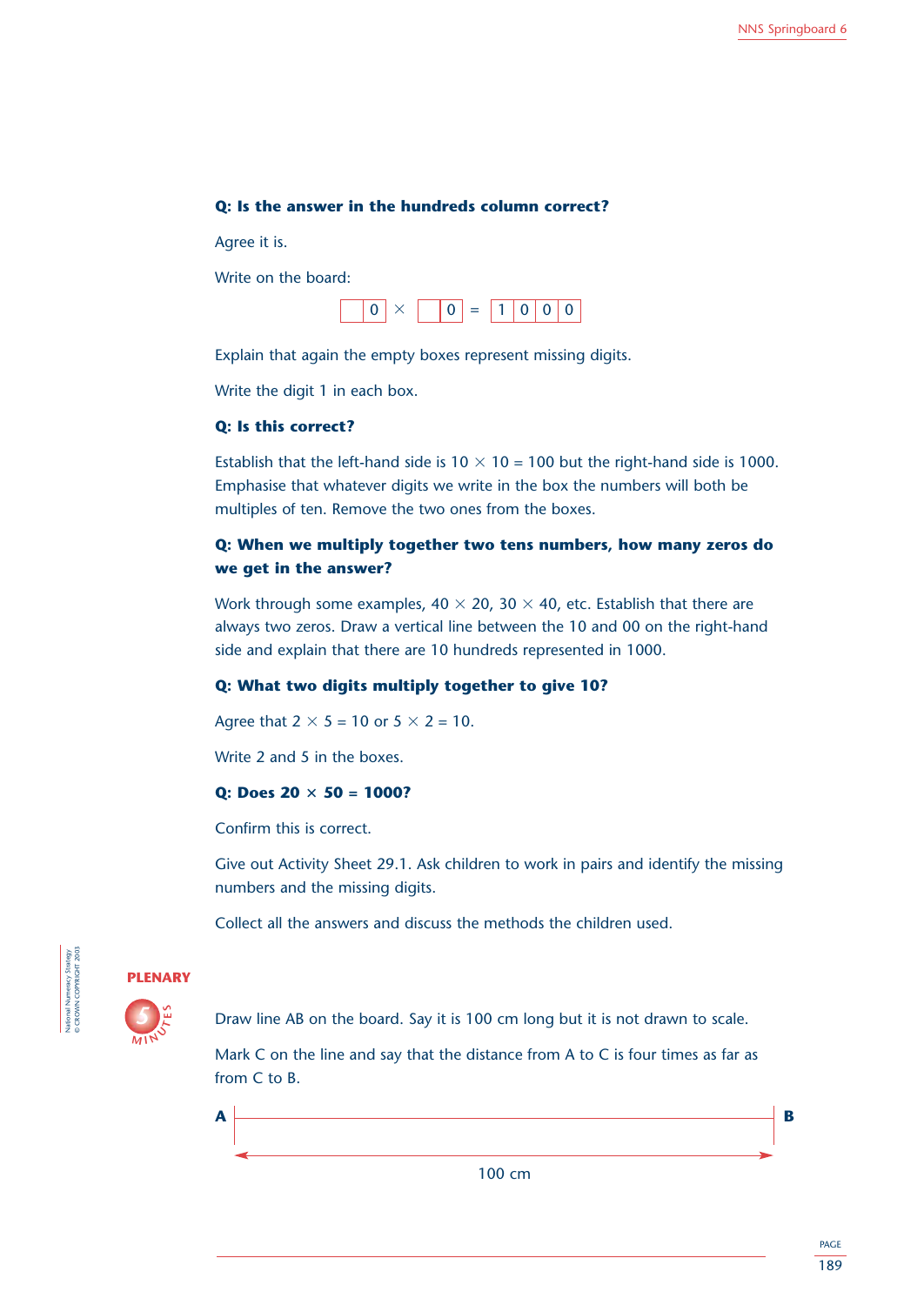# **Q: How long is the distance from A to C?**

Collect answers. Remind the children that A to C is four times C to B.

# **Q: How many equal lengths did you divide AC into?**

Use the ribbon and pegs to confirm that there should be four lengths, so all together there are five lengths. Each length is 20 cm, as  $100 \div 5 = 20$ .

The distance from A to C is 80 cm as  $20 \times 4 = 80$ .

#### **Remember:**

Empty boxes may represent a missing number or a missing digit.

- When finding solutions to an equation with missing numbers on both sides of the equals sign, to get started it may be helpful to try some numbers to see if you can make both sides have the same value.
- When working out what the missing digits are in a calculation, it is usually best to start from the units and work up to the tens and hundreds.
	- Be prepared to draw on diagrams or draw your own.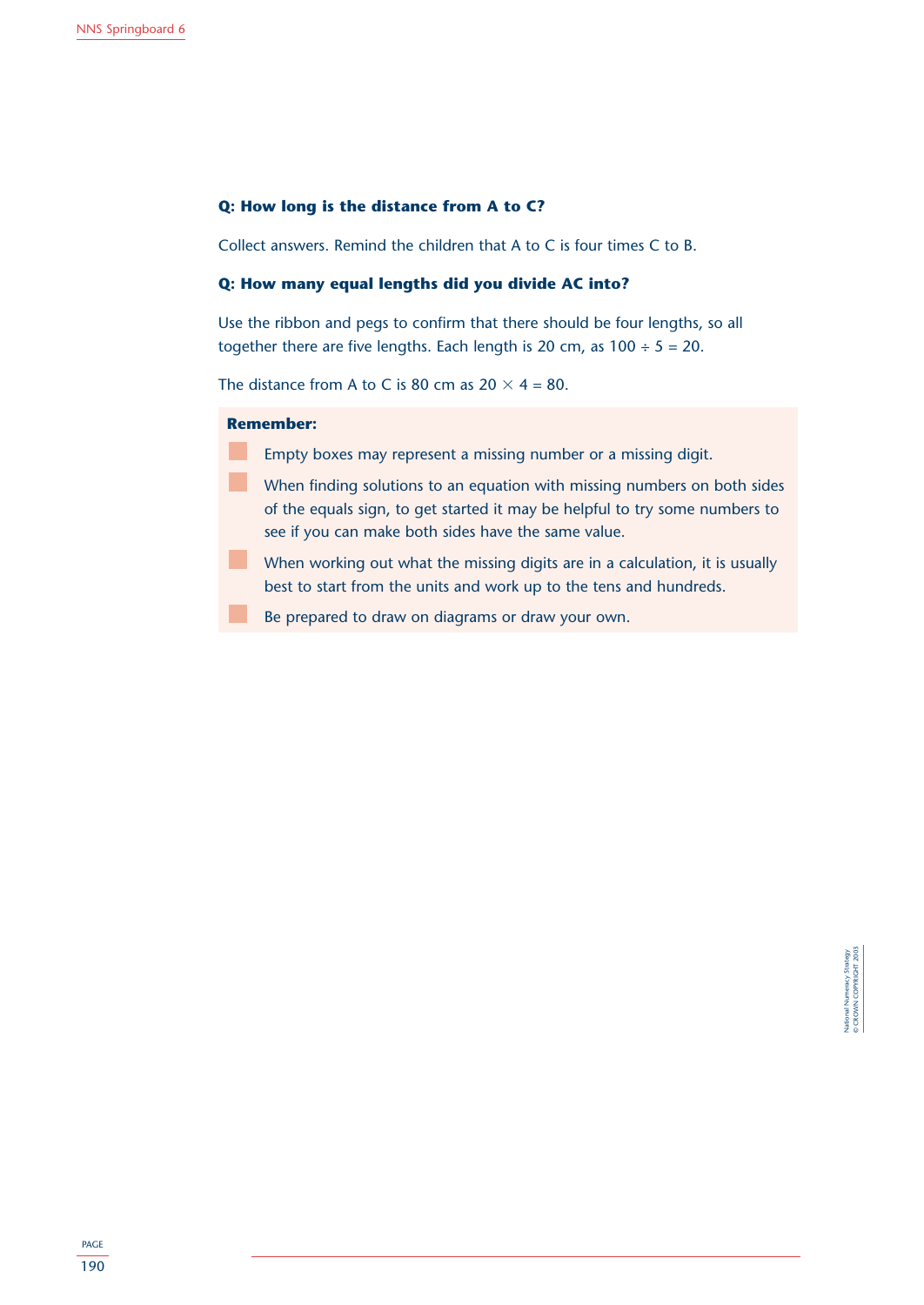### **LESSON 29 RELATED TEST QUESTION 2002 TEST A (NON-CALCULATOR PAPER)**  $12$ Write in the missing digits.



 $\Omega$ 

ġ, Ō  $\Omega$ O.

# **LESSON 29 RELATED TEST QUESTION 2002 TEST B (CALCULATOR PAPER)**



The distance from A to B is three times as far as from B to C. The distance from A to C is 60 contimetres.

Calculate the distance from A to B.



#### **GUIDANCE FROM MARK SCHEME**

Write in the two missing digits.

 $\ddot{\mathbf{0}}$ 

 $19<sup>1</sup>$ 

| <b>Question</b>   | <b>Requirement</b>                                                                   | <b>Additional Guidance</b>      |    | <b>Question Requirement</b>                                                                                               | <b>Additional Guidance</b>             |
|-------------------|--------------------------------------------------------------------------------------|---------------------------------|----|---------------------------------------------------------------------------------------------------------------------------|----------------------------------------|
| $12 \overline{ }$ | Digits written in boxes<br>as shown:<br>$4 \overline{6}$ 4 + 38 $\overline{7}$ = 851 |                                 | 21 | Award <b>TWO</b> marks for<br>the correct answer of<br>45 cm                                                              |                                        |
| 19                | 5 and 6 written in the<br>boxes in either order as<br>shown:                         |                                 |    | If the answer is incorrect, Answer need not be<br>award <b>ONE</b> mark for<br>evidence of an<br>appropriate method, e.g. | obtained for the award<br>of the mark. |
|                   | 5 0 <br>$=$<br><b>6</b> I                                                            | 3 0 0 0                         |    | $60 \div 4 \times 3$                                                                                                      |                                        |
|                   | OR                                                                                   |                                 |    |                                                                                                                           |                                        |
|                   | 3<br>$=$                                                                             | $\mathbf{0}$<br>0 <sup>10</sup> |    |                                                                                                                           |                                        |

### **ANALYSIS OF CHILDREN'S ANSWERS**

- Just over 20 per cent of level 3 children answered question 12 correctly. A common error was to get the units digits correct but to write an incorrect digit, often 7, in the tens box as they were unable to bridge across 10.
	- Only 10 per cent of level 3 children answered question 19 correctly. A common error was to use the digits 1 and 3 without considering place value and the product. Some 20 per cent of level 3 children put 3 in both the boxes, with no attempt at checking if this made sense.
- It was rare for a single mark to be awarded for answers to question 21. Over a quarter of level 3 children omitted the question; only 5 per cent gained both marks. The most common mistake was to divide 60 by 3 and double to get 40, or just give an answer of 20. Some 10 per cent of level 3 children annotated the diagram while 30 per cent attempted the question with no working recorded. Many level 4 children misinterpreted the instruction 'Show your method' to mean they should not use a calculator.

#### **IMPLICATIONS FOR PLANNING**

- Lessons should be planned to include calculations with missing digits that involve bridging across 10 and across 100. These questions should be presented horizontally and in column format and involve addition and subtraction.
	- Children should be taught how to use their knowledge of place value, such as knowing that a tens number multiplied by a tens number is a hundreds number and 3000 can be read as 30 hundred.
- Children should be presented with pictures and diagrams that are labelled with letters and be taught how to read and interpret this labelling.
- Children should be taught how to annotate a diagram using the information they are given and that 'not drawn to scale' means that the diagram is not drawn accurately, so taking measurements will not help them.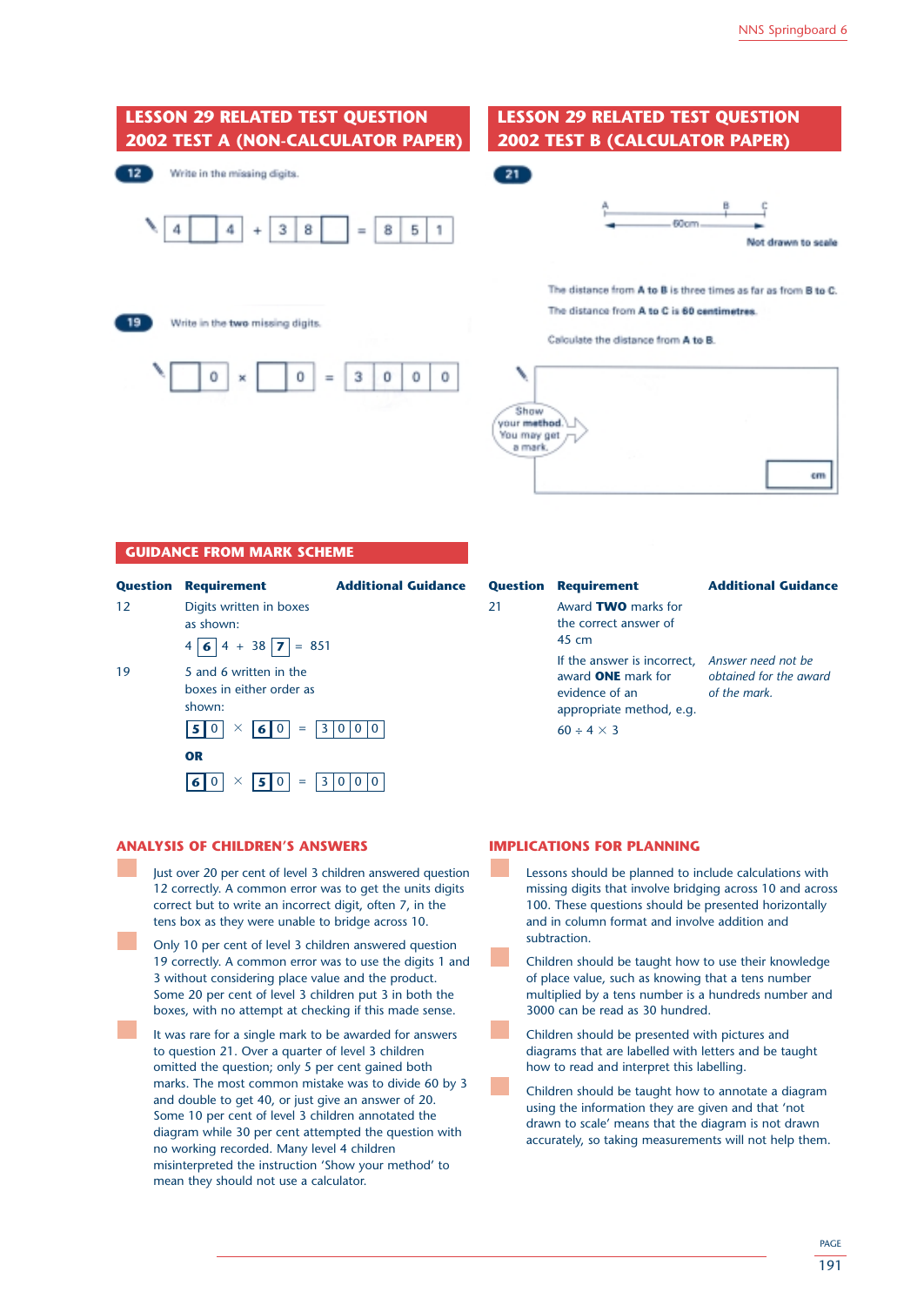# **SPRINGBOARD 6 LESSON 30 PROBLEM SOLVING 9**

#### **TOTAL TIME**

*45*  $\frac{45}{100}$ 

### **Objectives:**

- Express part of a shape as a fraction
- Solve a problem by interpreting the scales on charts and graphs, and by extracting relevant information
- Explain methods and reasoning orally and in writing

### **Vocabulary:**



# **By the end of the lesson the children should be able to:**

- interpret the axes on bar charts and line graphs;
- select appropriate scales and extract the information needed to solve problems.

#### **Resources:**



# **ORAL AND MENTAL STARTER**



Show the large square on OHT 30.1.

Explain that there are four identical smaller squares in the large square. Place a counter on a small square.

# **Q: What fraction of the large square is the square with the counter on it?**

Agree it is one quarter of the large square. Record the fraction  $\frac{1}{4}$  on the board.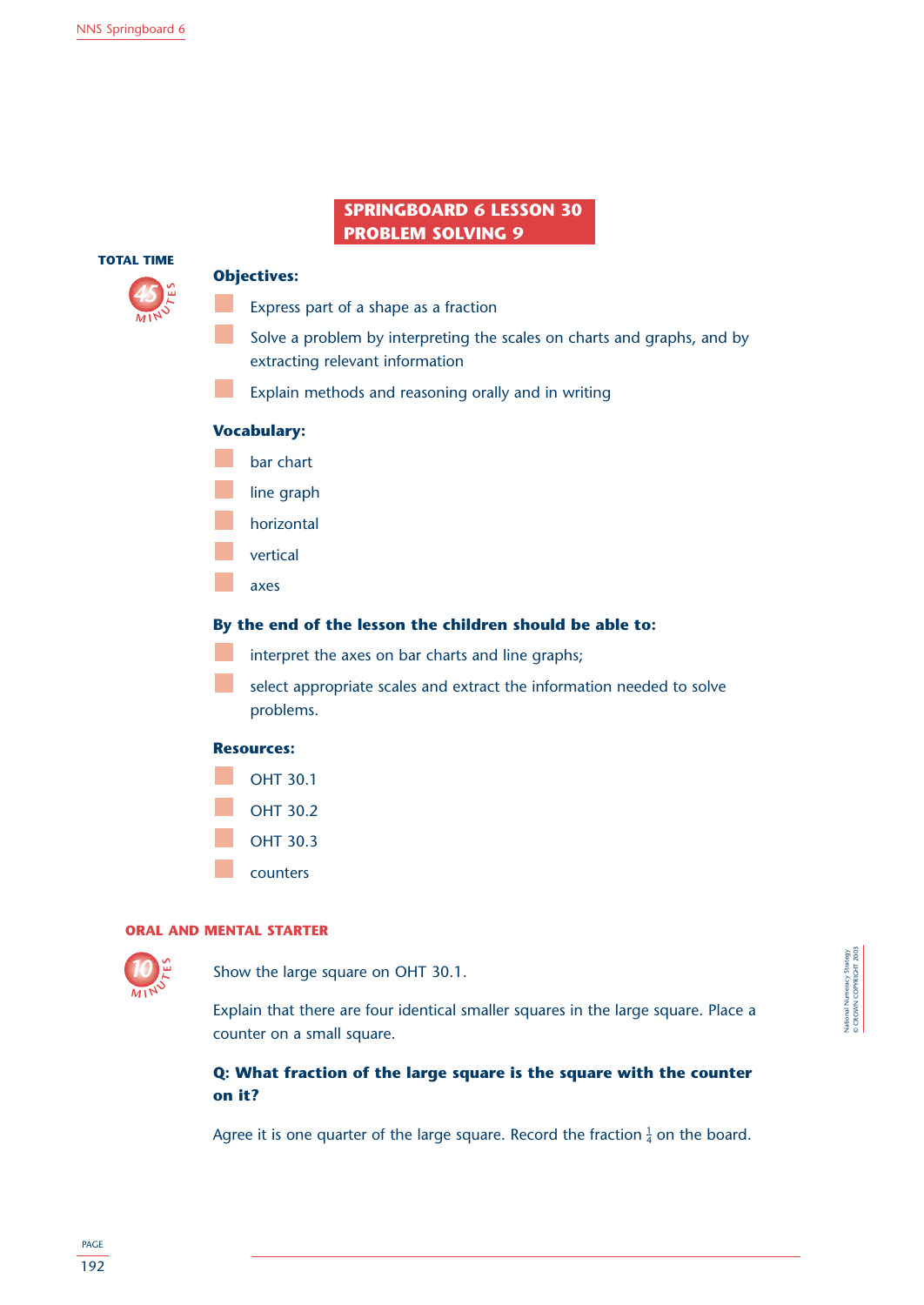Add another counter and establish that the two squares represent two quarters or one half. Record  $\frac{2}{4} = \frac{1}{2}$ . Extend using 3 or 4 counters. Establish that  $\frac{4}{4} = 1$ , the whole square.

Remove the counters, and using two copies of OHT 30.1, combine two large squares.

#### **Q: What is the name of this shape?**

Agree it is a rectangle. Put a counter on one small square.

### **Q: What fraction of the rectangle is this square?**

Agree it is one eighth. Record  $\frac{1}{8}$  on the board.

Add another counter and establish that the two squares represent two eighths or one quarter.

```
Record on the board: \frac{2}{8} = \frac{1}{4}
```
# **Q: Does it matter which two small squares the counters are on? Will these squares always form one quarter of the rectangle?**

Agree that this is true.

Add more counters to generate the eighths and emphasise that  $\frac{4}{8} = \frac{1}{2}$ ,  $\frac{6}{8} = \frac{3}{4}$ and  $\frac{8}{8}$  = 1

Remove the counters and overlap the two squares to make a smaller rectangle.



Put counters on the two overlapping small squares.

# **Q: What fraction of this new, smaller rectangle do these squares represent?**

Collect answers. Agree that there are six small squares and two have counters on. Confirm the fraction is  $\frac{2}{6}$  or  $\frac{1}{3}$  and record the fraction on the board.

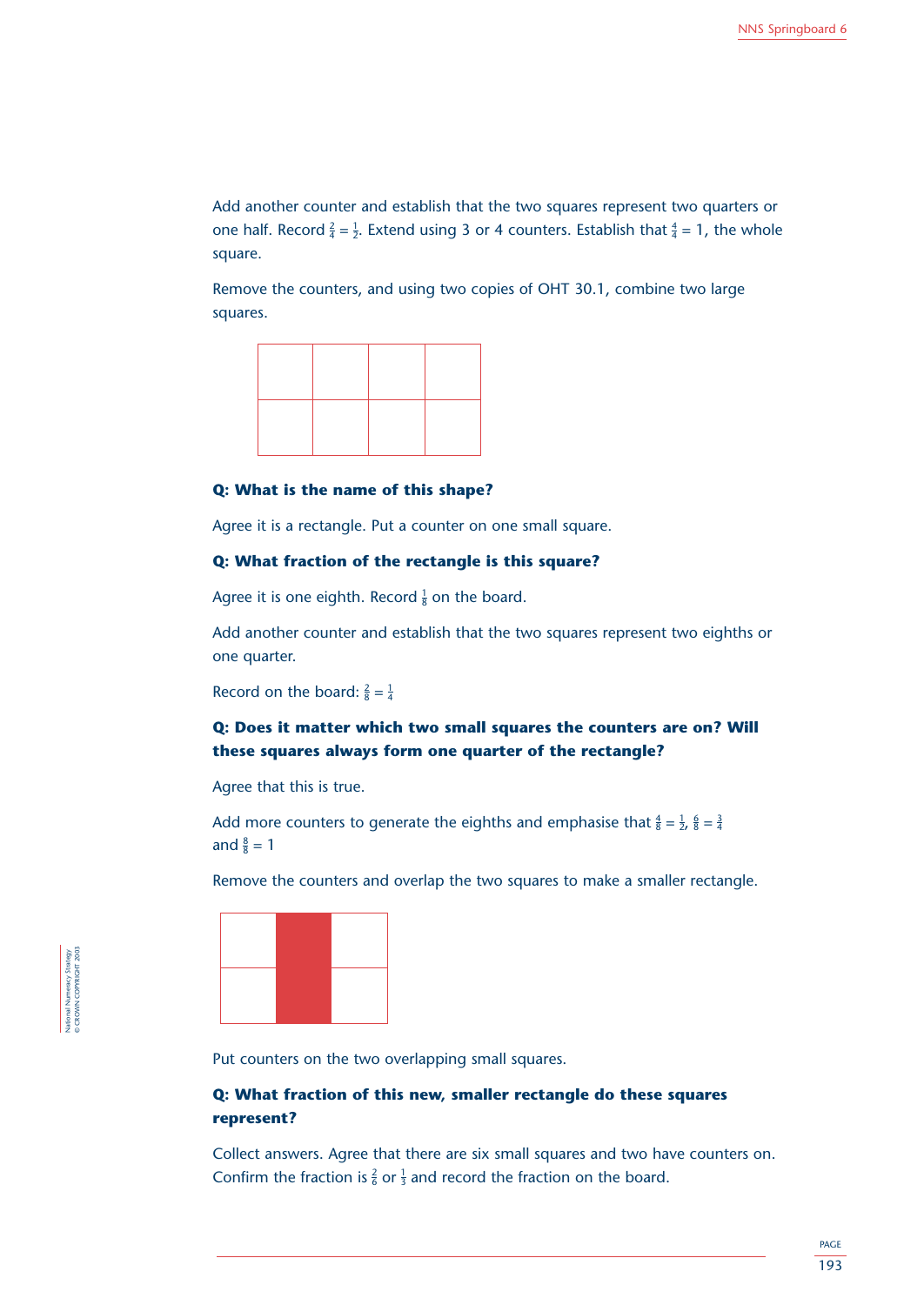Remove the counters and recombine the two large squares.



Put a counter on the overlapping square.

### **Q: What fraction of this new shape is the square with the counter?**

Agree that it is one seventh of the square. Quickly identify  $\frac{2}{7}$ ,  $\frac{3}{7}$ , etc.

Emphasise that even though we started with two large squares, we were identifying the fractions of the new shapes we made by combining the squares.

# **MAIN TEACHING ACTIVITY**



Show the bar chart on OHT 30.2.

# **Q: What is this type of graph called?**

Confirm it is a bar chart.

# **Q: What is missing from the bar chart?**

Establish that the axes are not identified.

# **Q: What could such a bar chart be showing?**

Collect suggestions and develop some of the children's ideas.

Suppose the horizontal axis represented days of the week.

# **Q: What could the vertical axis show?**

Collect responses and establish that it will show how many or how much.

Write the following list on the board:

Press-ups, Sunshine, Rainfall, Spending on sweets.

Say that these are the titles of bar charts.

Take each in turn and identify what units would appear on the vertical axis: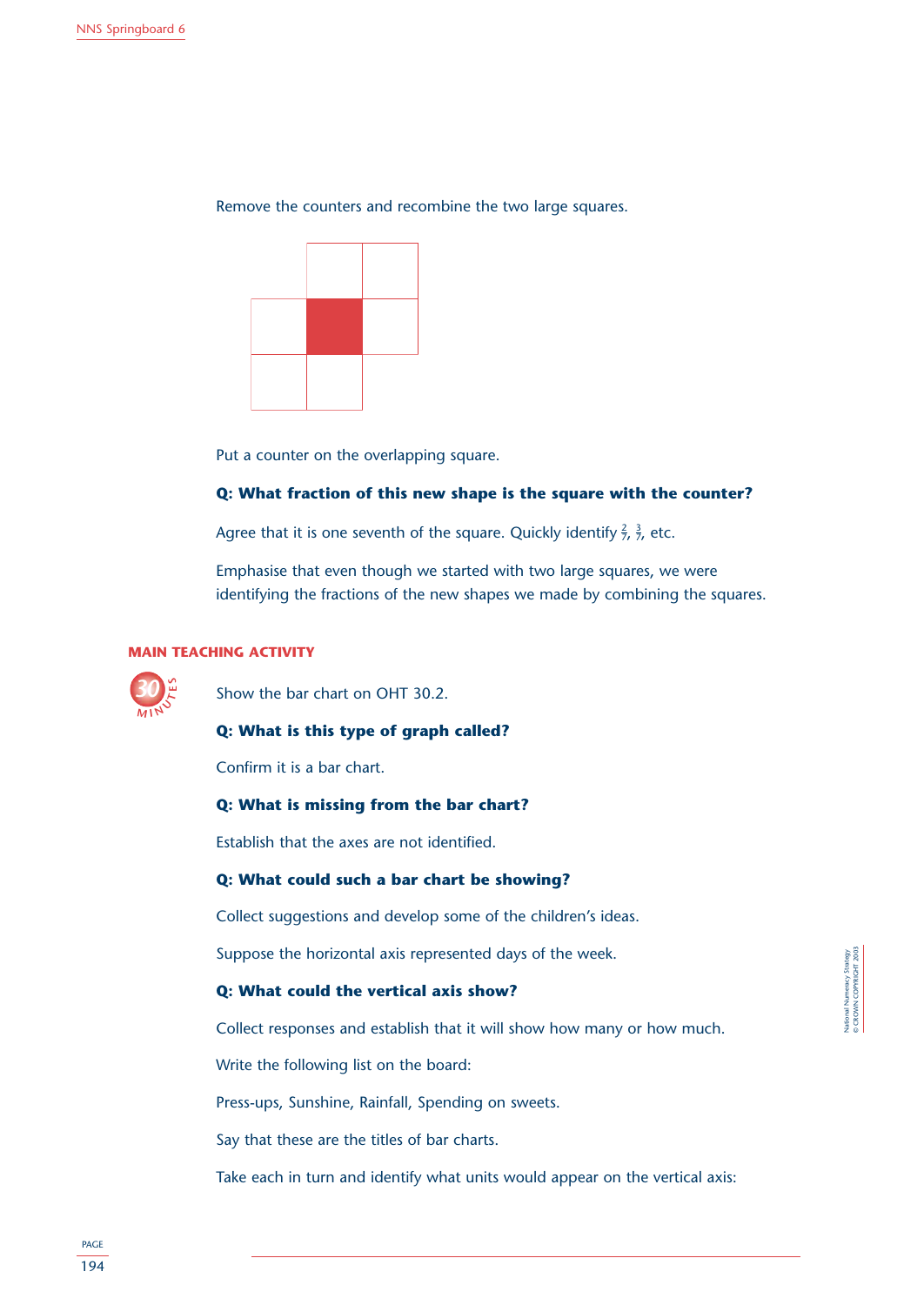Frequency or number of: press-ups; hours of sunshine; centimetres of rainfall; pounds and/or pence spent.

Say that the bar chart shows the number of visitors to a certain museum each day of the week. Say that the greatest number of visitors was just over 70 people.

#### **Q: What numbers should we put on the vertical scale?**

Identify the highest bar, and use it to establish the axis would be in steps of 10. Label the axes and ask the children to identify the number of visitors each day.

Show the line graph on OHT 30.2.

### **Q: What is the name of this type of graph?**

Confirm it is a line graph.

Say that the line graph shows the cost of running a large heater for a period of up to 20 minutes.

Write on the board:

Cost for 10 minutes is 16p.

#### **Q: How should we label the axes?**

Establish that the horizontal axis represents the time in minutes and the vertical axis the cost in pence.

# **Q: What will each interval be on the horizontal axis if the heater runs for 20 minutes?**

Take suggestions and with the children count along the axis in the steps size suggested. Establish that the intervals are each worth 2 minutes and ask a child to label the axis.

#### **Q: What else do we know about the cost?**

Remind the children that the cost for 10 minutes is 16p.

#### **Q: What is the cost for 20 minutes?**

Agree 20 minutes cost 32p.

#### **Q Where will this information appear in the graph?**

Invite children to show the class, and confirm the top right-hand point represents 20 minutes costs 32p.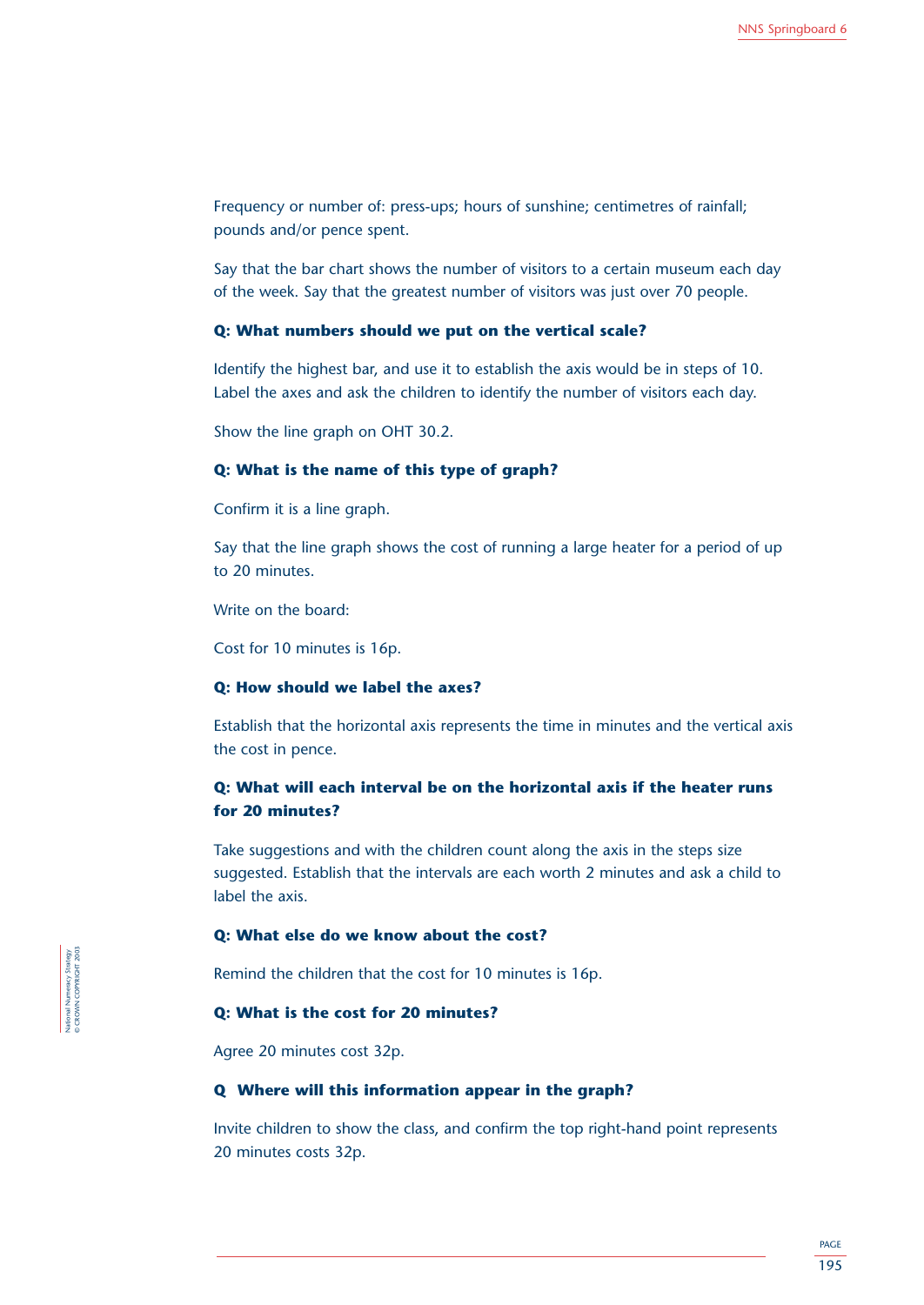# **Q What are the intervals worth on the vertical axis?**

Establish that there are 8 intervals for the 32p so each interval represents 4p. With the class count up the axis to check, and label the axis.

Use the graph to ask the children a series of questions about the cost for different times, e.g.

# **Q: How much does it cost to have the heater on for 12 minutes, 7 minutes?**

Show the children how to use the graph to read the values, by drawing in lines from the horizontal axis to the line, then along to the vertical axis.

Ask questions about how long the heater could be left on for a given sum of money.

# **Q: For 20p how many minutes would the heater be on? How long for 15p?**

Ensure that children recognise how to transfer from one axis to another via the graph.

# **PLENARY**



Show OHT 30.3. Explain it is a rectangle made of identical squares. Place a counter on a small square.

#### **Q: What fraction of the rectangle is this square?**

Agree it represents one fifth of the rectangle.

Remove the counter, and using two copies of OHT 30.3 overlap one square from each rectangle.

Put a counter on the overlapping square.

#### **Q: What fraction of the new rectangle is this?**

Agree it is one ninth, and that this represents the overlapping square in the new rectangle.

Overlap two squares.



Put counters on the two overlapping squares.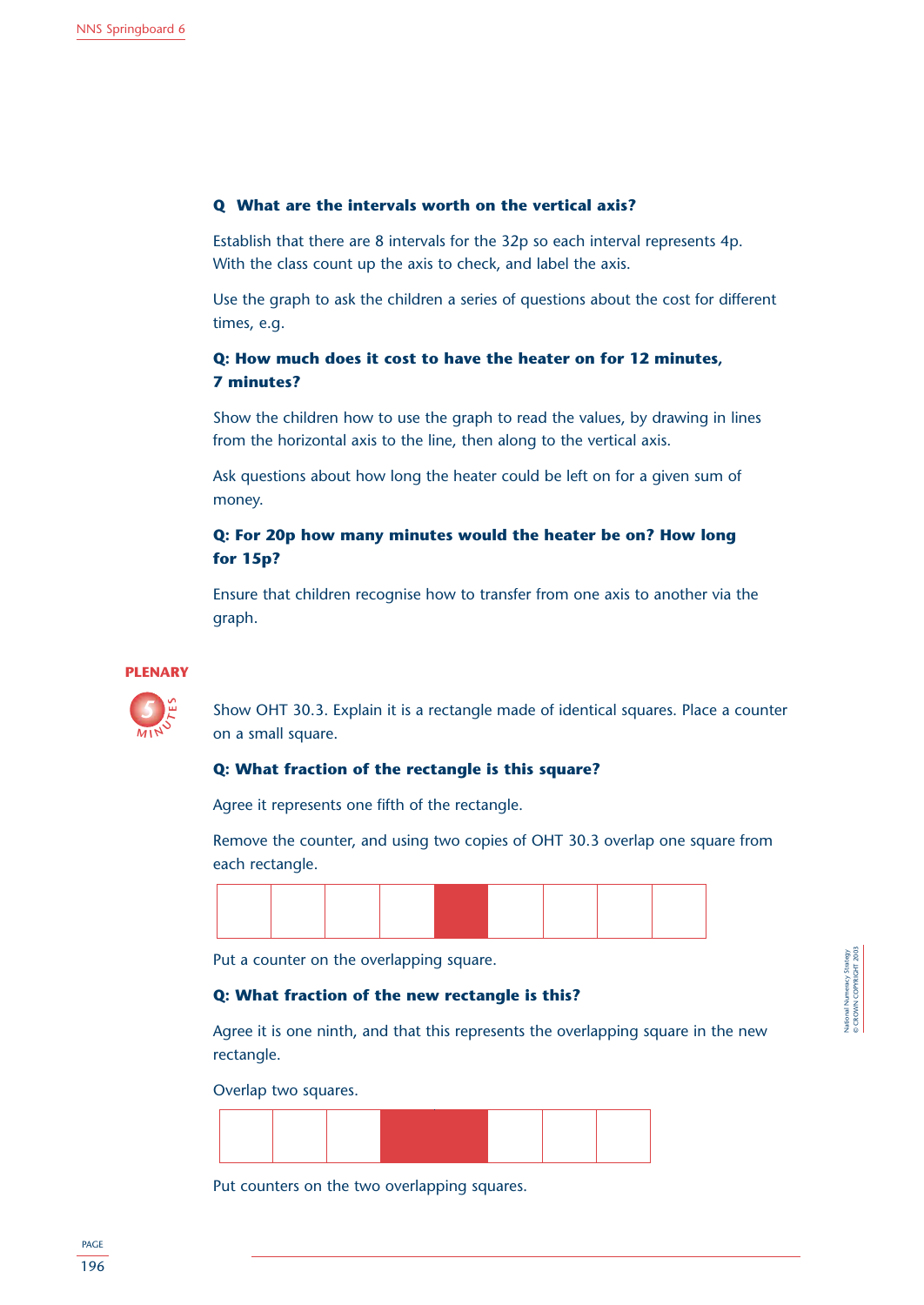# **Q: What fraction of the new shape is this?**

Agree it is two eighths or one quarter, and this represents the overlap in the new shape.

Continue to overlap three or four squares and ask the children for the fraction that represents the overlap in the new shape.

Ask the children to record in writing a sentence that explains their solution to three overlapping squares. Share these with the class and agree a sentence that represents their thinking.

# **Remember:**

- Bar charts show how many there are or how much there is by the length of bars.
- Make sure you understand the scales on the axes before you decide how to answer the questions.
- There are two scales on a line graph and the line shows you the relationship between values on one scale and values on the other scale.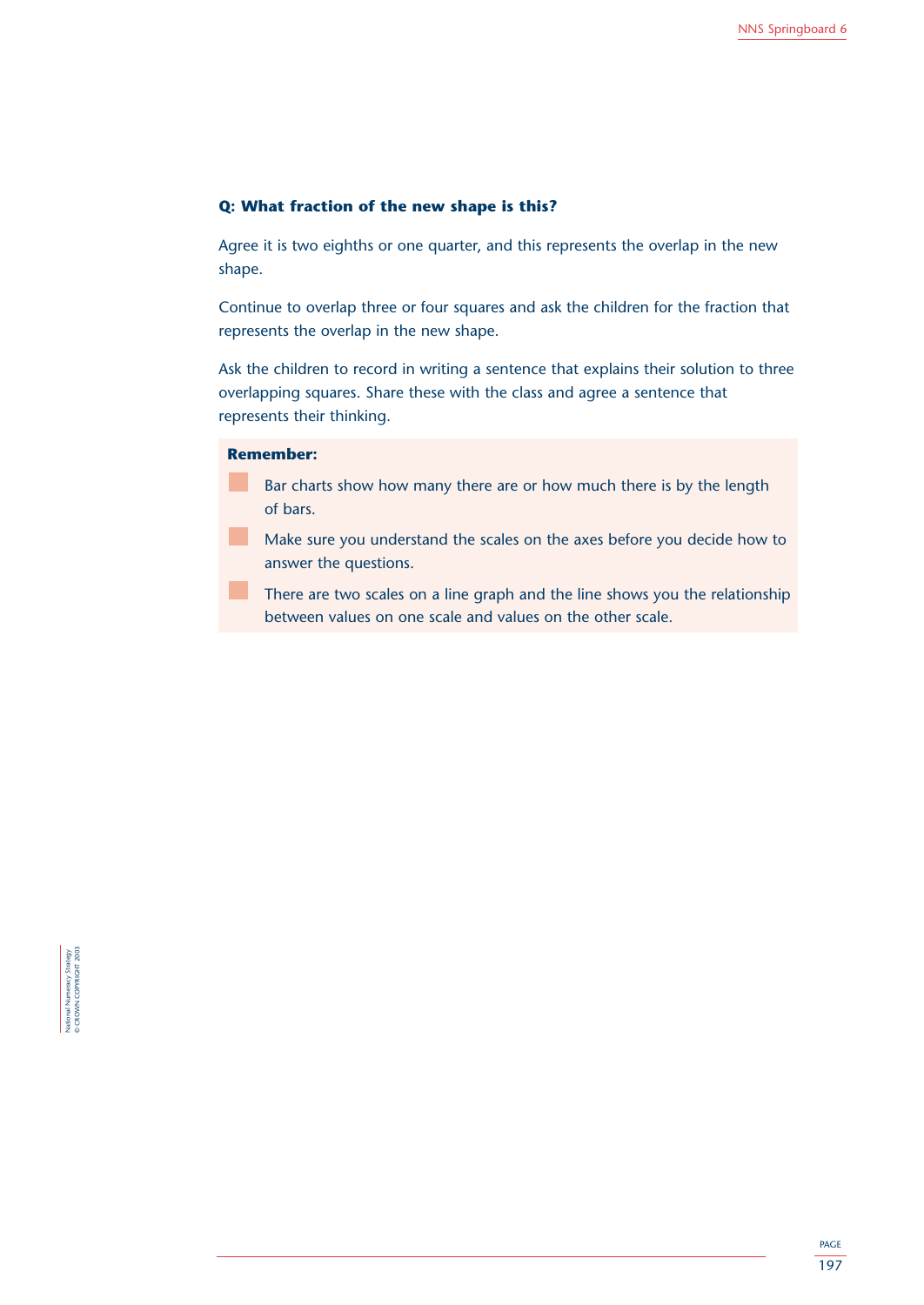

About two-thirds of level 3 children gained the 2 marks for question 10. The most common error to part (a) for levels 3 and 4 children was to give an answer outside the accepted range, often 41p or 49p, not identifying and using the half-way values involved. For part (b), level 3 or 4 children who gave the correct values for the costs of the evening and daytime calls did not always go on to find the difference between the two amounts.

#### When reading frequencies from bar charts, children should be encouraged to write these frequencies on the tops of the appropriate bars. They should reread the questions to make sure they select the right information.

to help them to find and read appropriate values on the

scales.

Children should be taught that adding or subtracting one to a value on the horizontal axis does not mean that one will be added to or subtracted from the corresponding value on the vertical axis.

PAGE 198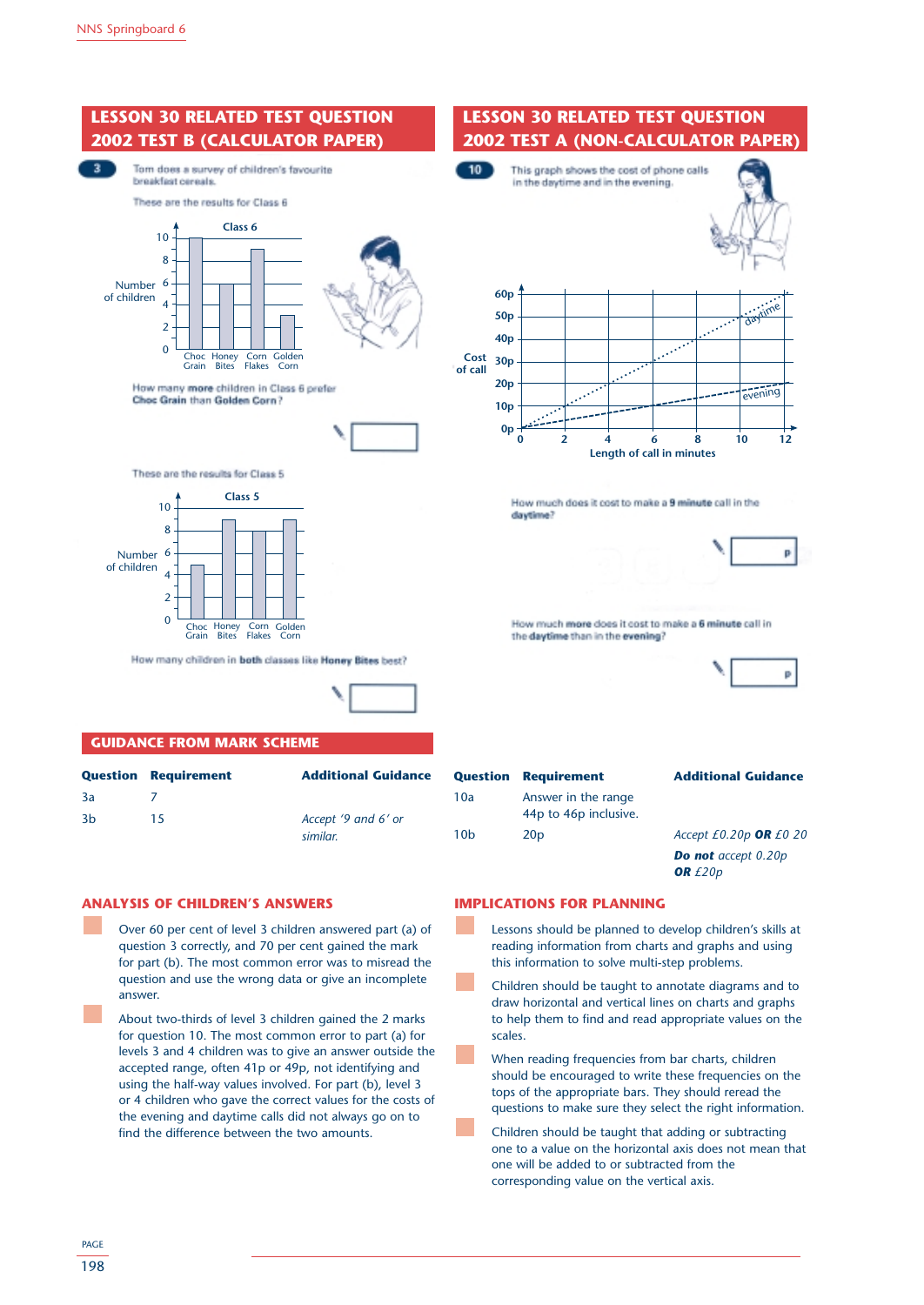**LESSON 23 USING A CALCULATOR TO SOLVE PROBLEMS 1**

**OHT 23.1**

National Numeracy Strategy © CROWN COPYRIGHT 2003

National Numeracy Strategy<br>© CROWN COPYRIGHT 2003

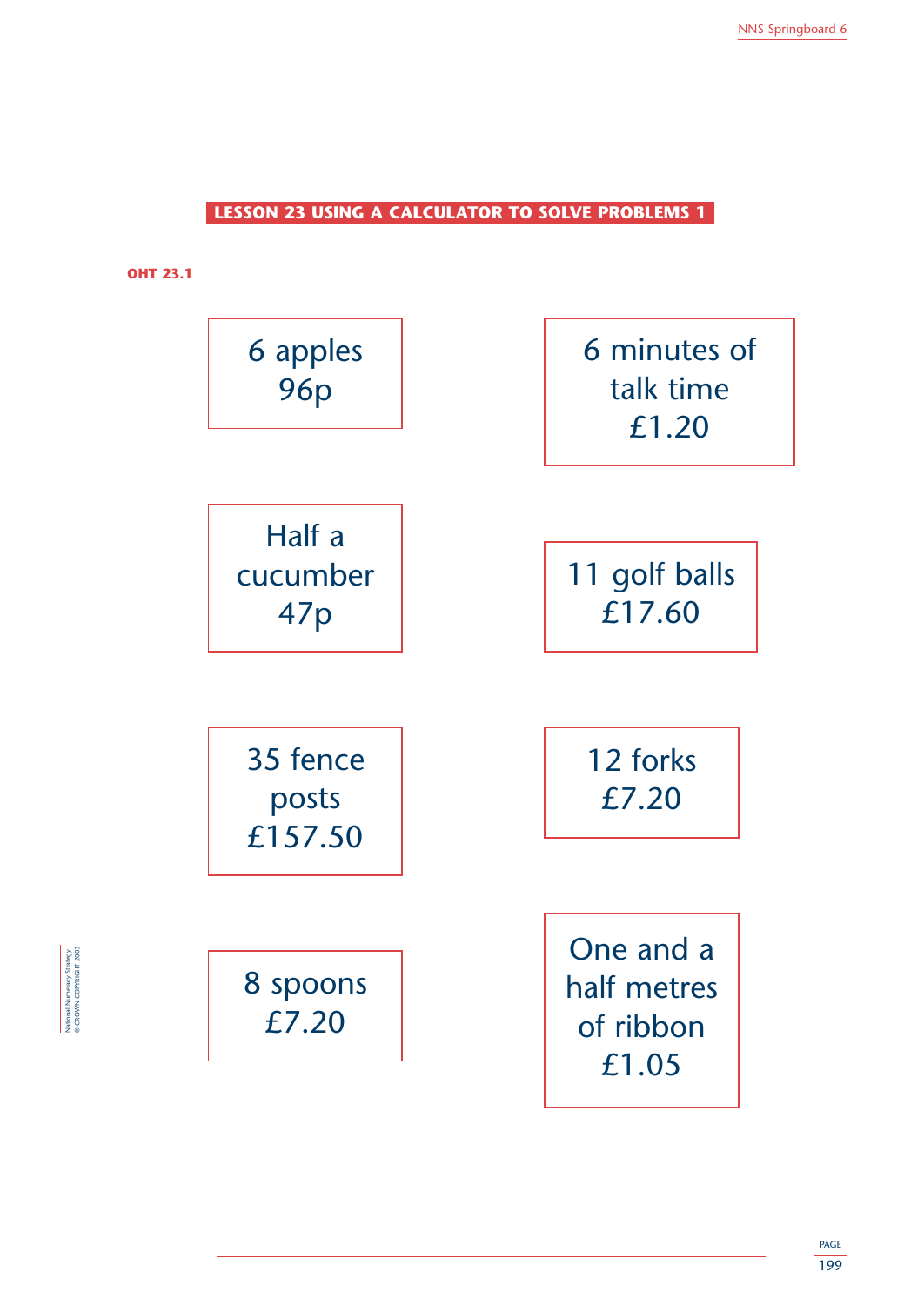PAGE 200

# **LESSON 23 USING A CALCULATOR TO SOLVE PROBLEMS 1**

# **ACTIVITY SHEET 23.1**

Running burns 14 calories each minute. Cycling burns 12 calories each minute and rowing burns 11 calories each minute. Sajit ran for 7 minutes, cycled for 8 minutes and then finished her training programme by rowing. Altogether she burned 326 calories. For how long did Sajit row?

| Activity | Calories burned<br>each minute | Number of minutes<br>exercising | Calories burned<br>during exercise |
|----------|--------------------------------|---------------------------------|------------------------------------|
| Running  |                                |                                 |                                    |
| Cycling  |                                |                                 |                                    |
| Rowing   |                                |                                 |                                    |
|          | <b>TOTALS</b>                  |                                 |                                    |



National Numeracy Strategy © CROWN COPYRIGHT 2003

National Numeracy Strategy<br>© CROWN COPYRIGHT 2003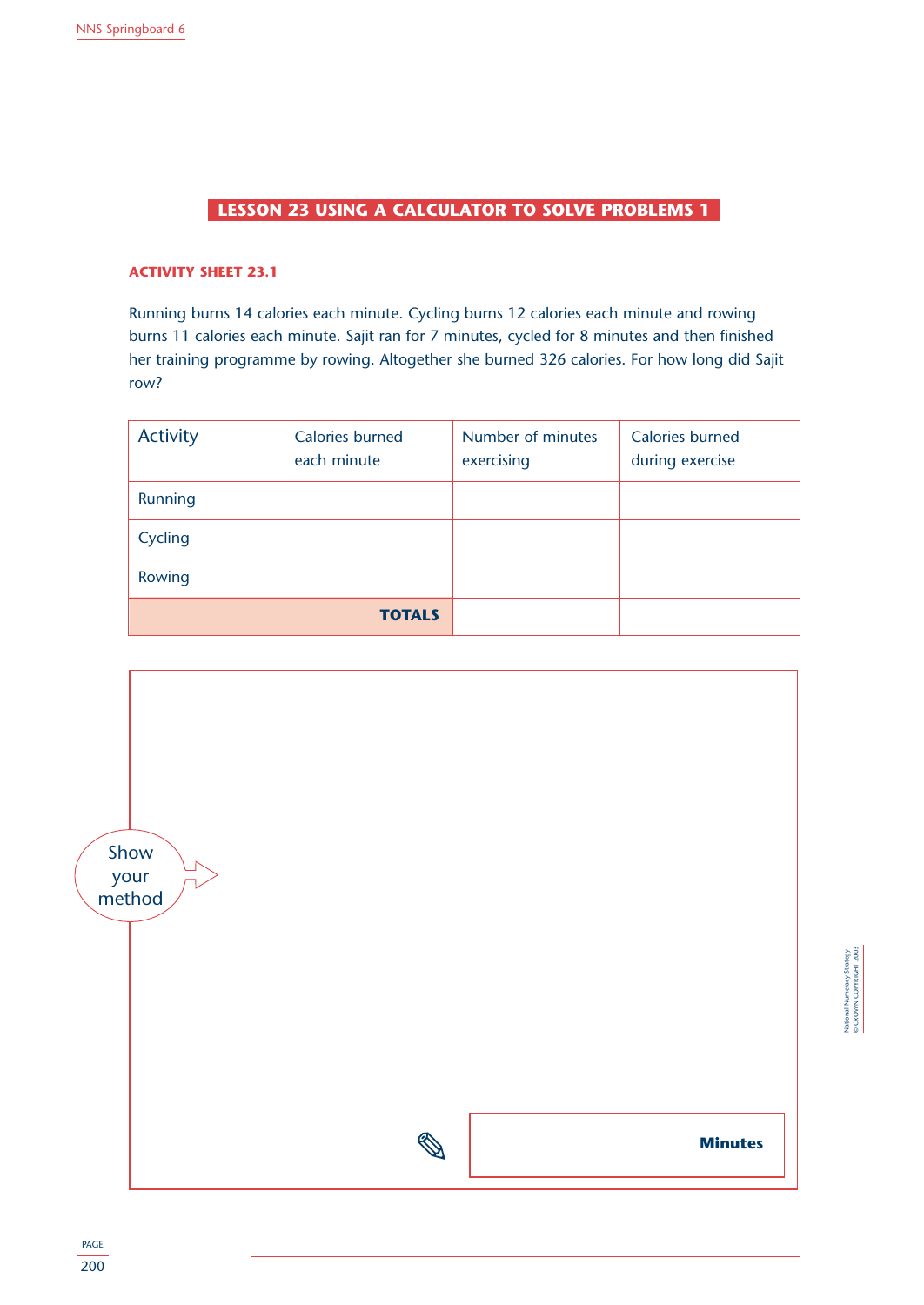# **LESSON 23 USING A CALCULATOR TO SOLVE PROBLEMS 1**

### **ACTIVITY SHEET 23.2**

You are going to exercise for 25 minutes. Decide how long you will row, cycle and run. Put this information in the table and use the method box to show how you calculate how many calories you will have burned in 25 minutes.

| <b>Activity</b> | Calories burned<br>each minute | Number of minutes<br>exercising | Calories burned<br>during exercise |
|-----------------|--------------------------------|---------------------------------|------------------------------------|
| Running         |                                |                                 |                                    |
| Cycling         |                                |                                 |                                    |
| Rowing          |                                |                                 |                                    |
|                 | <b>TOTALS</b>                  |                                 |                                    |

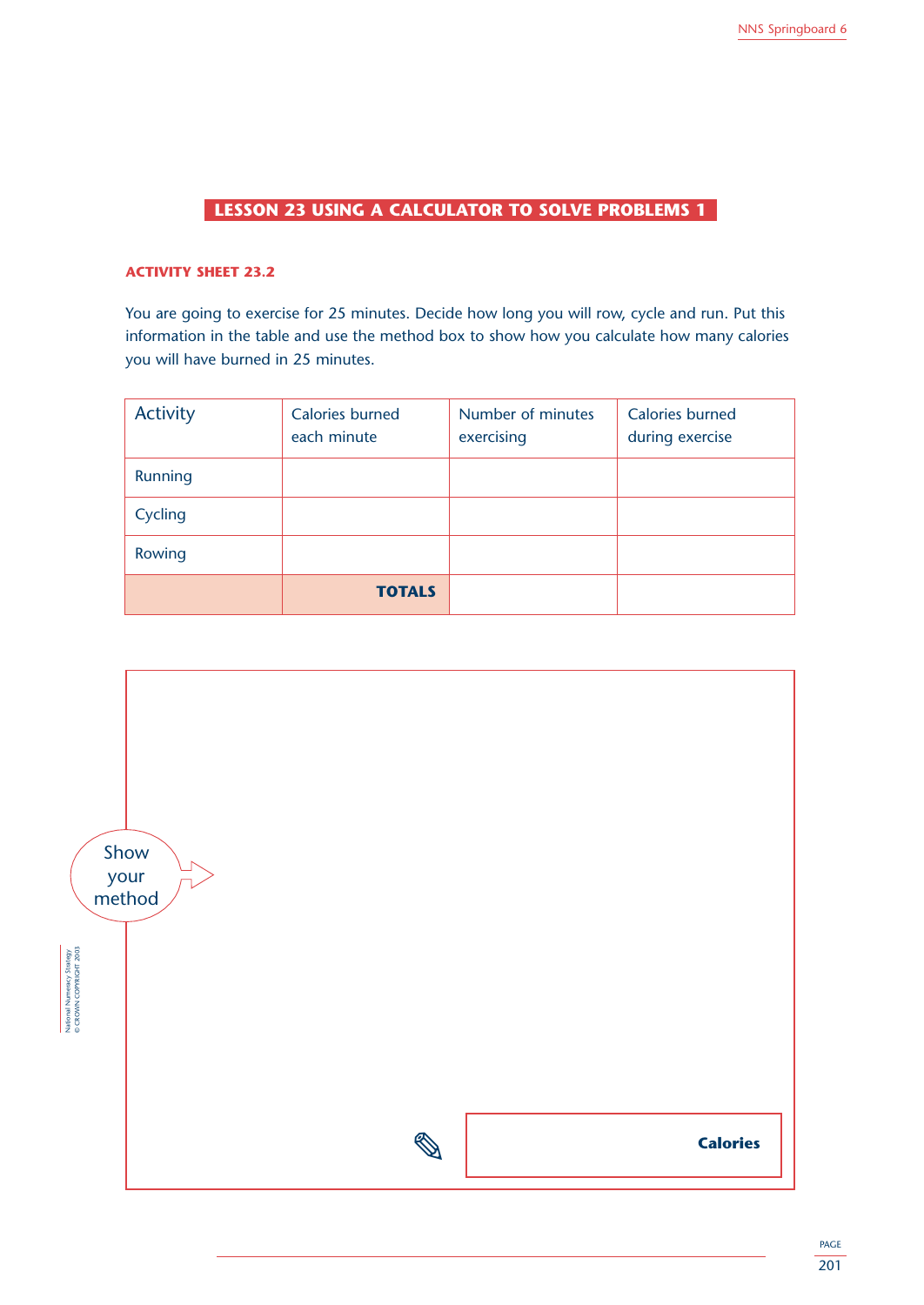LESSON 24 USING A CALCULATOR TO SOLVE PROBLEMS 2 **LESSON 24 USING A CALCULATOR TO SOLVE PROBLEMS 2**

> **RESOURCE SHEET 24.1 RESOURCE SHEET 24.1**



National Numeracy Strategy<br>© CROWN COPYRIGHT 2003 © CROWN COPYRIGHT 2003 National Numeracy Strategy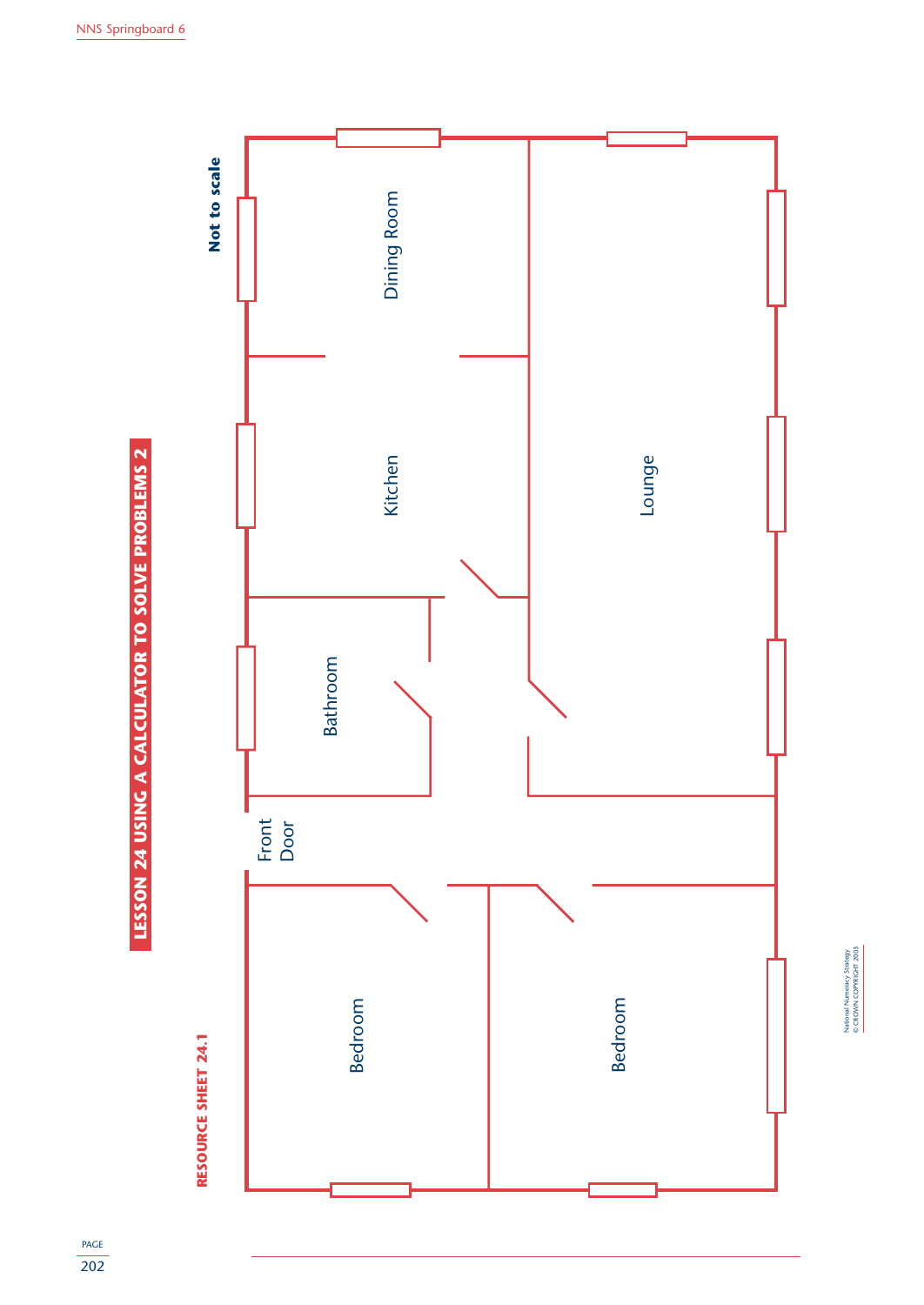# **LESSON 24 USING A CALCULATOR TO SOLVE PROBLEMS 2**

# **OHT 24.1**

National Numeracy Strategy © CROWN COPYRIGHT 2003

National Numeracy Strategy<br>© CROWN COPYRIGHT 2003

For each hour's work Jason was paid  $\lfloor \_\_\_\right.$ How much money did he receive for the week's work?

✎ **£**

| Day 1                                        |
|----------------------------------------------|
|                                              |
| for a full day of 8 hours.<br>Jason was paid |
| Day 2                                        |
|                                              |
| for half a day.<br>Jason was paid            |
| Day 3                                        |
|                                              |
| for 6 hours.<br>Jason was paid               |
| Day 4                                        |
|                                              |
| for a full day of 8 hours.<br>Jason was paid |
| Day 5                                        |
|                                              |
| for 5 hours.<br>Jason was paid               |
|                                              |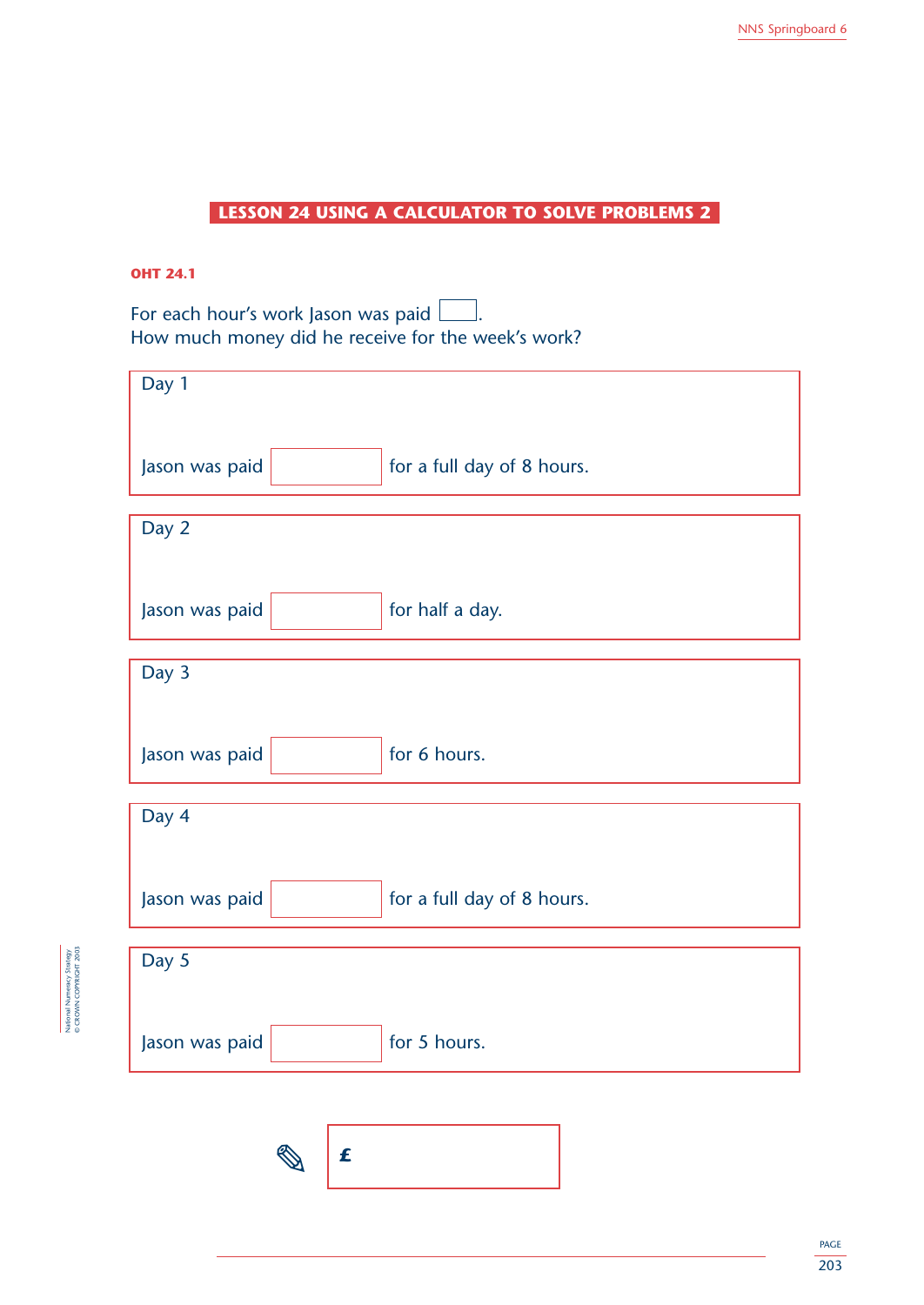# **LESSON 24 USING A CALCULATOR TO SOLVE PROBLEMS 2**

#### **ACTIVITY SHEET 24.1**

**A.** For each hour's work Jason was paid  $\Box$ . **B.** Angela buys 11 rolls of How much money did he receive for the week's work? wallpaper. Eight of the rolls cost £4.80 each. The other Day 1 rolls are sold at half this price. How much do the 11 rolls of wallpaper cost Angela?  $\vert$  ason was paid  $\vert$  for a full day of 8 hours. Day 2  $\int$  Jason was paid  $\int$  for half a day. Day 3 Show your  $\int$  Jason was paid  $\int$  for 6 hours. methodDay 4  $\vert$  ason was paid  $\vert$  for a full day of 8 hours. Vational Numeracy Strategy<br>5 CROWN COPYRIGHT 2003 National Numeracy Strategy Day 5  $\vert$  ason was paid  $\vert$  for 5 hours. ✎ **£** ✎ **£**

© CROWN COPYRIGHT 2003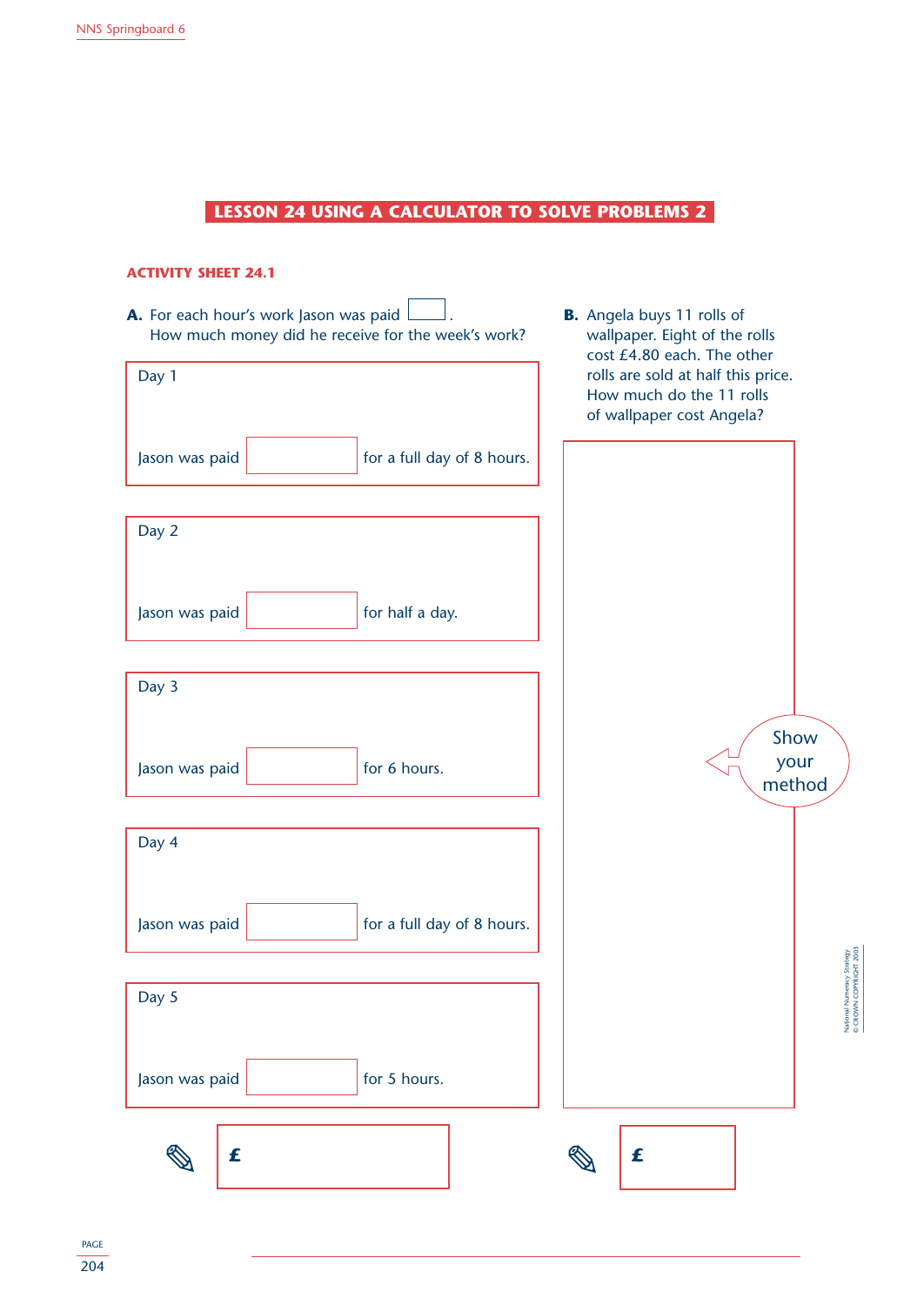# **LESSON 25 USING A CALCULATOR TO SOLVE PROBLEMS 3**

# **ACTIVITY SHEET 25.1**

**1.** Mary is 2000 days old. What is Mary's age in years and days?

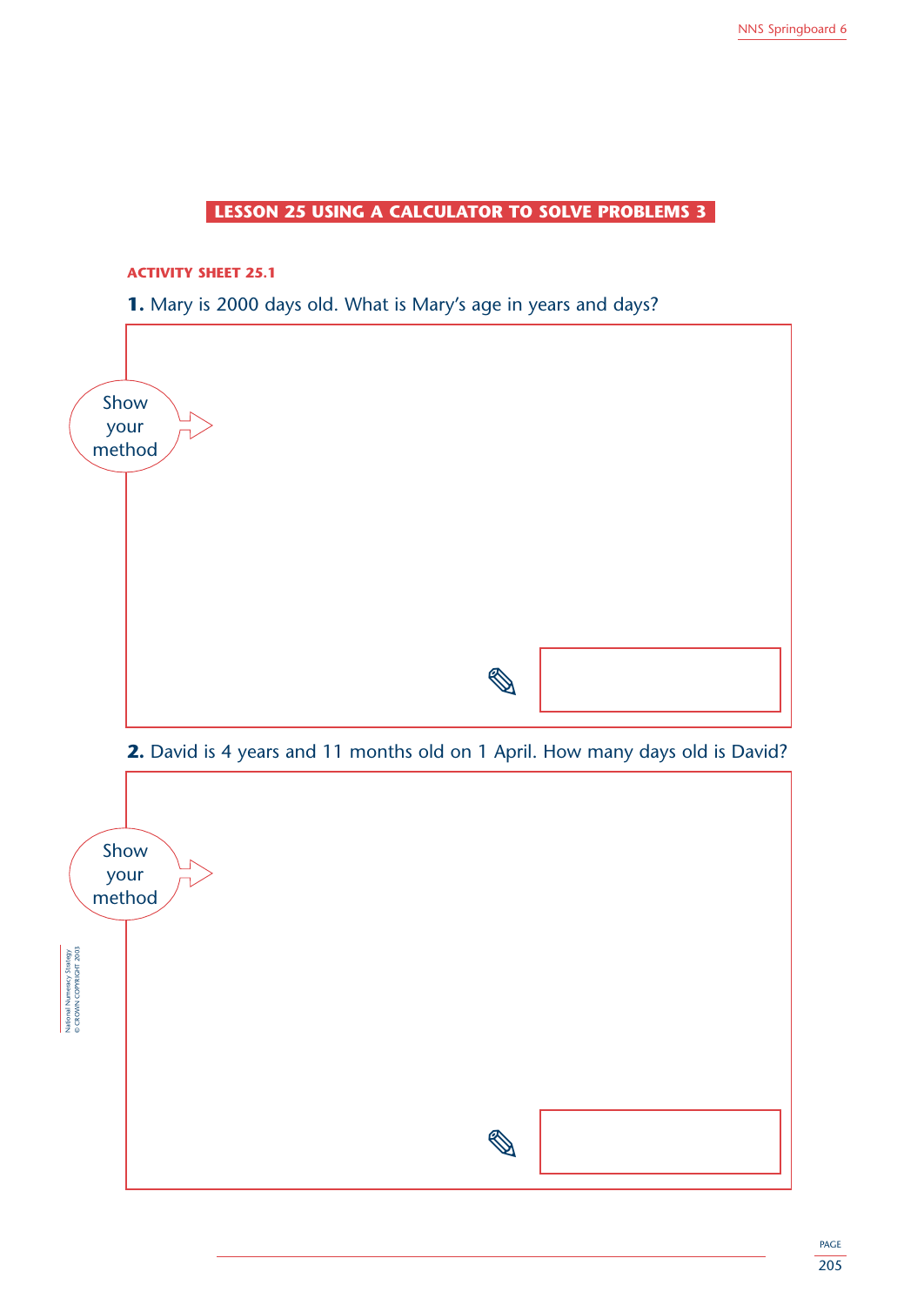#### **ACTIVITY SHEET 26.1**

**1.** Two positive whole numbers sum to 57 and their difference is 9. What are the two numbers?



National Numeracy Strategy<br>© CROWN COPYRIGHT 2003 © CROWN COPYRIGHT 2003 National Numeracy Strategy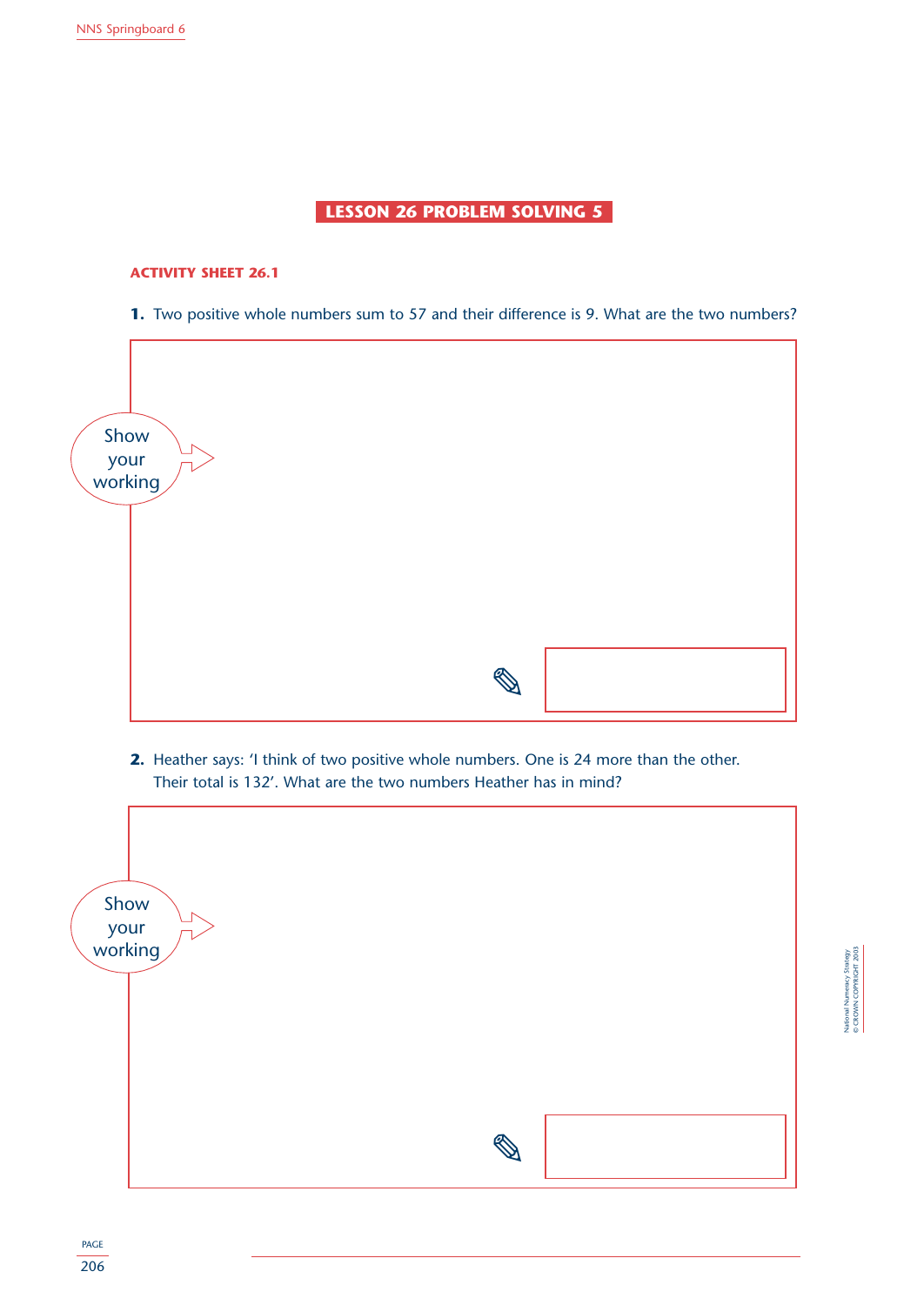#### **ACTIVITY SHEET 27.1**

- **1.** Hameed made sweets for a party.
	- When he puts the sweets in packs of 5 he has 3 left over. When he puts the sweets in packs of 4 he has 3 left over. He made over 55 sweets. How many sweets did Hameed make?



**2.** Hannah and Keith have the same number of picture cards.

When Hannah puts her cards into piles of 12, she has 9 left over. When Keith puts his cards into piles of 10, he has 1 left over. Hannah remembers that the number of cards she has is a square number. How many cards does she have?

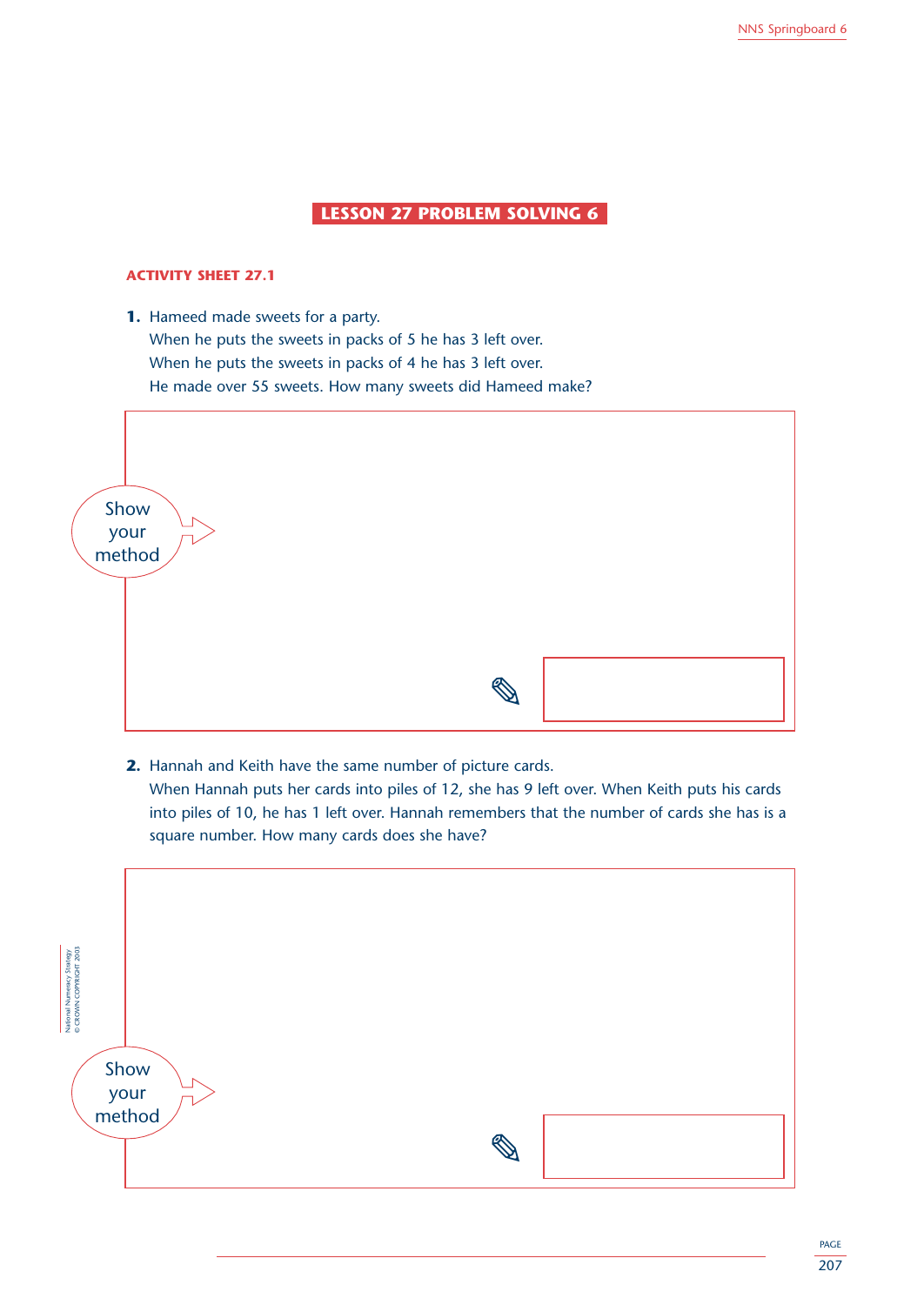**OHT 28.1**



National Numeracy Strategy<br>© CROWN COPYRIGHT 2003 © CROWN COPYRIGHT 2003 National Numeracy Strategy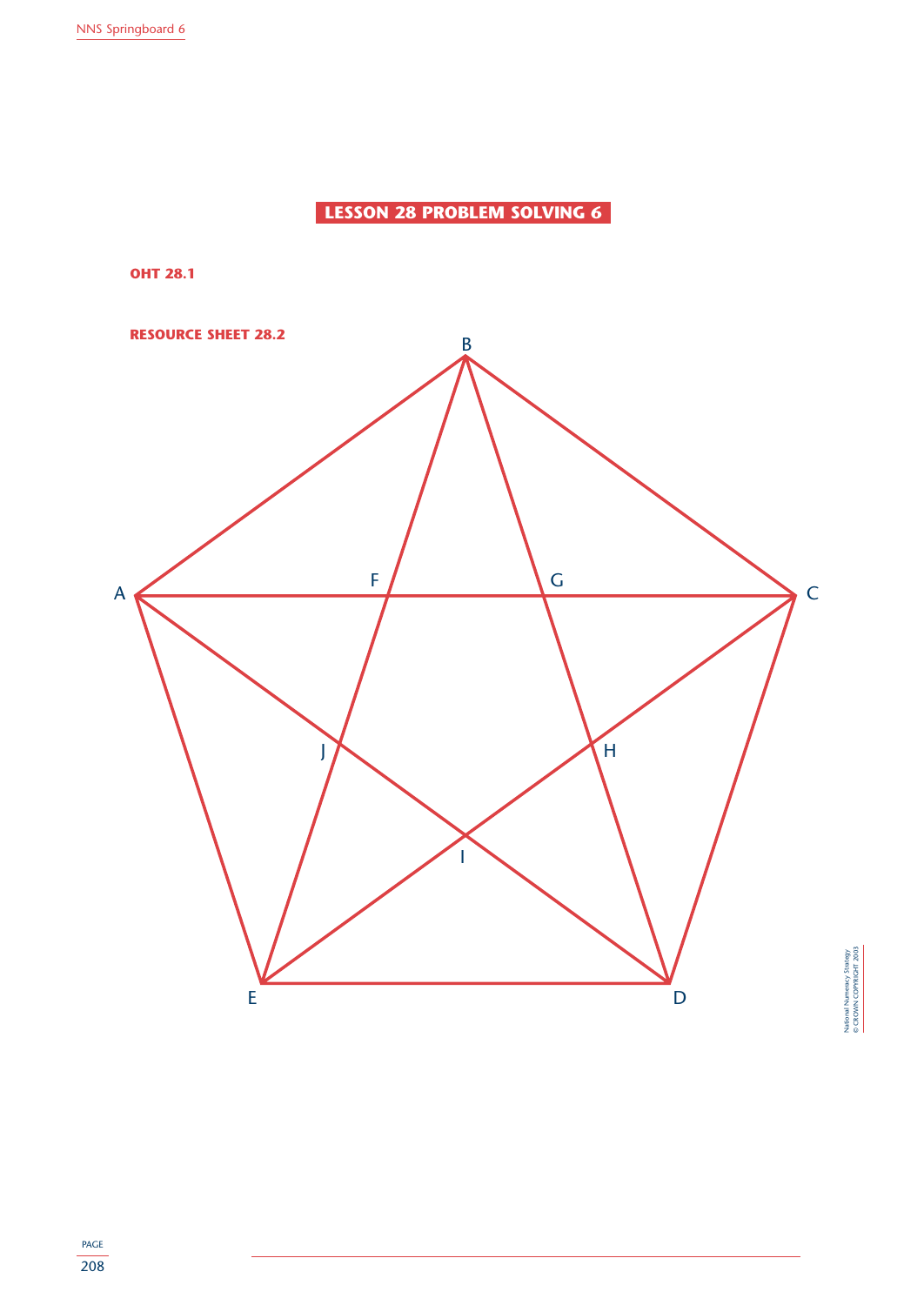**OHT 28.2**









**5 6** 

National Numeracy Strategy<br>© CROWN COPYRIGHT 2003 © CROWN COPYRIGHT 2003 National Numeracy Strategy

> PAGE 209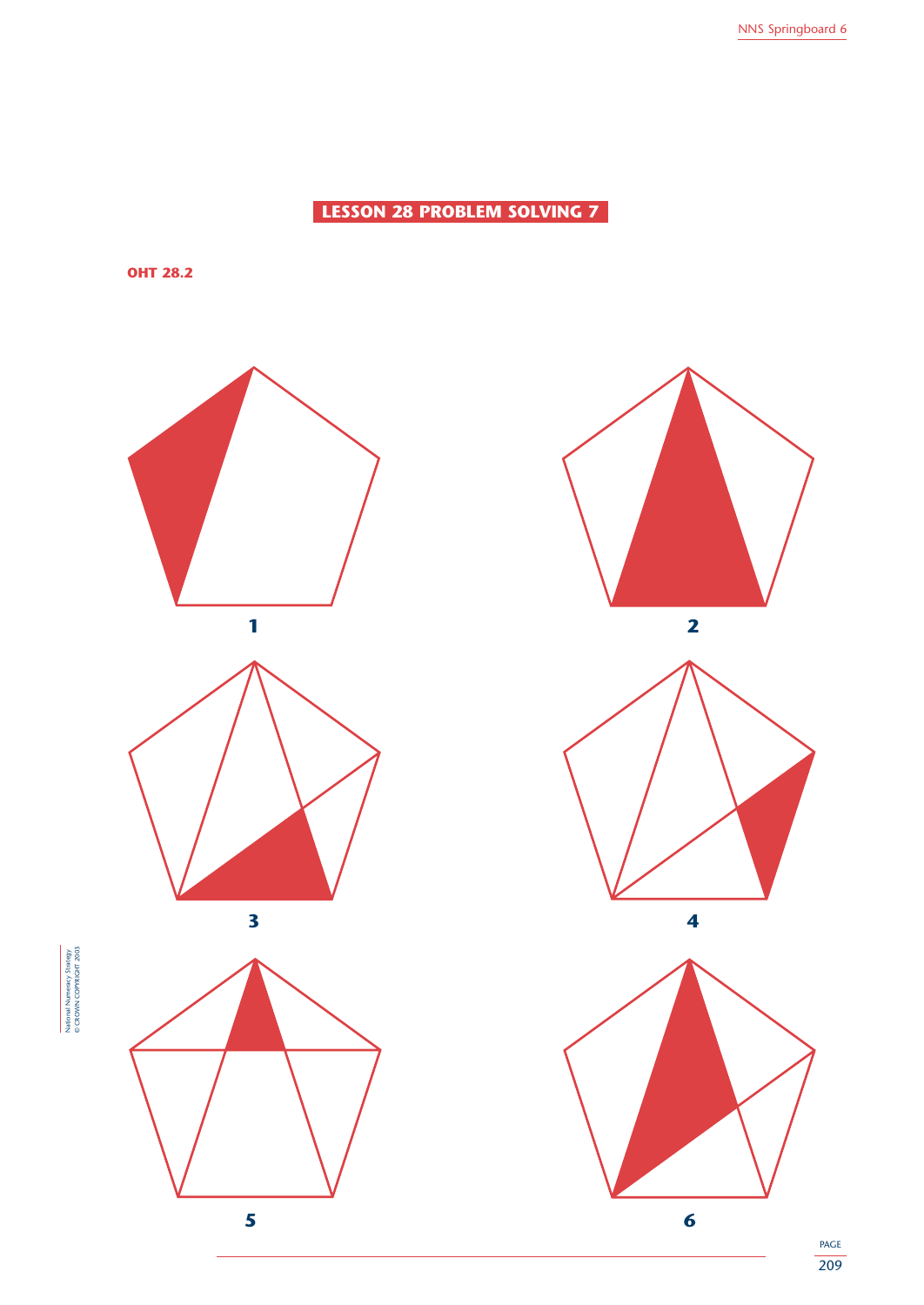**ACTIVITY SHEET 28.1**











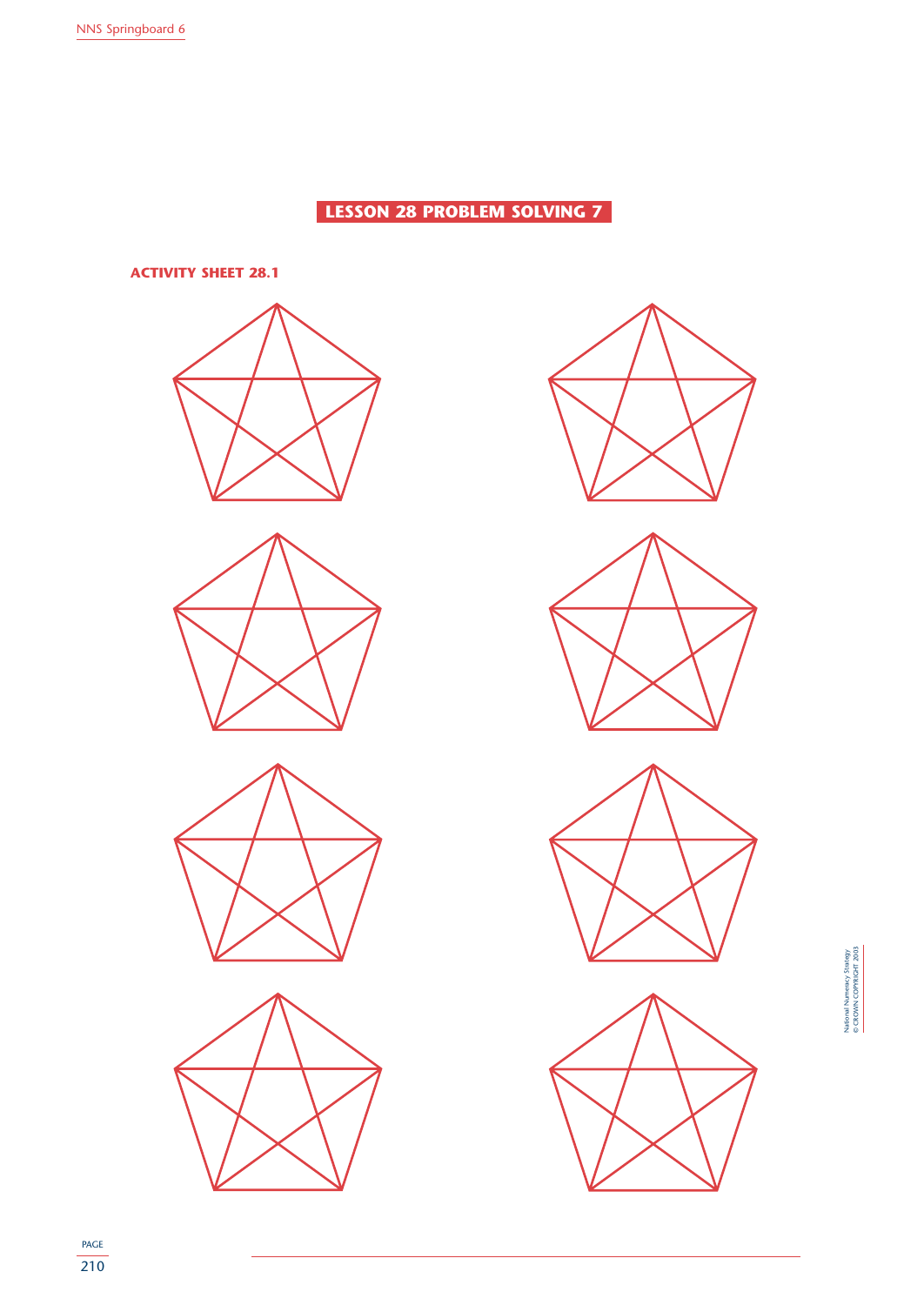

NNS Springboard 6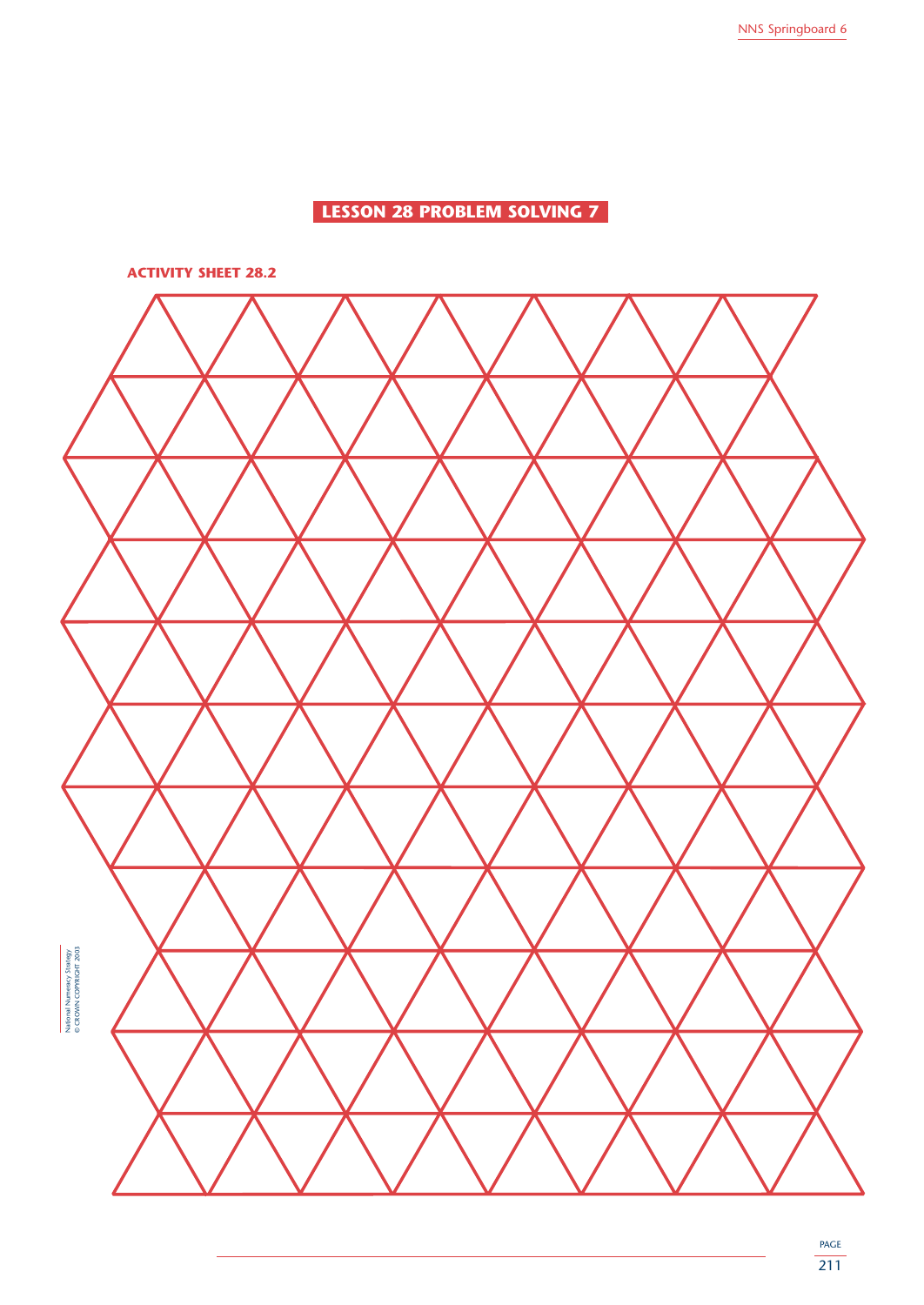# **ACTIVITY SHEET 28.3**

# Maria has **three small equilateral triangles** and **one large equilateral triangle**.

Maria makes this shape:



© CROWN COPYRIGHT 2003

PAGE 212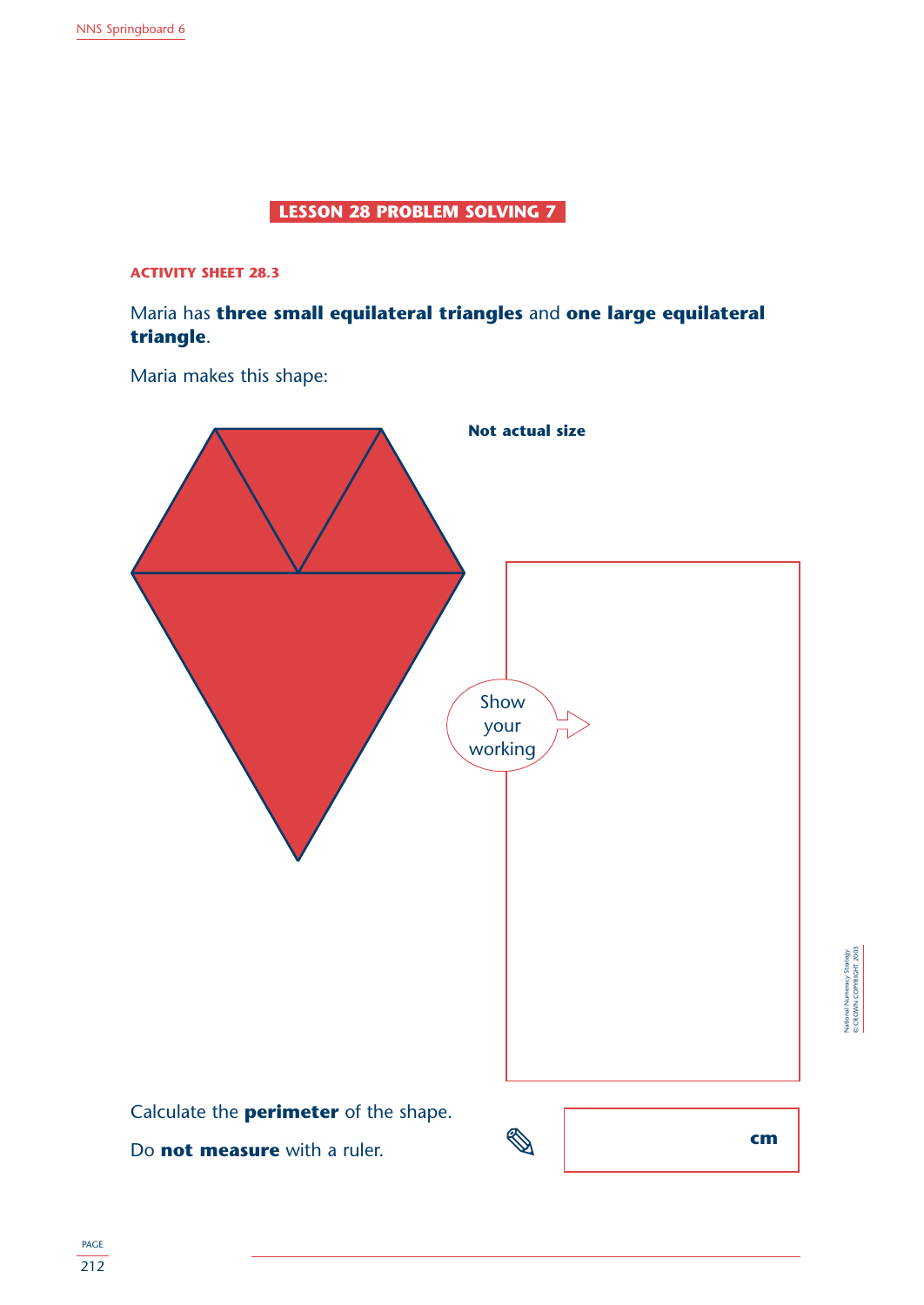## **LESSON 28 PROBLEM SOLVING 7**

## **RESOURCE SHEET 28.1**

Lauren has **three small equilateral triangles** and **one large equilateral triangle**.

The small triangles have sides of **7 centimetres**.

Lauren makes this shape:



Calculate the **perimeter** of the shape.

Do **not** use a ruler.

National Numeracy Strategy<br>© CROWN COPYRIGHT 2003 © CROWN COPYRIGHT 2003 National Numeracy Strategy

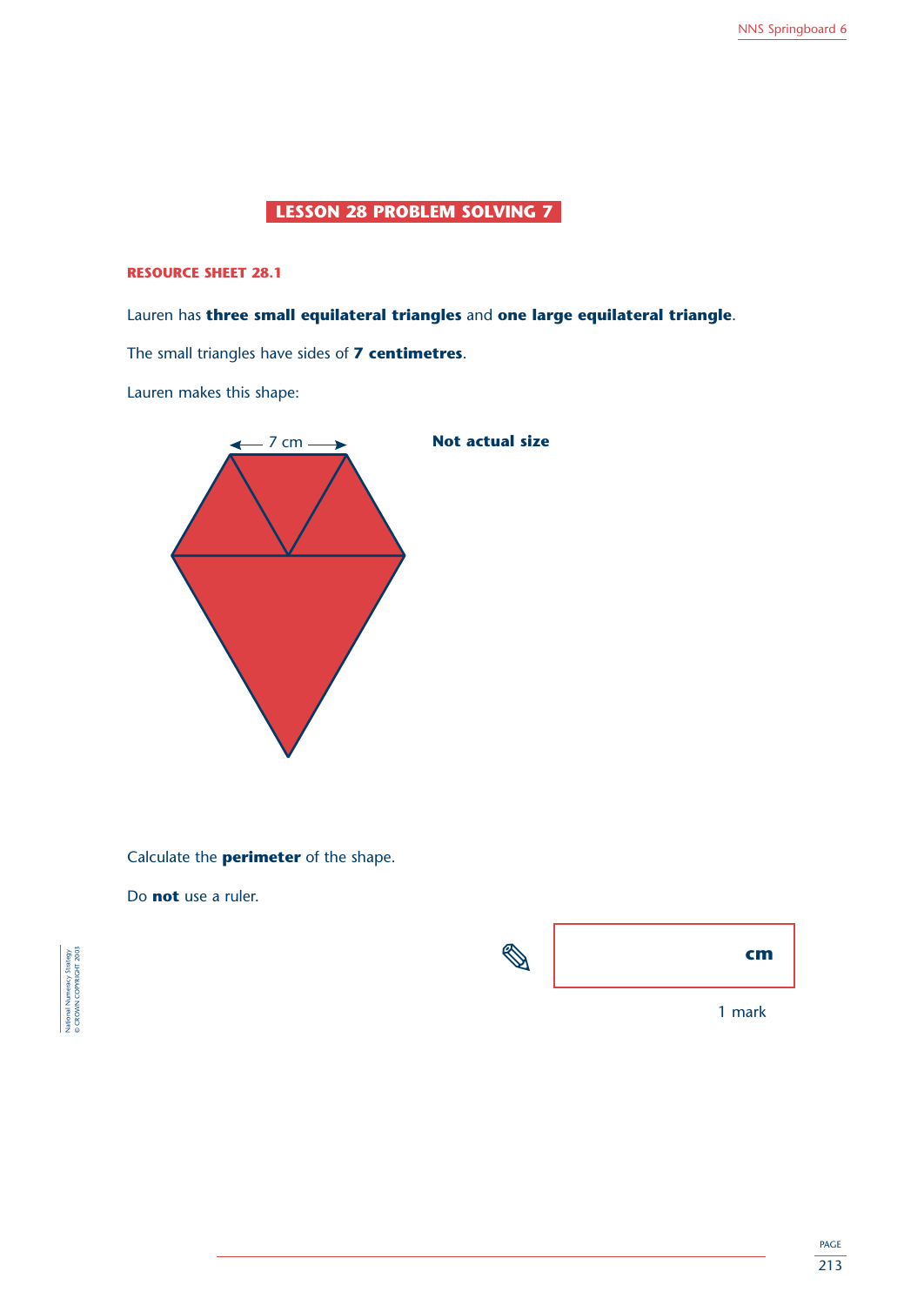## **LESSON 29 PROBLEM SOLVING 8**

## **ACTIVITY SHEET 29.1**

1. Write in what the missing numbers could be:



2. Write in the missing digits:



3. Write in the two missing digits:



National Numeracy Strategy<br>© CROWN COPYRIGHT 2003 © CROWN COPYRIGHT 2003 National Numeracy Strategy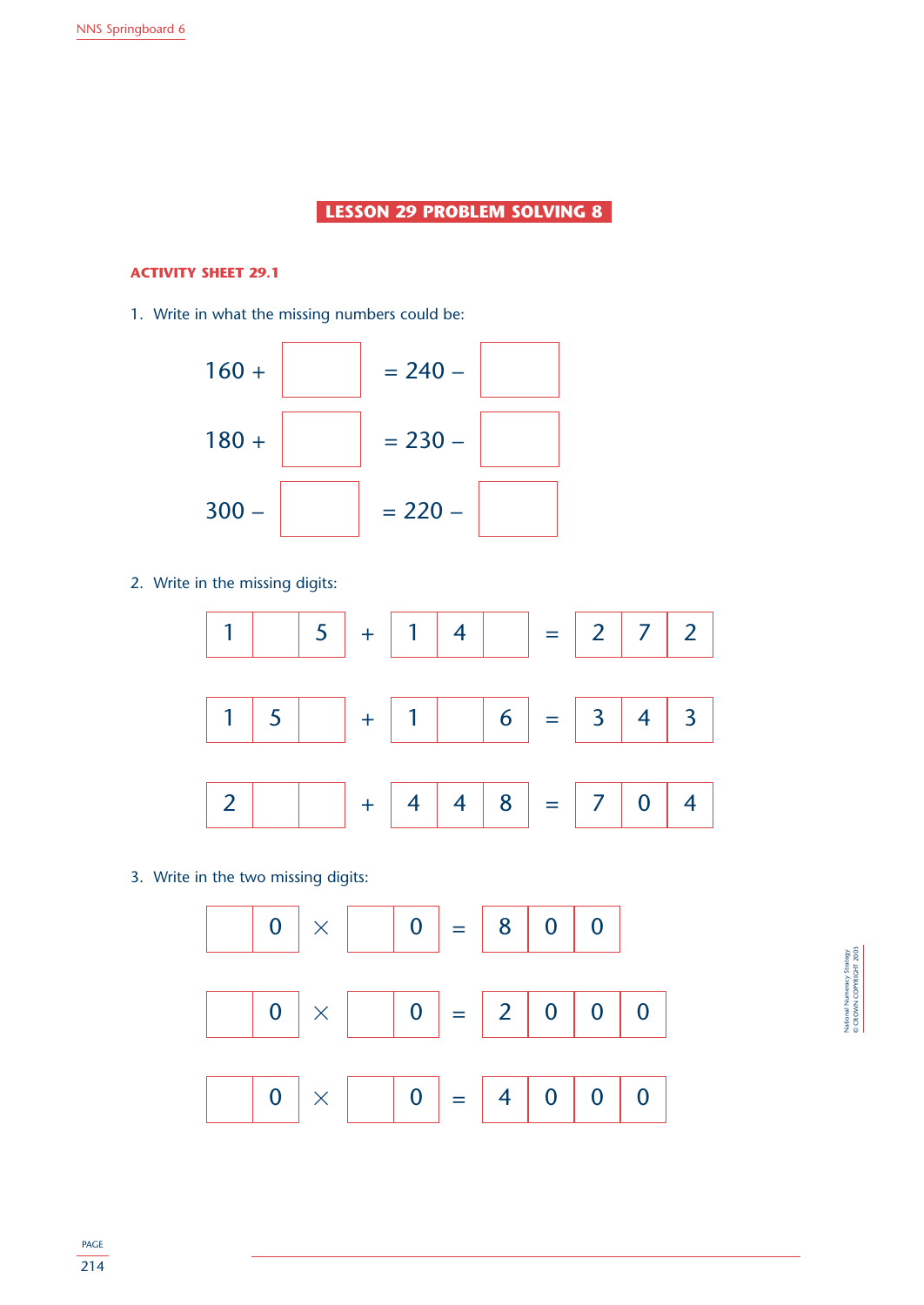**LESSON 30 PROBLEM SOLVING 9**

**OHT 30.1**



**OHT 30.3**



National Numeracy Strategy<br>© CROWN COPYRIGHT 2003 © CROWN COPYRIGHT 2003 National Numeracy Strategy

> PAGE 215